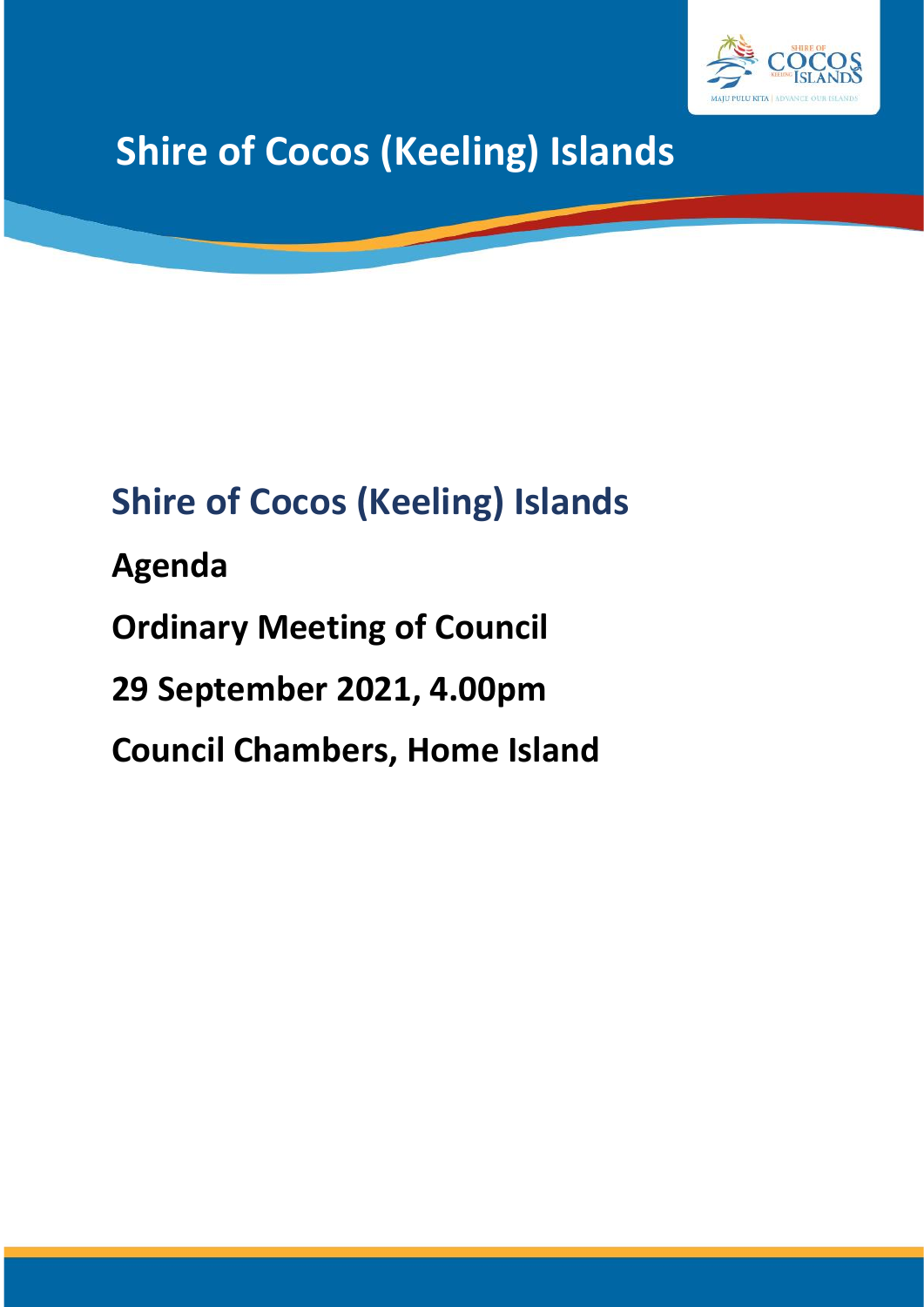

## **OUR VALUES**

**Service**

Provide the best service we can.

We serve the community and each other.

#### **Accountability**

We take responsibility for our own actions.

We do what we say we will do.

Mistakes are an opportunity to learn.

#### **Support**

We support our team and our community.

Look for opportunities to help each other.

#### **Respect**

We respect and value others.

Our interactions are always respectful towards others.

#### **Integrity**

We will be honest and transparent with all our dealings.

Maintain confidentiality.

Trust each other.

#### **Achievement**

Being proactive and enabling the outcomes.

Be creative and think outside the square.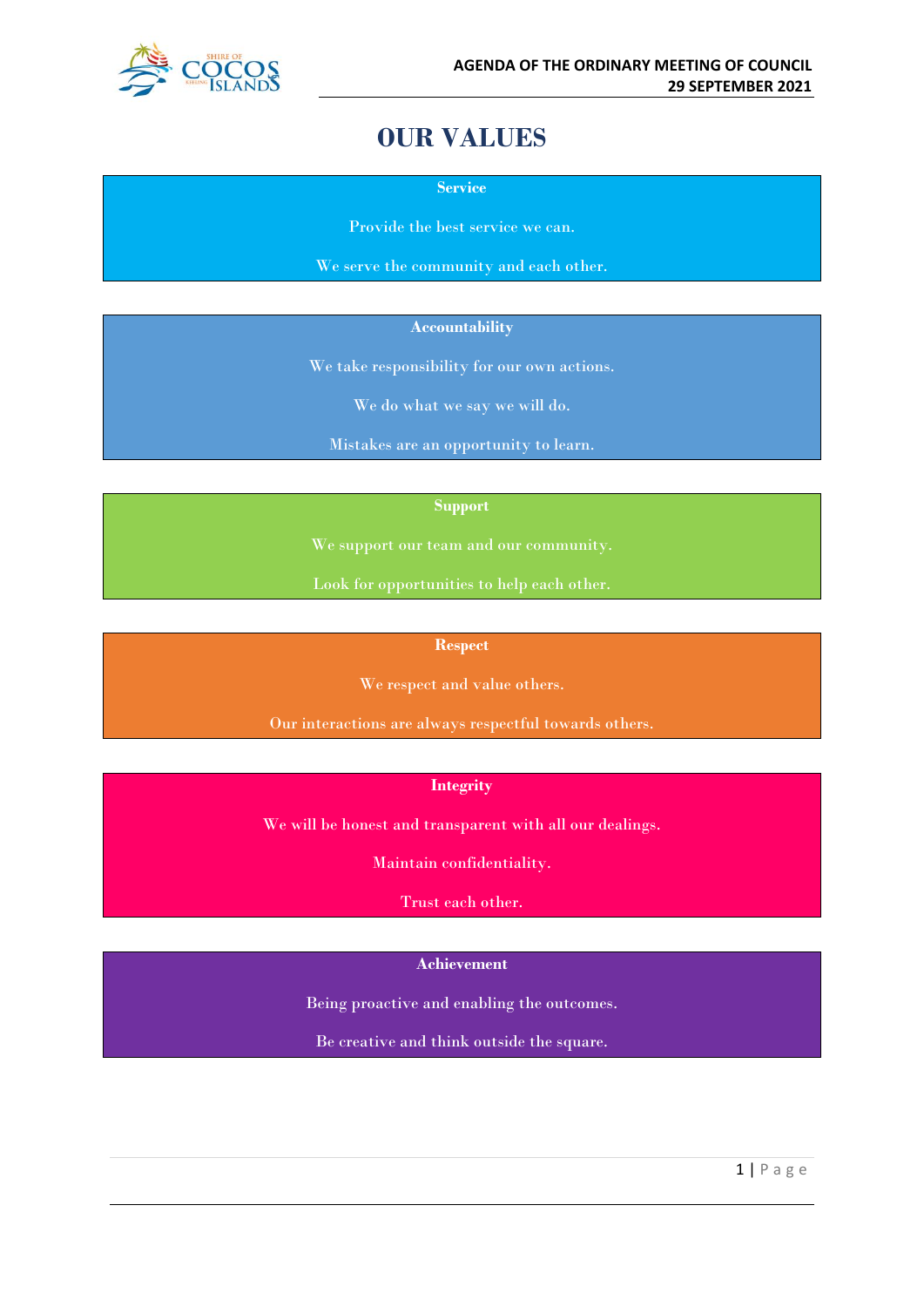

#### **TABLE OF CONTENTS**

| $\mathbf{1}$            | <b>OPENING/ANNOUNCEMENTS OF VISITORS</b>                                                                                                                    | 4  |
|-------------------------|-------------------------------------------------------------------------------------------------------------------------------------------------------------|----|
| $\overline{2}$          | ATTENDANCE/APOLOGIES/LEAVE OF ABSENCE (PREVIOUSLY APPROVED)                                                                                                 | 4  |
| $\overline{\mathbf{3}}$ | RESPONSE TO PREVIOUS PUBLIC QUESTIONS TAKEN ON NOTICE                                                                                                       | 4  |
| 4                       | <b>PUBLIC QUESTION TIME</b>                                                                                                                                 | 4  |
| 5                       | <b>LEAVE OF ABSENCE</b>                                                                                                                                     | 5  |
| 5.1                     | LEAVE OF ABSENCE (PREVIOUSLY APPROVED)                                                                                                                      | 5  |
| 5.2                     | APPLICATION FOR LEAVE OF ABSENCE                                                                                                                            | 5  |
| 6                       | PETITIONS/DEPUTATIONS/PRESENTATIONS                                                                                                                         | 5  |
| $\overline{\mathbf{z}}$ | <b>CONFIRMATION OF MINUTES OF PREVIOUS MEETINGS</b>                                                                                                         | 5  |
| 7.1                     | ORDINARY COUNCIL MEETING HELD ON 28 JULY 2021                                                                                                               | 5  |
| 8                       | <b>ANNOUNCEMENTS BY THE PRESIDING MEMBER AND COUNCILLORS</b>                                                                                                | 5  |
| 9                       | <b>DECLARATION OF INTERESTS</b>                                                                                                                             | 6  |
| 10                      | <b>REPORTS AND RECOMMENDATIONS</b>                                                                                                                          | 6  |
|                         | REPORTS OF OFFICERS AND RECOMMENDATIONS OF COMMITTEE                                                                                                        | 6  |
| 10.1                    | <b>FINANCE</b>                                                                                                                                              | 6  |
| 10.1.1                  | MONTHLY FINANCIAL REPORT FOR THE MONTH ENDING 31 AUGUST 2021                                                                                                | 6  |
| 10.1.2                  | SCHEDULE OF ACCOUNTS PAID FOR THE PERIOD 1 AUGUST 2021 TO 31 AUGUST<br>2021                                                                                 | 10 |
| 10.2.                   | <b>LEASE</b>                                                                                                                                                | 14 |
| 10.2.1                  | APPLICATION TO ENTER INTO A NEW LEASE FOR PART LOT 225 AND 227 HOME<br>ISLAND - COMMUNITY RESOURCE CENTRE (CRC) TENANCY 9 - PARKS AUSTALIA<br><b>OFFICE</b> | 14 |
| 10.3                    | <b>PLANNING/BUILDING</b>                                                                                                                                    | 18 |
| <b>NIL</b>              |                                                                                                                                                             | 18 |
| 10.4                    | <b>ADMINISTRATION</b>                                                                                                                                       | 18 |
| 10.4.1                  | UPDATE ON CORPORATE BUSINESS PLAN ACTIONS - JUNE 2021                                                                                                       | 18 |
| 10.4.2                  | <b>BUDGET VARIATION - SUPPLEMENTARY ROAD FUNDING</b>                                                                                                        | 22 |
| 10.4.3                  | SERVICES OVER THE CHRISTMAS AND NEW PERIOD 2021/2022                                                                                                        | 28 |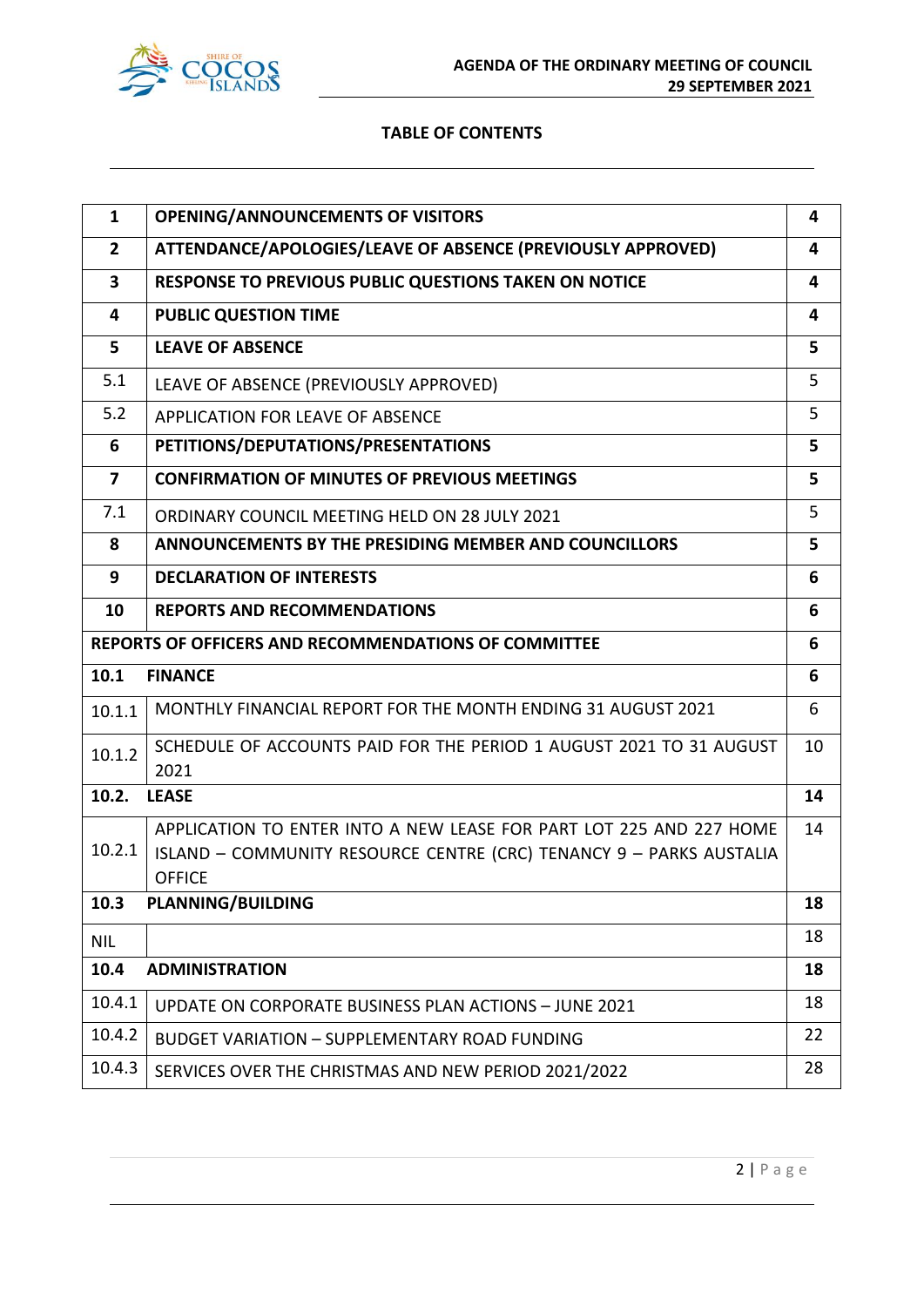

| 10.4.4     | ADOPTION OF CHIEF EXECUTIVE OFFICERS KPIS                           | 32 |
|------------|---------------------------------------------------------------------|----|
| 10.4.5     | RFT 2021/02 COMPLETION OF CONSTRUCTION OF TWO RESIDENTIAL KIT HOMES | 35 |
| 10.5       | <b>MINUTES TO BE RECEIVED</b>                                       | 41 |
| <b>NIL</b> |                                                                     | 41 |
| 11         | ELECTED MEMBERS MOTIONS OF WHICH PREVIOUS NOTICE HAS BEEN GIVEN     | 41 |
| 12         | <b>MOTIONS WITHOUT NOTICE WITH LEAVE OF COUNCIL</b>                 | 42 |
| 13         | <b>MATTERS BEHIND CLOSED DOORS</b>                                  | 42 |
| <b>NIL</b> |                                                                     | 42 |
| 14.        | <b>MATTERS RELATING TO THE LAND TRUSTS</b>                          | 42 |
| 14.1       | <b>TRUSTS ADMINISTRATION</b>                                        | 44 |
| <b>NIL</b> |                                                                     | 44 |
| 14.2       | <b>TRUSTS LEASES</b>                                                | 44 |
| <b>NIL</b> |                                                                     | 44 |
| 14.3       | <b>TRUSTS FINANCE</b>                                               | 44 |
| <b>NIL</b> |                                                                     | 44 |
| 15.        | NEW BUSINESS OF AN URGENT NATURE INTRODUCED BY DECISION OF MEETING  | 44 |
|            | (LATE ITEM)                                                         |    |
| <b>NIL</b> |                                                                     | 44 |
| 16.        | <b>CLOSURE</b>                                                      | 44 |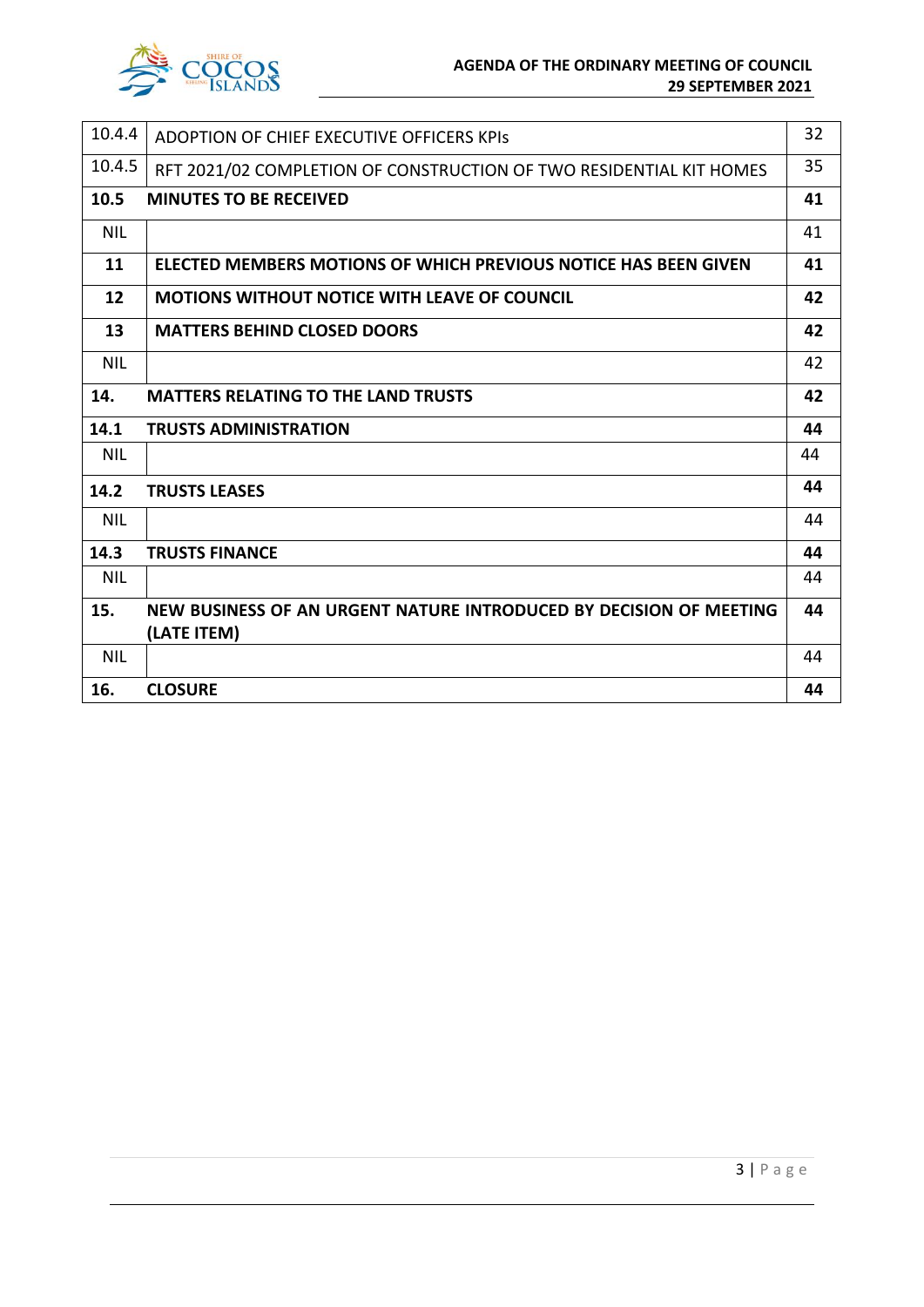

## **1. OPENING/ANNOUNCEMENTS OF VISITORS**

## **2. ATTENDANCE/APOLOGIES/LEAVE OF ABSENCE (PREVIOUSLY APPROVED)**

## **3. RESPONSE TO PREVIOUS PUBLIC QUESTIONS TAKEN ON NOTICE**

## **4. PUBLIC QUESTION TIME**

In accordance with *Section 5.24(1) (a) of the Local Government Act 1995 (WA)(CKI)HE,* time is allocated for questions to be raised by members of the public, as follows:

(1) The minimum time to be allocated for the asking of and responding to questions raised by members of the public at ordinary meetings of councils and meetings referred to in regulation 5 is 15 minutes.

(2) Once all the questions raised by members of the public have been asked and responded to at a meeting referred to in sub regulation (1), nothing in these regulations prevents the unused part of the minimum question time period from being used for other matters.

Pursuant *to regulation 7(4) (a) of the Local Government (Administration) Regulations 1996*, questions from the public must relate to a matter affecting the local government.

In accordance with *Section 5.25 (1) (f) of the Local Government Act 1995 (WA)(CKI)* and the *Local Government (Administration) Regulations 1996 regulation 11(e)* a summary of each question raised by members of the public at the meeting and a summary of the response to the question will be included in the minutes of the meeting.

Where a question is taken on notice at the meeting, a summary of the response to the question will be included in the agenda for the following Council meeting.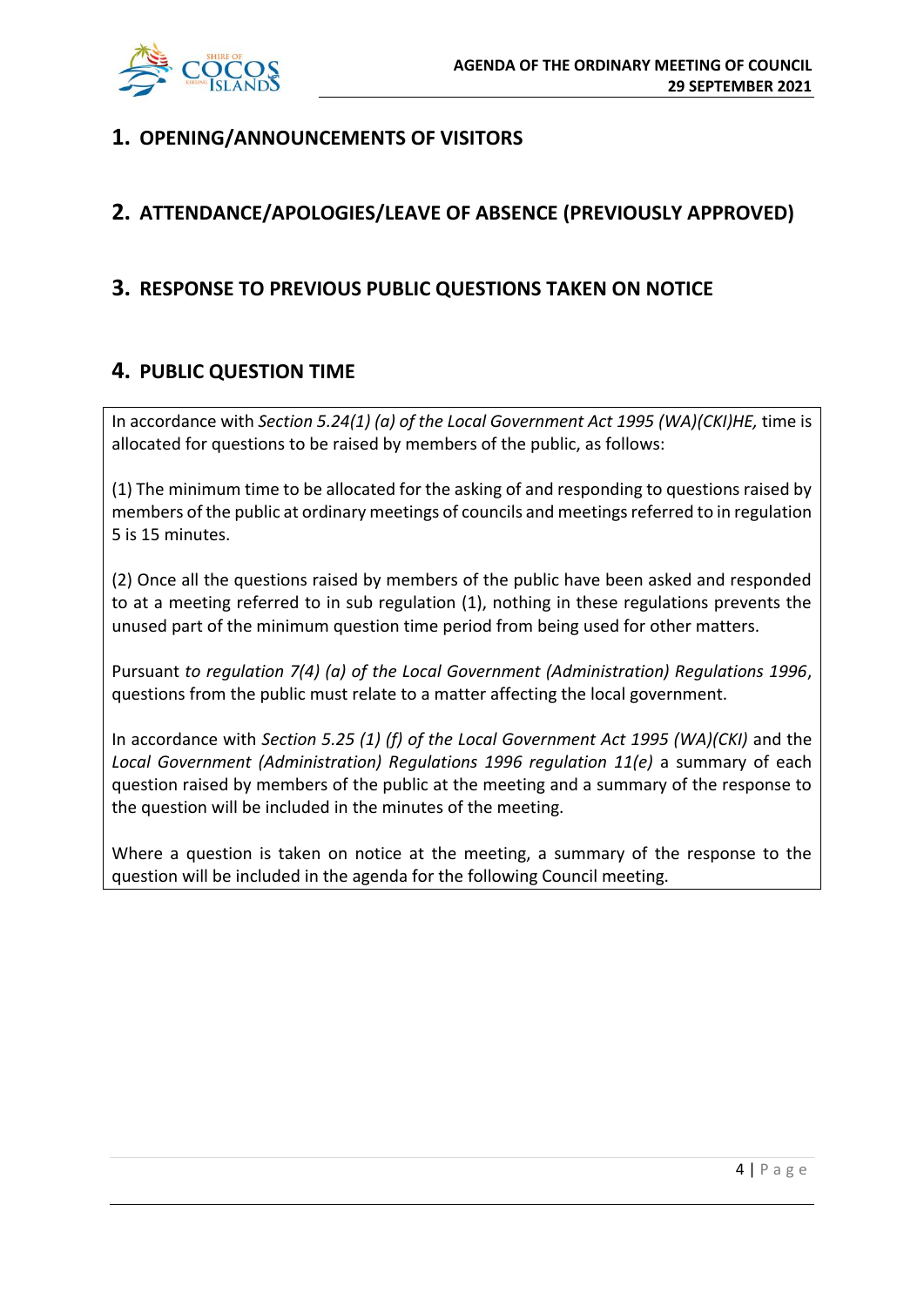

## **5. LEAVE OF ABSENCE**

The *Local Government Act 1995 (WA)(CKI) (Section 2.25)* provides that a Council may, by resolution, grant leave of absence to a member for Ordinary Council Meetings. A member who is absent, without first obtaining leave of the Council, throughout three consecutive Ordinary meetings of the Council is disqualified from continuing his or her membership of the Council. Disqualification from membership of the Council for failure to attend Ordinary Meetings of the Council will be avoided so long as the Council grants leave prior to the member being absent. The leave cannot be granted retrospectively. An apology for nonattendance at a meeting is not an application for leave of absence.

## **5.1 LEAVE OF ABSENCE (PREVIOUSLY APPROVED)**

| <b>Councillor</b> | Date of Leave                 | <b>Approved by Council</b> |
|-------------------|-------------------------------|----------------------------|
| Cr Iku            | 22 -30 September 2021         | 25 August 2021             |
| Cr Iku            | 26 October - 2 November 2021  | 25 August 2021             |
| Cr Ibram          | 17 September – 1 October 2021 | 25 August 2021             |

## **5.2 APPLICATION FOR LEAVE OF ABSENCE**

## **6. PETITIONS/DEPUTATIONS/PRESENTATIONS**

## **7. CONFIRMATION OF MINUTES OF PREVIOUS MEETING(S)**

7.1 Ordinary Council Meeting held on 25 August 2021 - Attachment 7.1

#### **OFFICER RECOMMENDATION**

**THAT COUNCIL BY SIMPLE MAJORITY, PURSUANT TO SECTIONS 5.22(2) AND 3.18 OF THE** *LOCAL GOVERNMENT ACT 1995 (WA)(CKI),* **RESOLVES THAT THE MINUTES OF THE ORDINARY COUNCIL MEETING HELD ON 25 AUGUST 2021, AS PRESENTED IN ATTACHMENT 7.1 BE CONFIRMED AS A TRUE AND CORRECT RECORD OF PROCEEDINGS.**

## **8. ANNOUNCEMENTS BY THE PRESIDING MEMBER AND COUNCILLORS**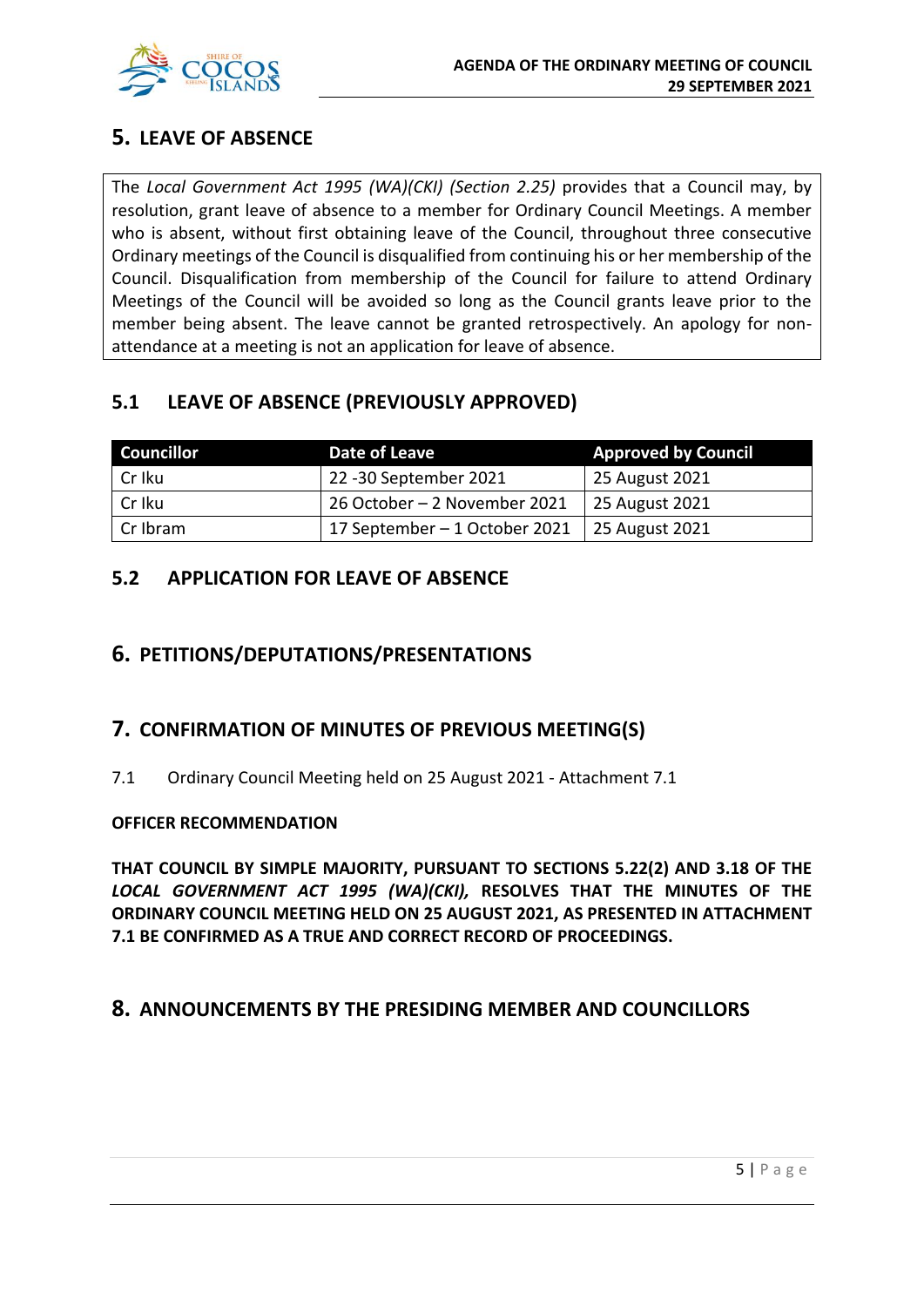

## **9. DECLARATION OF INTERESTS**

Councillors are to complete a Disclosure of Interest Form for each item they are required to disclose an interest in. The Form should be given to the Presiding Member before the meeting commences. After the meeting, the Form is to be provided to the Governance and Risk Coordinator for inclusion in the Disclosures Register.

| Name <sup>1</sup> | Item No. Interest Nature |  |
|-------------------|--------------------------|--|
|                   |                          |  |

## **10. REPORTS AND RECOMMENDATIONS OF COMMITTEE**

#### **10.1 FINANCE**

#### **10.1.1 MONTHLY FINANCIAL REPORT FOR THE MONTH ENDING 31 AUGUST 2021**

#### **Report Information**

| Date:                     | 20 September 2021                                           |
|---------------------------|-------------------------------------------------------------|
| Location:                 | Not Applicable                                              |
| Applicant:                | Not Applicable                                              |
| File Ref:                 |                                                             |
| Disclosure of Interest:   |                                                             |
| <b>Reporting Officer:</b> | Deputy Chief Executive Officer                              |
| Island:                   | Shire Wide                                                  |
| Attachments:              | 10.1.1.1 - Monthly Financial Report Containing Statement of |
|                           | Financial Activity with accompanying notes 31 August        |
|                           | 2021                                                        |

#### **Authority / Discretion**

#### **Definition**

|             | Advocacy    | When Council advocates on its own behalf or on behalf of its |  |  |
|-------------|-------------|--------------------------------------------------------------|--|--|
|             |             | community to another level of government/body/agency.        |  |  |
| $\boxtimes$ | Executive   | The substantial direction setting and oversight role of the  |  |  |
|             |             | Council. E.g. adopting plans and reports, accepting tenders, |  |  |
|             |             | directing operations, setting and amending budgets.          |  |  |
|             | Legislative | Includes adopting local laws, town planning schemes and      |  |  |
|             |             | policies. Review when Council reviews decisions made by      |  |  |
|             |             | officers.                                                    |  |  |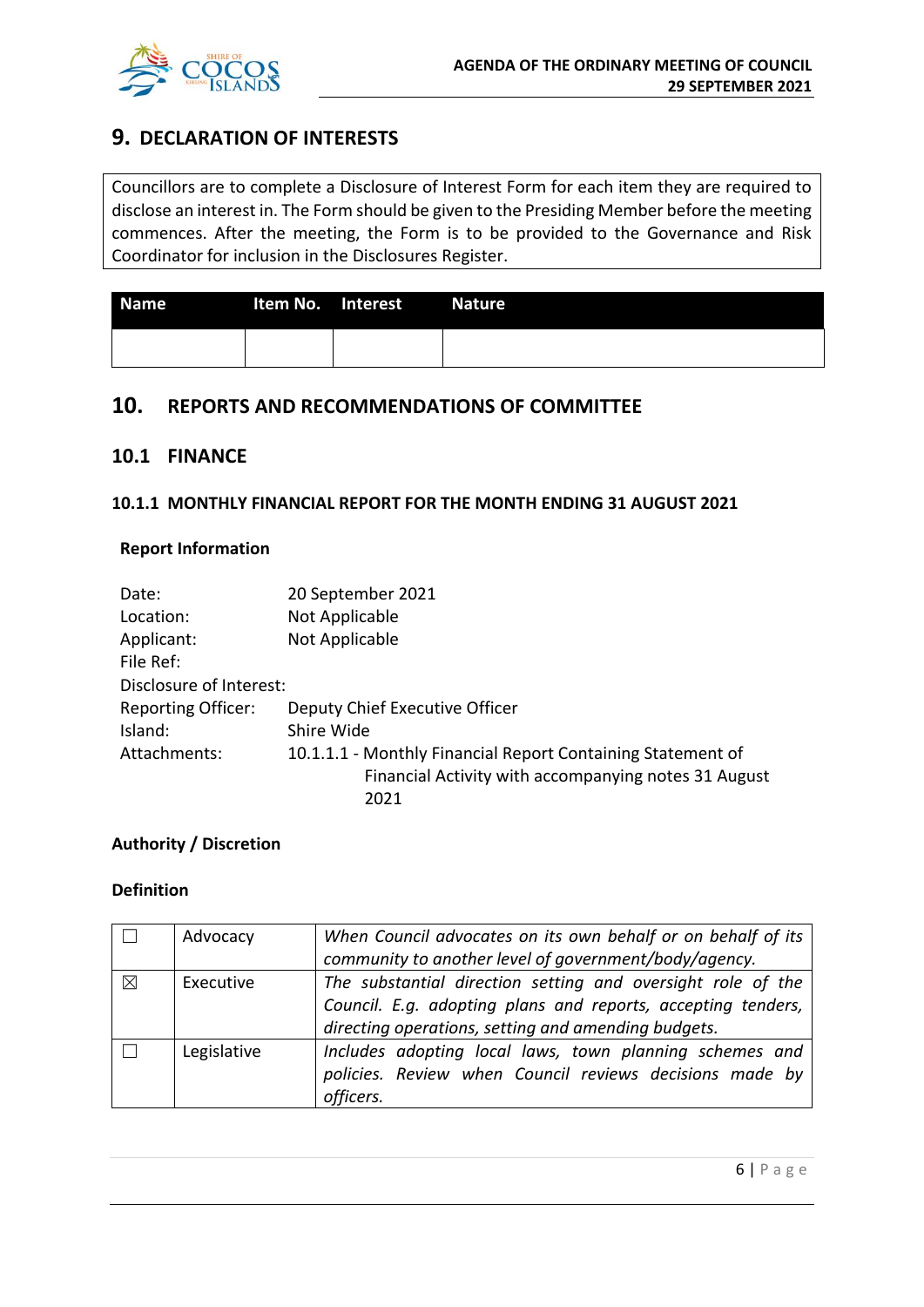

| Quasi-Judicial | When Council determines an application / matter that directly<br>affects a person's right and interest. The judicial character arises<br>from the obligations to abide by the principles of natural justice.<br>Examples of Quasi-Judicial authority include town planning<br>applications, building licenses, applications for other permits /<br>licenses. |
|----------------|--------------------------------------------------------------------------------------------------------------------------------------------------------------------------------------------------------------------------------------------------------------------------------------------------------------------------------------------------------------|
| Information    | Includes items provides to Council for information purposes only<br>that do not require a decision of Council (i.e. $-$ for noting).                                                                                                                                                                                                                         |

#### **Report Purpose**

The purpose of this report is to provide a monthly financial report, which includes rating, investment, reserve, debtor, and general financial information to Elected Members in accordance with Section 6.4 of the *Local Government Act 1995 (WA) (CKI)*.

#### **Relevant Documents**

Available for viewing at the meeting. Nil

#### **Background**

The reporting of monthly financial information is a requirement under section 6.4 of the *Local Government Act 1995 (WA) (CKI)*, and Regulation 34 of the *Local Government (Financial Management) Regulations 1996* and provides oversight of the Shire's finances to Council.

#### **Comment**

The period of review is August 2021. The current closing municipal surplus for this period is \$2,586,509 compared to a budget position of \$2,519,694. This is considered a satisfactory result for the Shire as it is maintaining a healthy surplus position.

Income for the August 2021 period year to date is \$2,918,440 which is made up exclusively of operating revenues with no non-operating grants, contributions and subsidies received as yet. The budget estimated \$2,925,906 would be received for the same period. The variance to budget is (\$7,466).

Expenditure for the August 2021 period year to date is \$1,147,650. This is made up of \$887,270 in operating expenditure and \$260,380 in capital expenditure. The budget estimated \$1,663,743 would be spent for the same period. The variance to budget is \$516,093.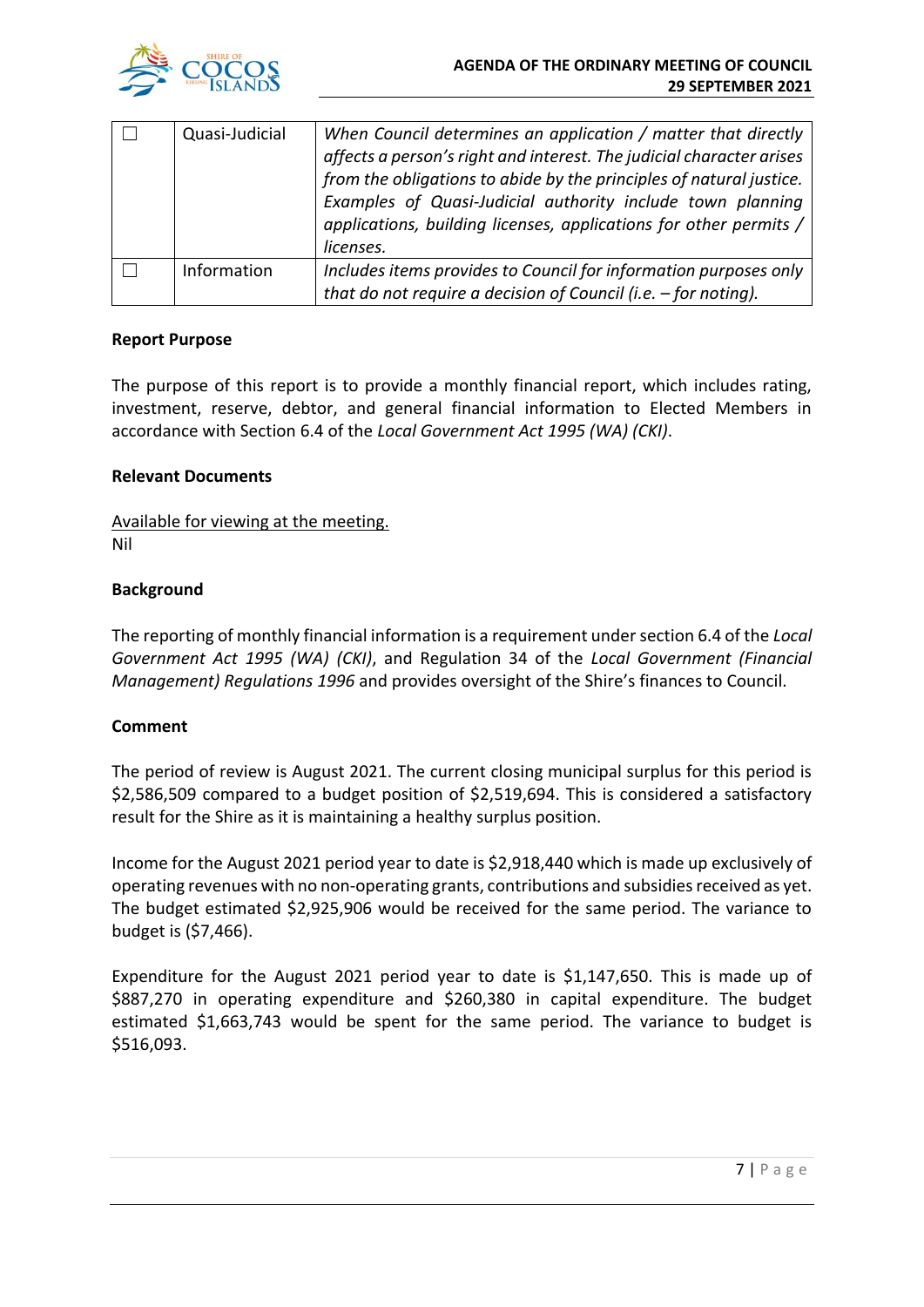

Details of all significant variances against the current budget are provided in the notes to the Monthly Financial Report contained within Attachment 10.1.1.1.

#### **Policy and Legislative Implications**

Regulation 34 of the *Local Government (Financial Management) Regulations 1996* requires all Local Governments to prepare each month a Statement of Financial Activity reporting on the revenue and expenditure for the month.

Financial Management Regulation 34 also requires this statement to be accompanied by:

- a. An explanation of the composition of the net current assets, less committal assets and restricted assets;
- b. An explanation of material variances; and
- c. Such supporting information that is relevant to the Local Government

#### **Strategic Implications**

Nil

#### **Risk Implications**

| <b>Risk Category</b>                                                                                                               | <b>Description</b>                                                  | Rating (consequence x<br>likelihood) | <b>Mitigation Action</b>                                                                                       |  |
|------------------------------------------------------------------------------------------------------------------------------------|---------------------------------------------------------------------|--------------------------------------|----------------------------------------------------------------------------------------------------------------|--|
| Financial                                                                                                                          | That budget allocations<br>significantly<br>are<br>exceeded.        | Moderate (6)                         | Variances<br>are<br>monitored<br>and<br>highlighted to Council<br>on a monthly basis for<br>corrective action. |  |
| Reputation                                                                                                                         | The monthly financial<br>statements are open to<br>public scrutiny. | Low $(3)$                            | Procedures in place to<br>ensure all expenditure<br>is justifiable.                                            |  |
| Compliance<br>The report is to be<br>presented to Council<br>within two months in<br>order to comply with<br>relevant legislation. |                                                                     | Low $(3)$                            | There are processes in<br>place<br>to ensure<br>with<br>compliance<br>legislation.                             |  |
| Fraud                                                                                                                              | That the report is<br>manipulated.                                  | Low $(3)$                            | Interim and end of year<br>audits.                                                                             |  |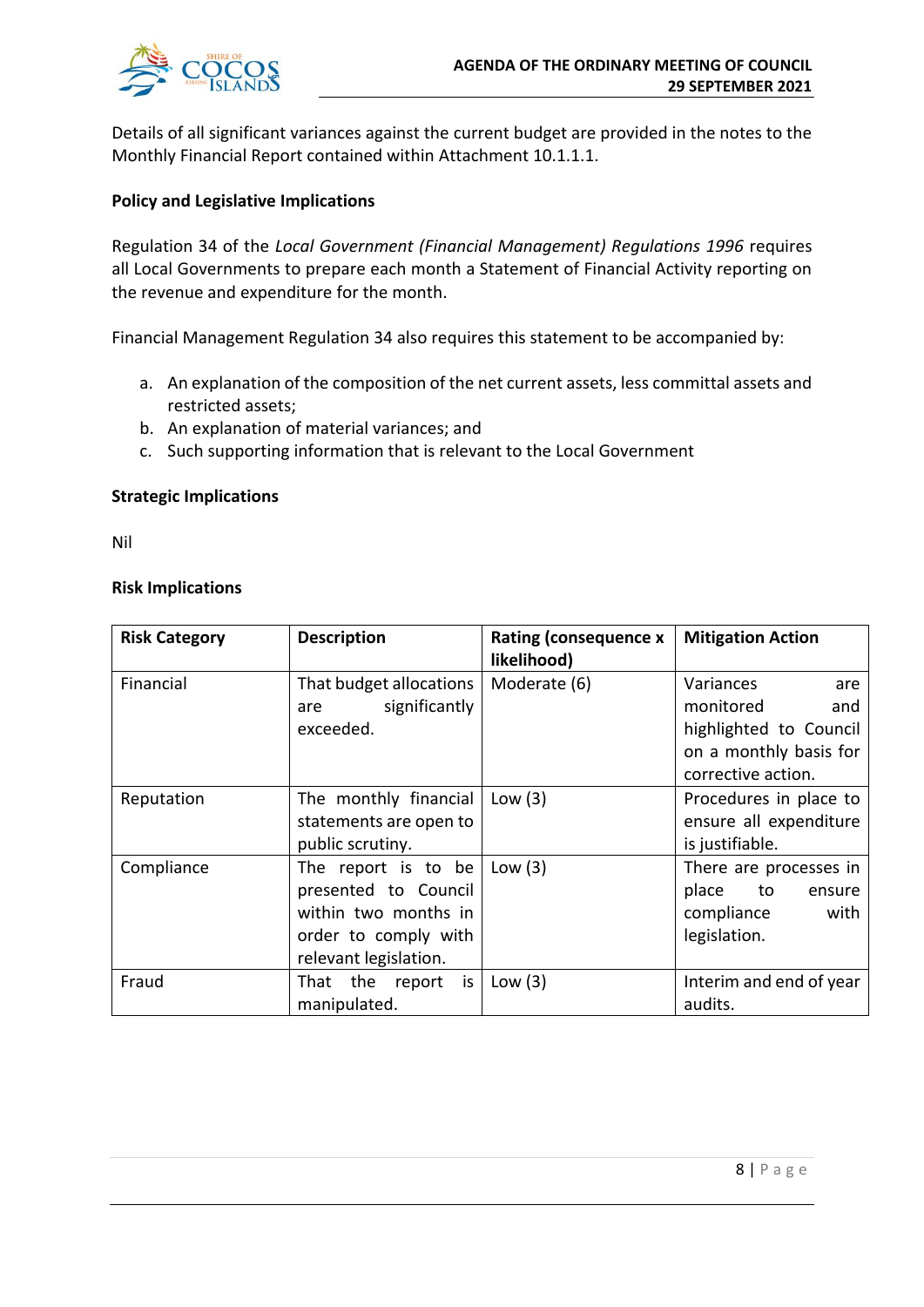

#### **Risk Matrix**

| <b>Consequence /</b><br>Likelihood | Insignificant (1) | Minor (2)        | Medium (3)       | Major (4)        | Extreme (5)      |
|------------------------------------|-------------------|------------------|------------------|------------------|------------------|
| <b>Almost Certain (5)</b>          | Moderate (5)      | <b>High (10)</b> | <b>High (15)</b> | Extreme (20)     | Extreme (25)     |
| Likely (4)                         | Low(4)            | Moderate (8)     | <b>High (12)</b> | <b>High (16)</b> | Extreme (20)     |
| Possible (3)                       | Low(3)            | Moderate (6)     | Moderate (9)     | <b>High (12)</b> | <b>High (15)</b> |
| Unlikely (2)                       | Low(2)            | Low $(4)$        | Moderate (6)     | Moderate (8)     | <b>High (10)</b> |
| Rare (1)                           | Low(1)            | Low $(2)$        | Low $(3)$        | Low $(4)$        | Moderate (5)     |

#### **Conclusion**

That the Monthly Financial Report for the period ending 31 August 2021, including explanations of material variances, be received.

#### **OFFICER RECOMMENDATION – ITEM NO 10.1.1**

#### **THAT COUNCIL:**

- **1. BY SIMPLE MAJORITY, PURSUANT TO THE** *LOCAL GOVERNMENT (FINANCIAL MANAGEMENT) REGULATIONS 1996* **RECEIVES THE MONTHLY FINANCIAL REPORT FOR THE PERIOD ENDING 31 AUGUST 2021, AS CONTAINED IN ATTACHMENT 10.1.1.1; AND**
- **2. ACCEPTS THE EXPLANATIONS FOR MATERIAL VARIANCES FOR THE PERIOD ENDING 31 AUGUST 2021, AS CONTAINED IN ATTACHMENT 10.1.1.1.**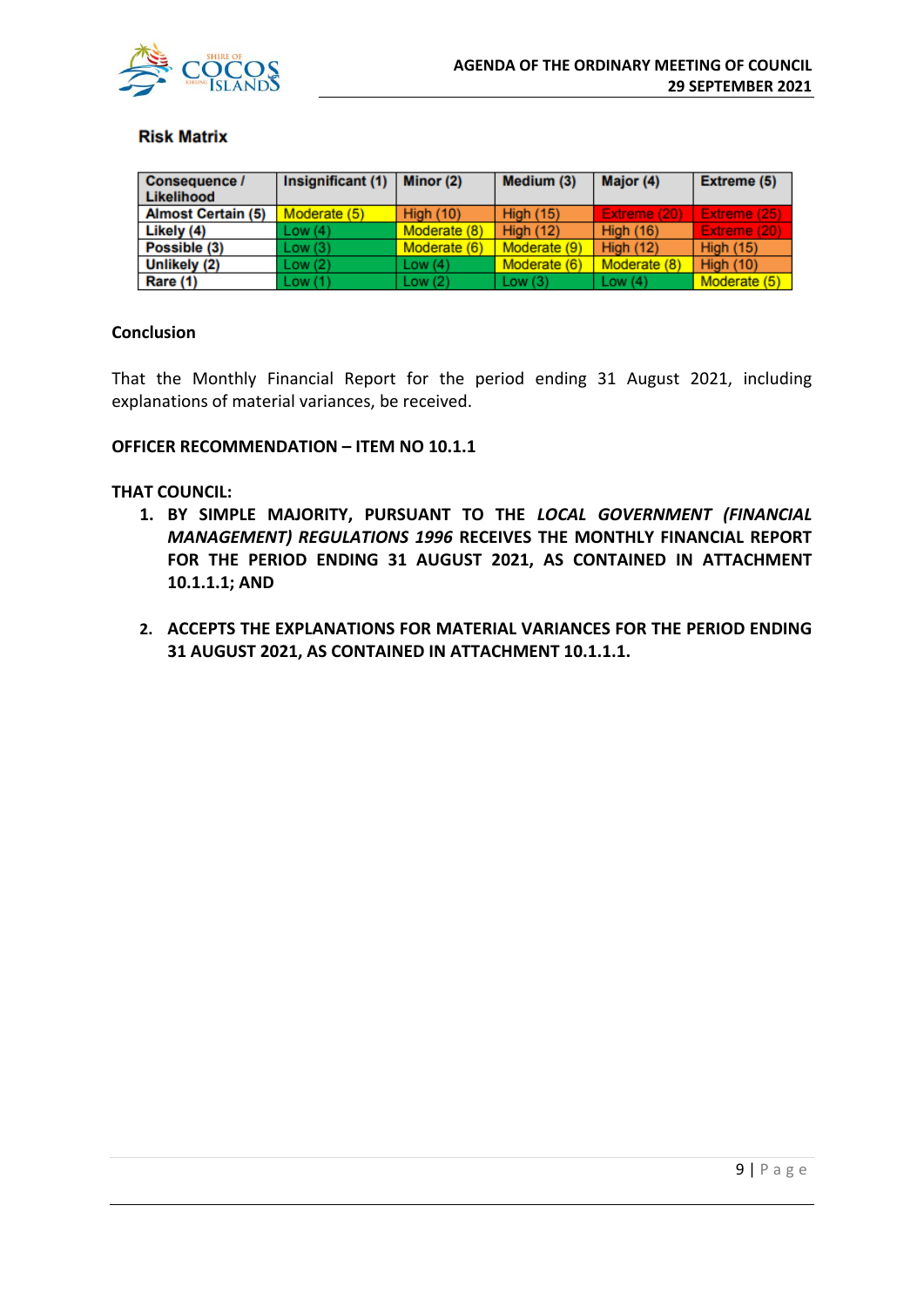

#### **10.1.2 SCHEDULE OF ACCOUNTS PAID FOR THE PERIOD 1 AUGUST 2021 TO 31 AUGUST 2021**

#### **Report Information**

| Date:                     | 16 September 2021                               |
|---------------------------|-------------------------------------------------|
| Location:                 | Not applicable                                  |
| Applicant:                | Not Applicable                                  |
| File Ref:                 |                                                 |
| Disclosure of Interest:   |                                                 |
| <b>Reporting Officer:</b> | Senior Finance Officer                          |
| Island:                   | Shire Wide                                      |
| Attachments:              | 10.1.2.1 - Schedule of Accounts paid            |
|                           | 10.1.2.2 - Credit Card Transactions August 2021 |

#### **Authority / Discretion**

#### **Definition**

|   | Advocacy       | When Council advocates on its own behalf or on behalf of its<br>community to another level of government/body/agency.                                                                                                                                                                                                                                        |
|---|----------------|--------------------------------------------------------------------------------------------------------------------------------------------------------------------------------------------------------------------------------------------------------------------------------------------------------------------------------------------------------------|
| X | Executive      | The substantial direction setting and oversight role of the<br>Council. E.g. adopting plans and reports, accepting tenders,<br>directing operations, setting and amending budgets.                                                                                                                                                                           |
|   | Legislative    | Includes adopting local laws, town planning schemes and<br>policies. Review when Council reviews decisions made by<br>officers.                                                                                                                                                                                                                              |
|   | Quasi-Judicial | When Council determines an application / matter that directly<br>affects a person's right and interest. The judicial character arises<br>from the obligations to abide by the principles of natural justice.<br>Examples of Quasi-Judicial authority include town planning<br>applications, building licenses, applications for other permits /<br>licenses. |
|   | Information    | Includes items provides to Council for information purposes only<br>that do not require a decision of Council (i.e. $-$ for noting).                                                                                                                                                                                                                         |

#### **Report Purpose**

The purpose of this report is to present to Council a list of accounts paid under delegated authority for the period 1 August 2021 to 31 August 2021, as required by the *Local Government (Financial Management) Regulations 1996*.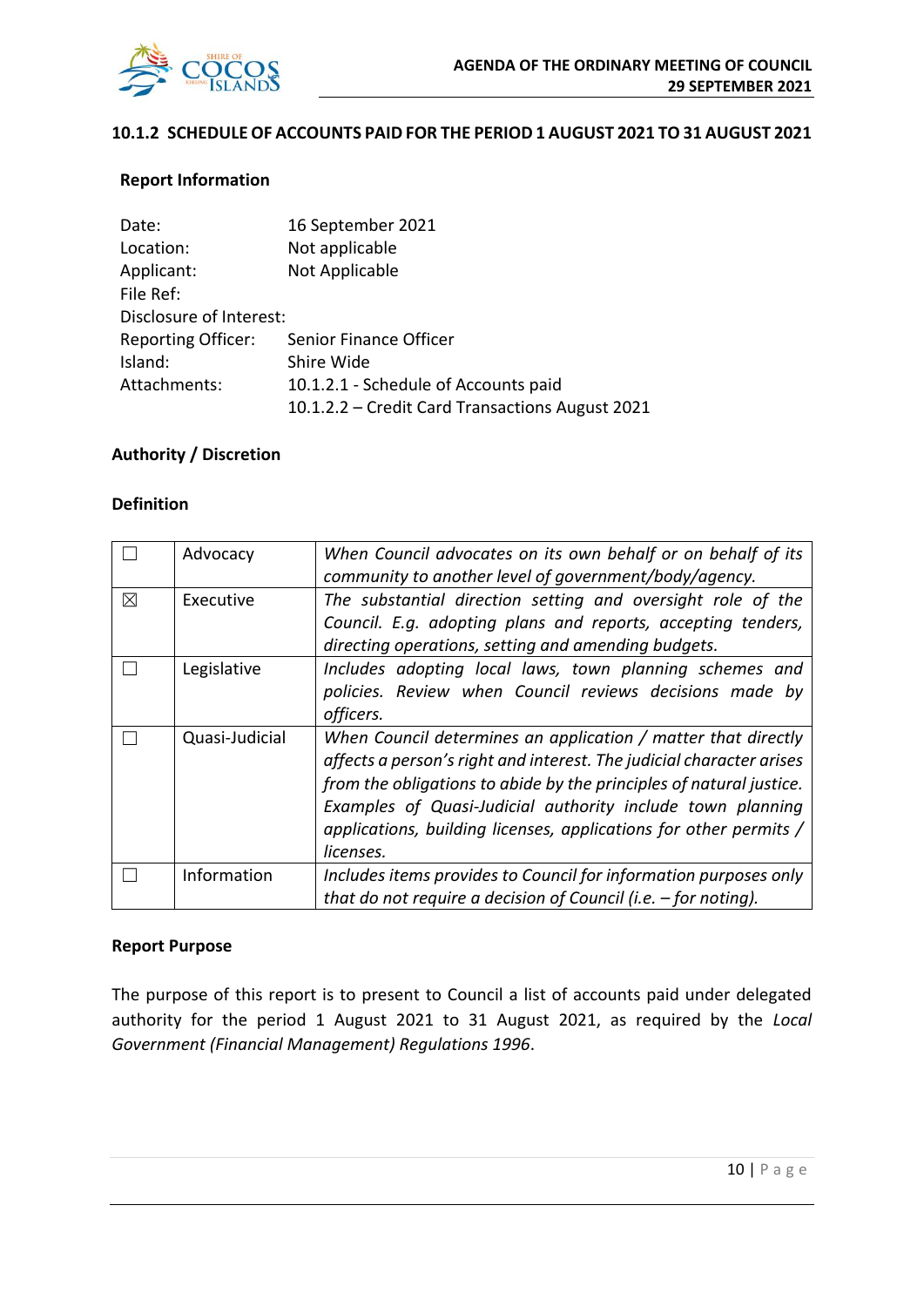

#### **Relevant Documents**

Available for viewing at the meeting Nil

#### **Background**

Council has delegated, to the Chief Executive Officer, the exercise of its power to make payments from the Shire's Municipal and Trust funds. In accordance with Regulation 13 of the *Local Government (Financial Management) Regulations 1996* a list of accounts paid is to be provided to Council, where such delegation is made.

#### **Comment**

The following table summarises the payments for the period by payment type, with full details of the accounts paid contained within Attachment 10.1.2.1.

| <b>Payment Type</b>         | Amount (\$)  |
|-----------------------------|--------------|
| EFT Payments #8273 to #8357 | \$330,972.24 |
| <b>Direct Debit Payment</b> | \$61,736.31  |
| Cheque Payment              | \$14,437.57  |
| <b>Total Payments</b>       | \$407,146.12 |

Contained within Attachment 10.1.2.2 is a detailed transaction listing of credit card expenditure for the period ended 31 August 2021. This amount is included within the total payments, listed above.

#### **Policy and Legislative Implications**

Nil

**Strategic Implications**

Nil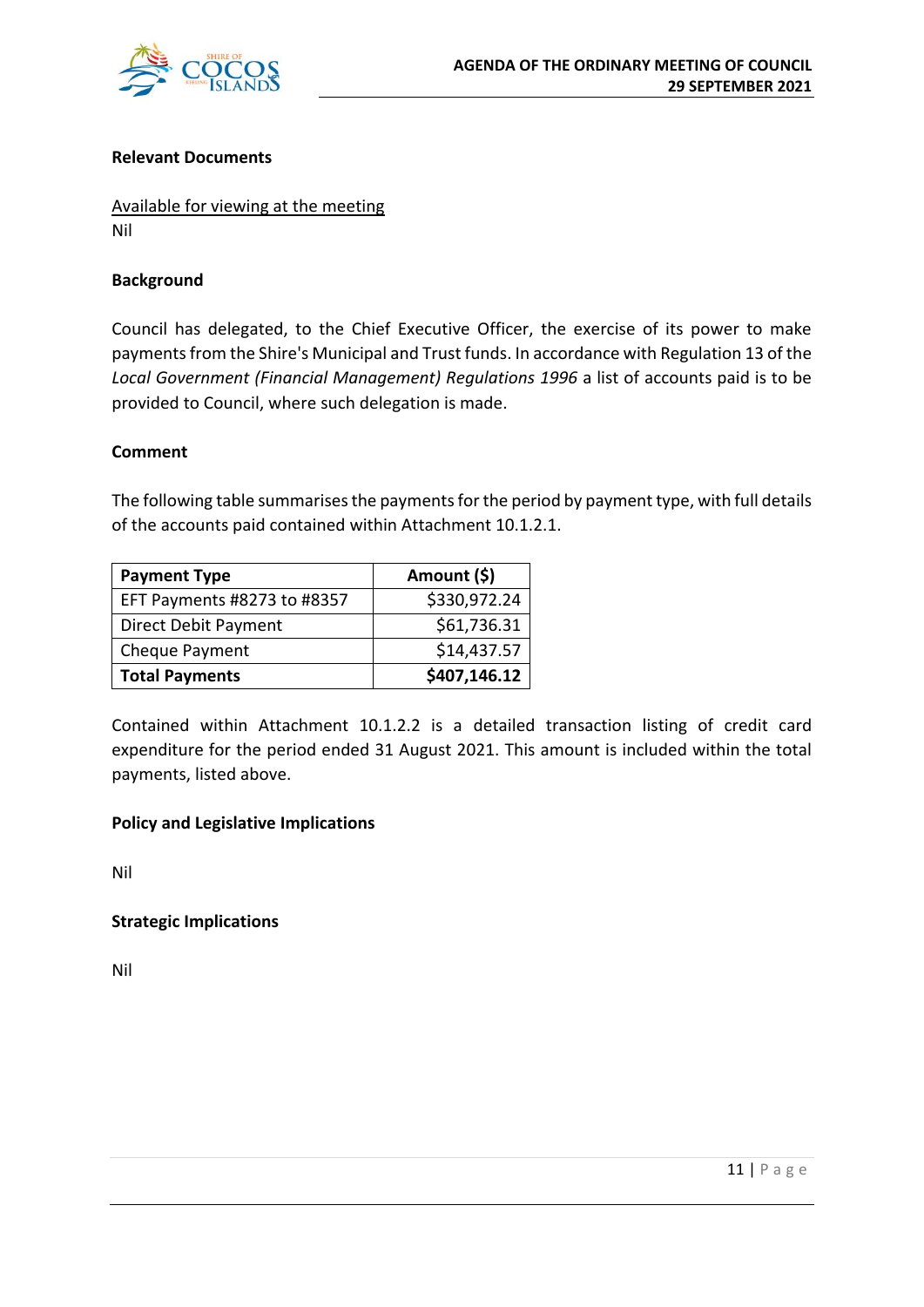

#### **Risk Implications**

| <b>Risk Category</b> | <b>Description</b>                                                                              | Rating (consequence x<br>likelihood) | <b>Mitigation Action</b>                                                                            |
|----------------------|-------------------------------------------------------------------------------------------------|--------------------------------------|-----------------------------------------------------------------------------------------------------|
| Financial            | That budget allocations<br>significantly<br>are<br>exceeded.                                    | Moderate (6)                         | Variances<br>are<br>monitored<br>and<br>highlighted to Council<br>monthly for corrective<br>action. |
| Reputation           | The<br>accounts<br>paid<br>report is open to public<br>scrutiny.                                | Low $(3)$                            | Procedures in place to<br>ensure all expenditure<br>is justifiable.                                 |
| Compliance           | The report is to be<br>presented to Council in<br>order to comply with<br>relevant legislation. | Low $(3)$                            | There are processes in<br>place<br>to to<br>ensure<br>compliance<br>with<br>legislation.            |
| Fraud                | That the report<br>is.<br>manipulated.                                                          | Low $(3)$                            | Interim and end of year<br>along<br>with<br>audits<br>sequence checks.                              |

#### **Risk Matrix**

| <b>Consequence /</b><br>Likelihood | Insignificant (1) | Minor (2)        | Medium (3)       | Major (4)        | <b>Extreme (5)</b> |
|------------------------------------|-------------------|------------------|------------------|------------------|--------------------|
| <b>Almost Certain (5)</b>          | Moderate (5)      | <b>High (10)</b> | <b>High (15)</b> | Extreme (20)     | Extreme (25)       |
| Likely (4)                         | Low(4)            | Moderate (8)     | High $(12)$      | <b>High (16)</b> | Extreme (20)       |
| Possible (3)                       | Low(3)            | Moderate (6)     | Moderate (9)     | <b>High (12)</b> | <b>High (15)</b>   |
| Unlikely (2)                       | Low(2)            | Low $(4)$        | Moderate (6)     | Moderate (8)     | <b>High (10)</b>   |
| <b>Rare (1)</b>                    | Low(1)            | Low(2)           | Low(3)           | Low $(4)$        | Moderate (5)       |

#### **Conclusion**

It is recommended that Council receives the reports provided for the period ended 31 August 2021.

**OFFICER RECOMMENDATION – ITEM NO 10.1.2**

**THAT COUNCIL:**

**1. BY SIMPLE MAJORITY, PURSUANT TO REGULATION 13(1) OF THE** *LOCAL GOVERNMENT (FINANCIAL MANAGEMENT) REGULATIONS 1996* **RECEIVES THE REPORT FROM THE CHIEF EXECUTIVE OFFICER ON THE EXERCISE OF DELEGATED**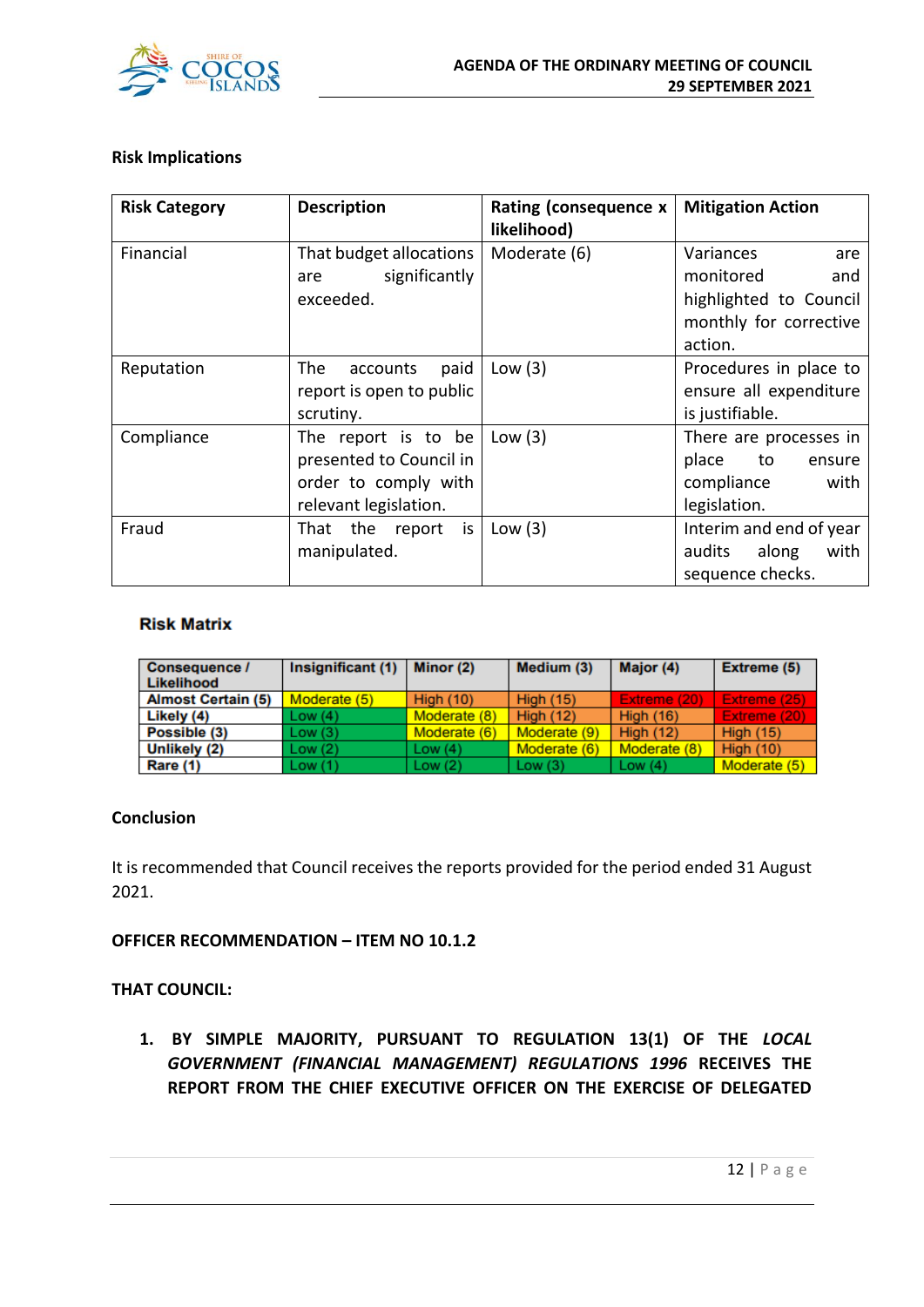

**AUTHORITY IN RELATION TO PAYMENTS MADE FROM MUNICIPAL OR TRUST FUNDS FOR THE PERIOD 1 AUGUST 2021 TO 31 AUGUST 2021 TOTALLING \$407,146.12 AS CONTAINED IN ATTACHMENT 10.1.2.1; AND**

**2. RECEIVES THE DETAILED TRANSACTION LISTING OF CREDIT CARD EXPENDITURE FOR THE PERIOD ENDED 31 AUGUST 2021, AS CONTAINED IN ATTACHMENT 10.1.2.2.**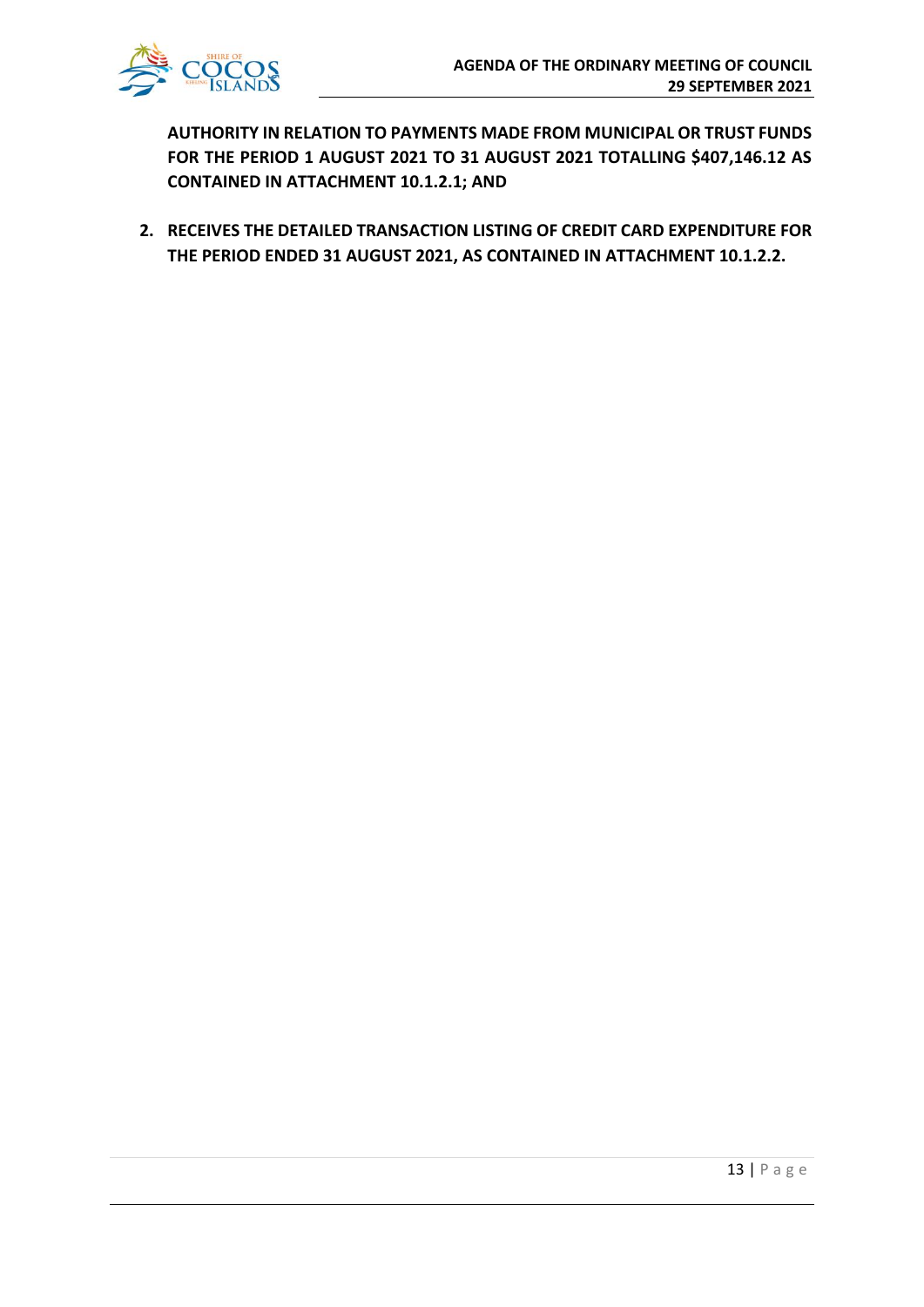

## **10.2 LEASES**

## **10.2.1 APPLICATION TO ENTER INTO A NEW LEASE FOR PART LOT 225 AND 227 HOME ISLAND – COMMUNITY RESOURCE CENTRE (CRC) TENANCY 9 – PARKS AUSTALIA OFFICE**

## **Report Information**

| Date:                     | 22 September 2021                                          |
|---------------------------|------------------------------------------------------------|
| Location:                 | Part Lot 225 & 227 Home Island – Community Resource Centre |
|                           | (CRC) Tenancy 9 - Parks Australia Office                   |
| Applicant:                | Parks Australia                                            |
| File Ref:                 |                                                            |
| Disclosure of Interest:   |                                                            |
| <b>Reporting Officer:</b> | Leasing Officer                                            |
| Island:                   | Home Island                                                |
| Attachments:              | 10.2.1.1 - Occupation Licence Agreement                    |
|                           |                                                            |

#### **Authority / Discretion**

#### **Definition**

|             | Advocacy       | Council advocates on its own behalf or on behalf of its<br>community to another level of government/body/agency.                                                                                                                                                                                                                                                   |
|-------------|----------------|--------------------------------------------------------------------------------------------------------------------------------------------------------------------------------------------------------------------------------------------------------------------------------------------------------------------------------------------------------------------|
| $\boxtimes$ | Executive      | The substantial direction setting and oversight role of the<br>Council. E.g., adopting plans and reports, accepting tenders,<br>directing operations, setting and amending budgets.                                                                                                                                                                                |
|             | Legislative    | Includes adopting local laws, town planning schemes and<br>policies. Review when Council reviews decisions made by<br>officers.                                                                                                                                                                                                                                    |
|             | Quasi-Judicial | When Council determines an application / matter that directlR4<br>4MOy affects a person's right and interest. The judicial character<br>arises from the obligations to abide by the principles of natural<br>justice. Examples of Quasi-Judicial authority include town<br>planning applications, building licenses, applications for other<br>permits / licenses. |
|             | Information    | Includes items provides to Council for information purposes only<br>that do not require a decision of Council (i.e. $-$ for noting).                                                                                                                                                                                                                               |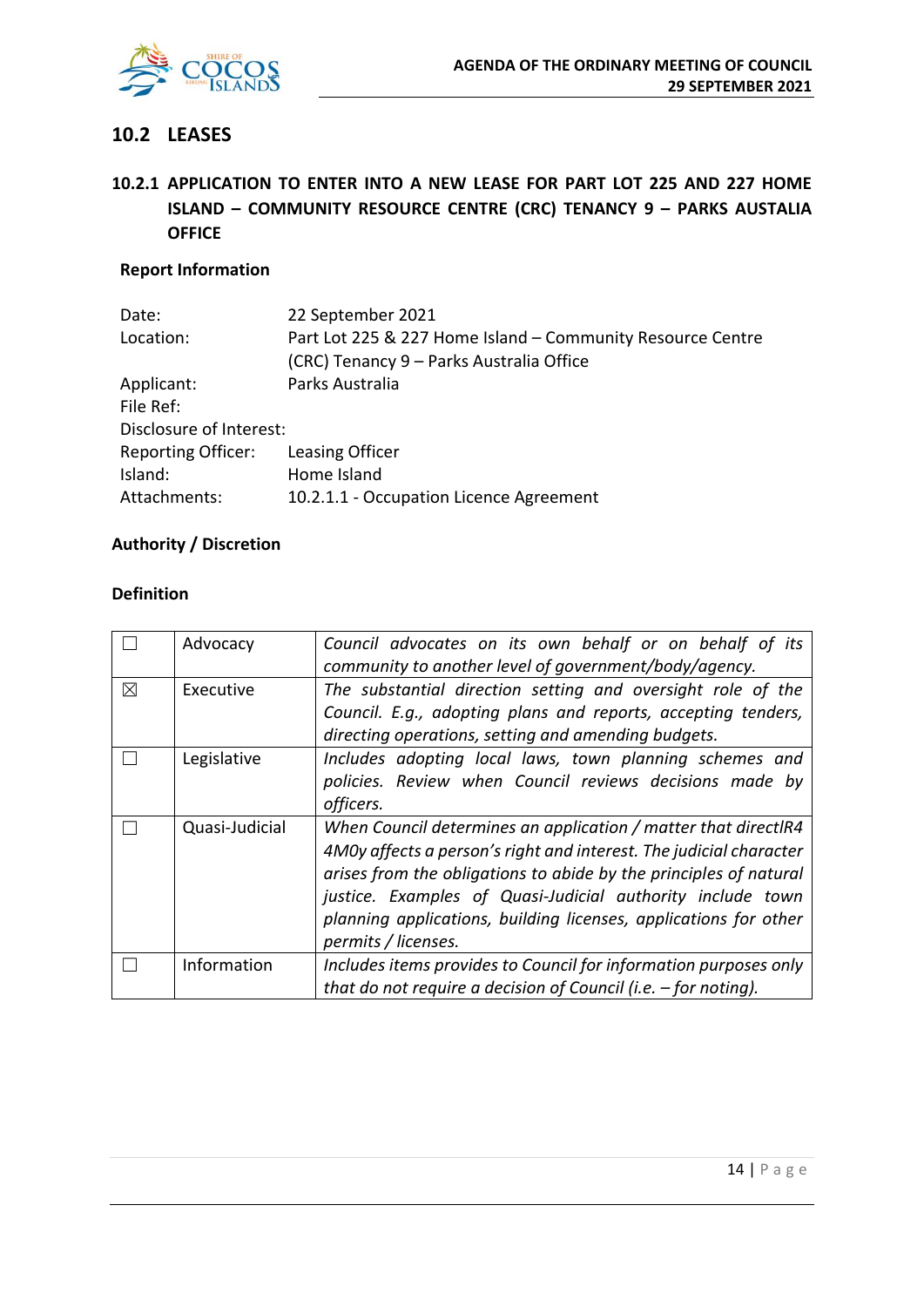

#### **Report Purpose**

To present the request and supporting documentation from Parks Australia to enter into a occupation licence agreement for Part Lot 225 and 227 Home Island, Tenancy 9, commonly known as the Parks Australia Office to Council for consideration.

#### **Relevant Documents**

Nil

#### **Background**

The lease at Part Lot 225 and 227 Home Island CRC Tenancy 9 Parks Australia Office has expired and is currently in holding over arrangement. Negotiations has commenced and is in the final stages of finalising the renewal. The proponent has requested to enter into an Occupation Licence for this office space and the agreement has been provided as per attachment 10.2.1.1.

#### **Comment**

There has been discussions between Parks Australia and the Shire in 2020 regarding the lease renewal at Part Lot 225 and 227 Home Island, Tenancy 9. Both parties are in a working arrangement to jointly perform and collaborate on activities of the Parks Officers and the Shire Ranger. There is also discussion regarding co-locating the Shire Ranger to the Parks Office.

The Shire presented the proponents with our standard lease agreement however both parties agreed it wasn't appropriate for this lease based on the wishes of the parties sharing an office space. The proponents put forward an Occupation Licence which will allow a non-exclusive contractual licence for both parties to utilise the space.

The proponent have proposed a five (5) year licence and officers support this request to allow Parks Australia to continue perform their services to the community.

#### **Policy and Legislative Implications**

Section 3.58 of the *Local Government Act 1995 (WA) (CKI)*.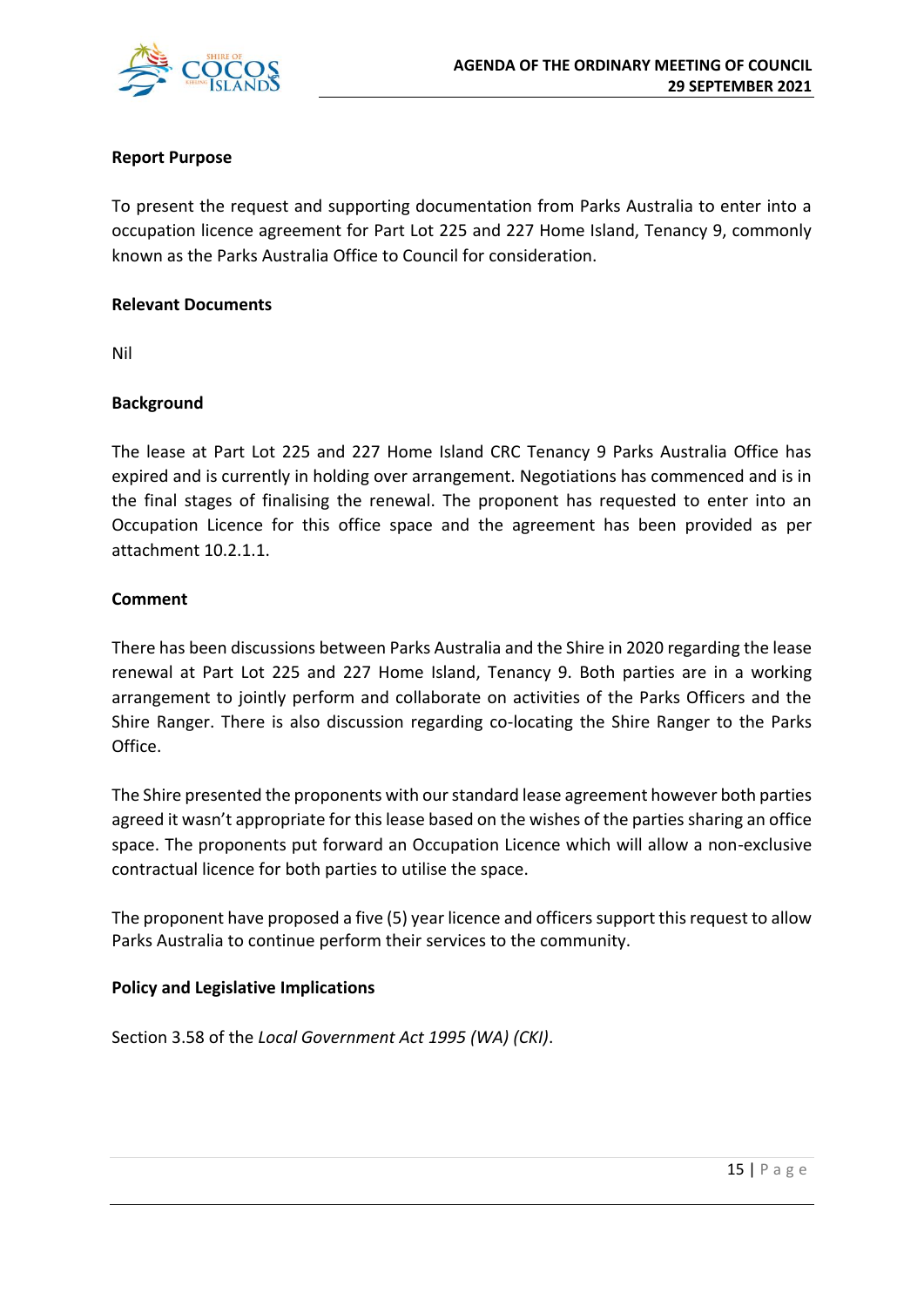

#### **Financial Implications**

The valuation as sought by an independent valuer has come to a total of \$6,968.00 per annum. As the Shire plans to have an officer in the premises the rent proposed has been reduced by a third which has come to a total of \$4,645.00 per annum. The CRC building is a Shire asset and the Shire will receive the income from this licence agreement.

#### **Strategic Implications**

Strategic Community Plan: *Key Result Area 1– Economic: Outcome 1.1. Encourage economic stability for the Islands.*

#### **Risk Implications**

| <b>Risk Category</b> | <b>Description</b>                                                                                                             | <b>Rating (consequence x</b><br>likelihood) | <b>Mitigation Action</b>                                                                                          |
|----------------------|--------------------------------------------------------------------------------------------------------------------------------|---------------------------------------------|-------------------------------------------------------------------------------------------------------------------|
| Reputation           | Not progressing with<br>the lease in a timely<br>manner could result in<br>uncertainty for an<br>essential service<br>provider | Moderate (8)                                | This item is being<br>progressed as quickly<br>as possible, while still<br>observing legislative<br>requirements. |
| Service Interruption | Without a lease, a<br>important community<br>service could be<br>disrupted.                                                    | Moderate (6)                                | This item is being<br>progressed as quickly<br>as possible, while still<br>observing legislative<br>requirements. |
| Compliance           | The process for leasing<br>does not comply with<br>legislation.                                                                | Low $(3)$                                   | The process outlined in<br>this report is<br>consistent with<br>legislative<br>requirements.                      |
| Property             | The property is used in<br>a manner that is other<br>than what it has been<br>intended for.                                    | Low $(3)$                                   | Property inspection to<br>be conducted annually                                                                   |
| Environment          | <b>Commercial activities</b><br>could damage the<br>environment                                                                | Moderate (6)                                | The lease contains<br>clauses to protect the<br>environment                                                       |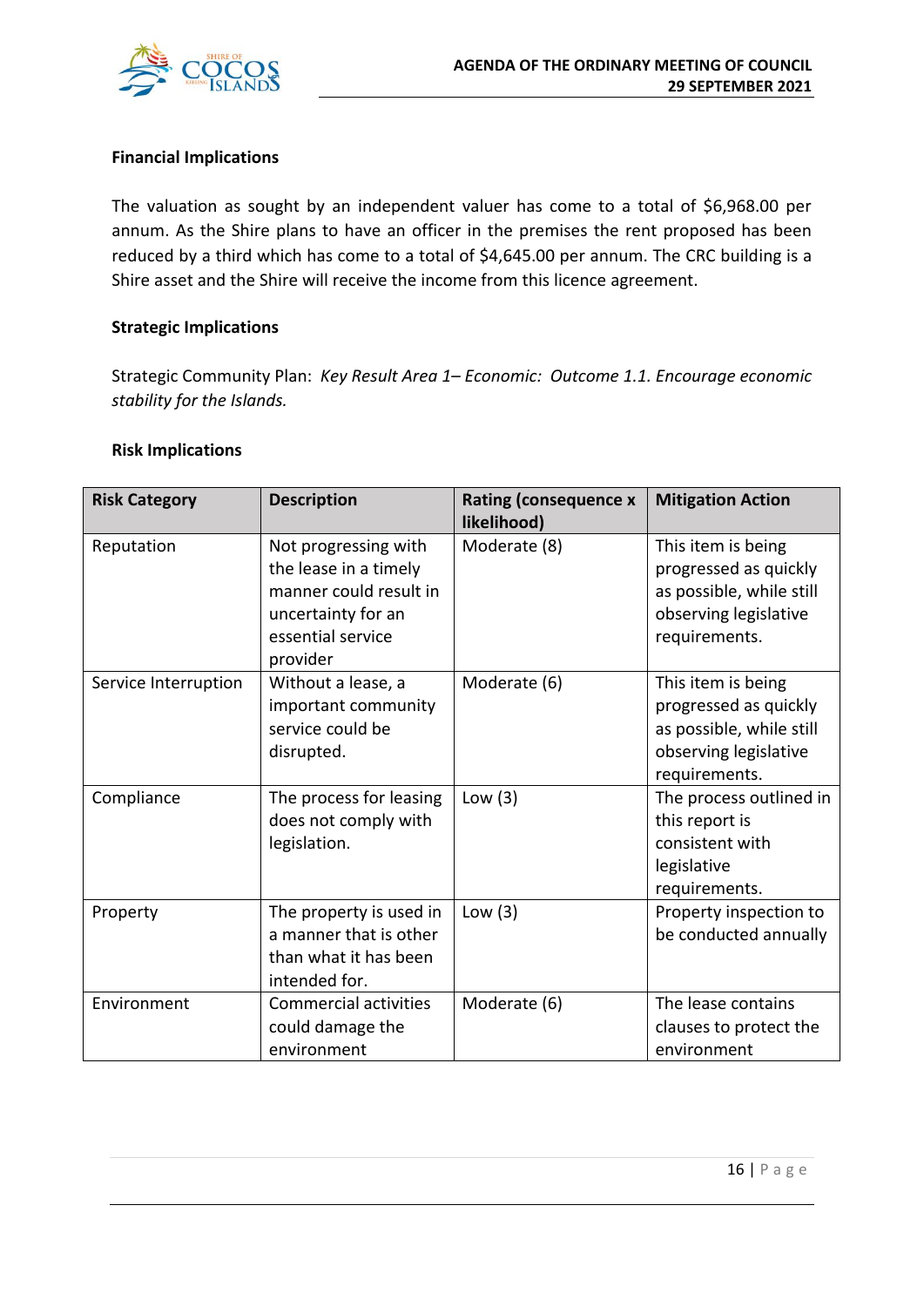

#### **Risk Matrix**

| Consequence /<br>Likelihood | Insignificant (1) | Minor (2)    | Medium (3)       | Major (4)        | <b>Extreme (5)</b> |
|-----------------------------|-------------------|--------------|------------------|------------------|--------------------|
| <b>Almost Certain (5)</b>   | Moderate (5)      | High $(10)$  | <b>High (15)</b> | Extreme (20)     | Extreme (25)       |
| Likely (4)                  | Low(4)            | Moderate (8) | <b>High (12)</b> | <b>High (16)</b> | Extreme (20)       |
| Possible (3)                | Low(3)            | Moderate (6) | Moderate (9)     | <b>High (12)</b> | <b>High (15)</b>   |
| Unlikely (2)                | Low(2)            | Low $(4)$    | Moderate (6)     | Moderate (8)     | <b>High (10)</b>   |
| Rare (1)                    | Low(1)            | Low $(2)$    | Low $(3)$        | Low $(4)$        | Moderate (5)       |

#### **Voting Requirements**

Simple majority

#### **Conclusion**

The request for a licence agreement is presented to Council for consideration. The Officer's recommendation is that the Occupation Licence is formally signed by the Chief Executive Officer and the Shire President as it supports the provision of an important service for the community.

#### **OFFICER'S RECOMMENDATION – ITEM NO 10.2.1**

**THAT COUNCIL, BY SIMPLE MAJORITY, RESOLVES TO AUTHORISE THE CHIEF EXECUTIVE OFFICER TO ENTER INTO AN OCCUPATION LICENCE AT PART LOT 225 AND 227 HOME ISLAND, CRC TENANCY 9 WITH PARKS AUSTRALIA AS PER ATTACHMENT 10.2.1.1, SUBJECT TO THE FOLLOWING CONDITIONS:**

- **1. THAT THE ANNUAL LICENCE FEE BE SET AS TWO THIRDS OF THE MARKET VALUATION (\$4,645), SUBJECT TO ANNUAL CPI REVIEWS, AND A MARKET REVIEW AT THE EXERCISE OF ANY FURTHER TERMS;**
- **2. THE LICENCE AGREEMENT BEING FOR FIVE (5) YEARS;**
- **3. THE PURPOSE OF THE LEASE IS FOR PARKS AUSTRALIA TO OPERATE THEIR SERVICES FROM HOME ISLAND;**
- **4. THAT REGULAR INSPECTIONS OF COMMERCIAL TENANCY BE UNDERTAKEN;**
- **5. PARKS AUSTRALIA IS CLASSIFIED AN 'INSTRUMENTALITY OF THE CROWN' AND IS EXEMPT FROM THE DISPOSITION OF PROPERTY REQUIREMENTS AS PER R.30(2)(C)(ii) OF THE** *LOCAL GOVERNMENT (FUNCTIONS AND GENERAL) REGULATIONS 1996***.**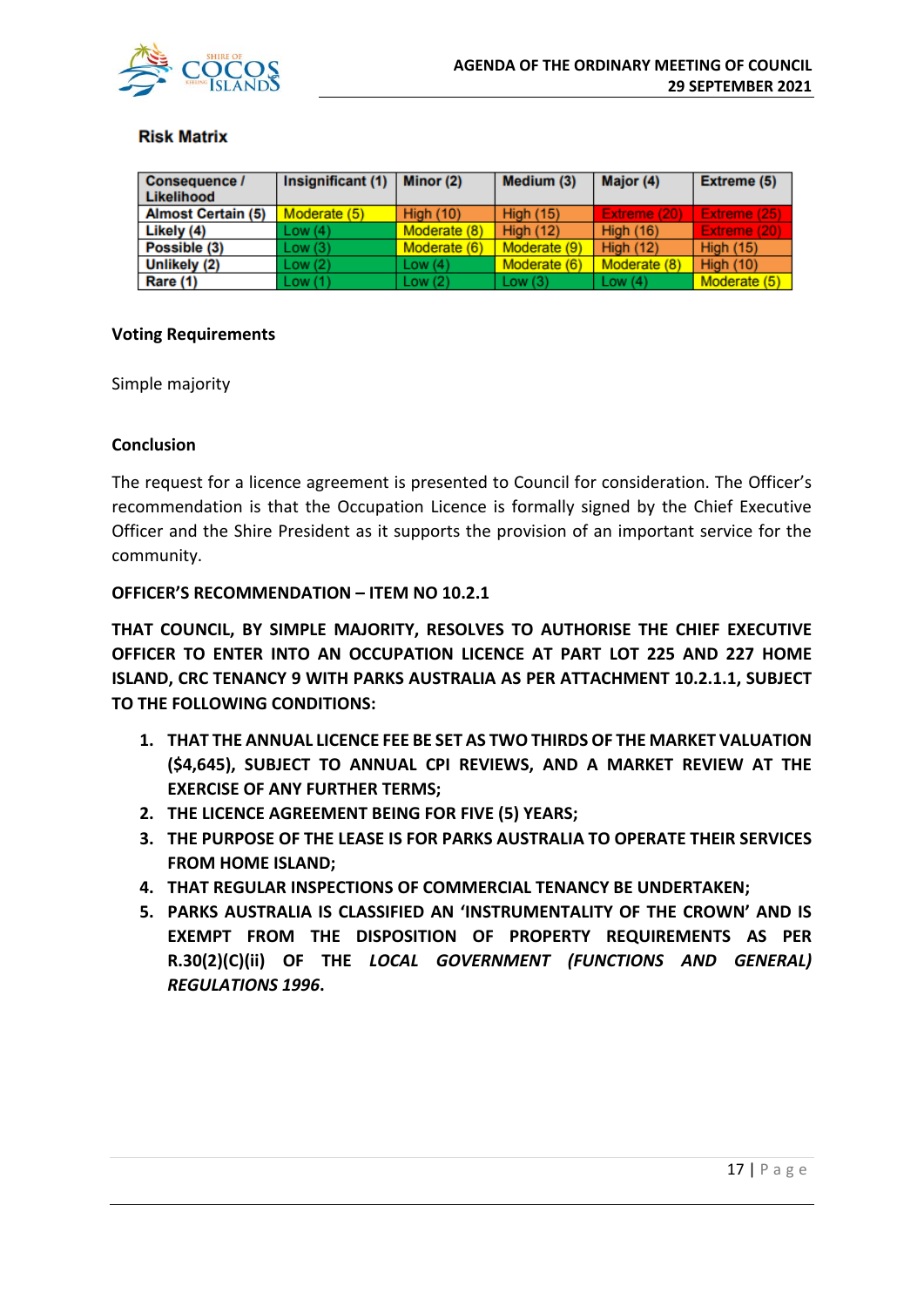

## **10.3 PLANNING/BUILDING**

#### **10.4 ADMINISTRATION**

#### **10.4.1 UPDATE ON CORPORATE BUSINESS PLAN ACTIONS – JUNE 2021**

#### **Report Information**

| Date:                       | 8 September 2021                                                 |
|-----------------------------|------------------------------------------------------------------|
| Location:                   | Not Applicable                                                   |
| Applicant:                  | Not Applicable                                                   |
| File Ref:                   | Not Applicable                                                   |
| Disclosure of Interest: Nil |                                                                  |
| <b>Reporting Officer:</b>   | <b>Chief Executive Officer</b>                                   |
| Island:                     | Whole of Shire                                                   |
| Attachments:                | 10.4.1.1 - Update on Corporate Business Plan Actions - June 2021 |

## **Authority / Discretion**

#### **Definition**

|   | Advocacy       | When Council advocates on its own behalf or on behalf of its         |
|---|----------------|----------------------------------------------------------------------|
|   |                | community to another level of government/body/agency.                |
| ⊠ | Executive      | The substantial direction setting and oversight role of the          |
|   |                | Council. E.g. adopting plans and reports, accepting tenders,         |
|   |                | directing operations, setting and amending budgets.                  |
|   | Legislative    | Includes adopting local laws, town planning schemes and              |
|   |                | policies. Review when Council reviews decisions made by              |
|   |                | officers.                                                            |
|   | Quasi-Judicial | When Council determines an application / matter that directly        |
|   |                | affects a person's right and interest. The judicial character arises |
|   |                | from the obligations to abide by the principles of natural justice.  |
|   |                | Examples of Quasi-Judicial authority include town planning           |
|   |                | applications, building licenses, applications for other permits /    |
|   |                | licenses.                                                            |
|   | Information    | Includes items provides to Council for information purposes only     |
|   |                | that do not require a decision of Council (i.e. $-$ for noting).     |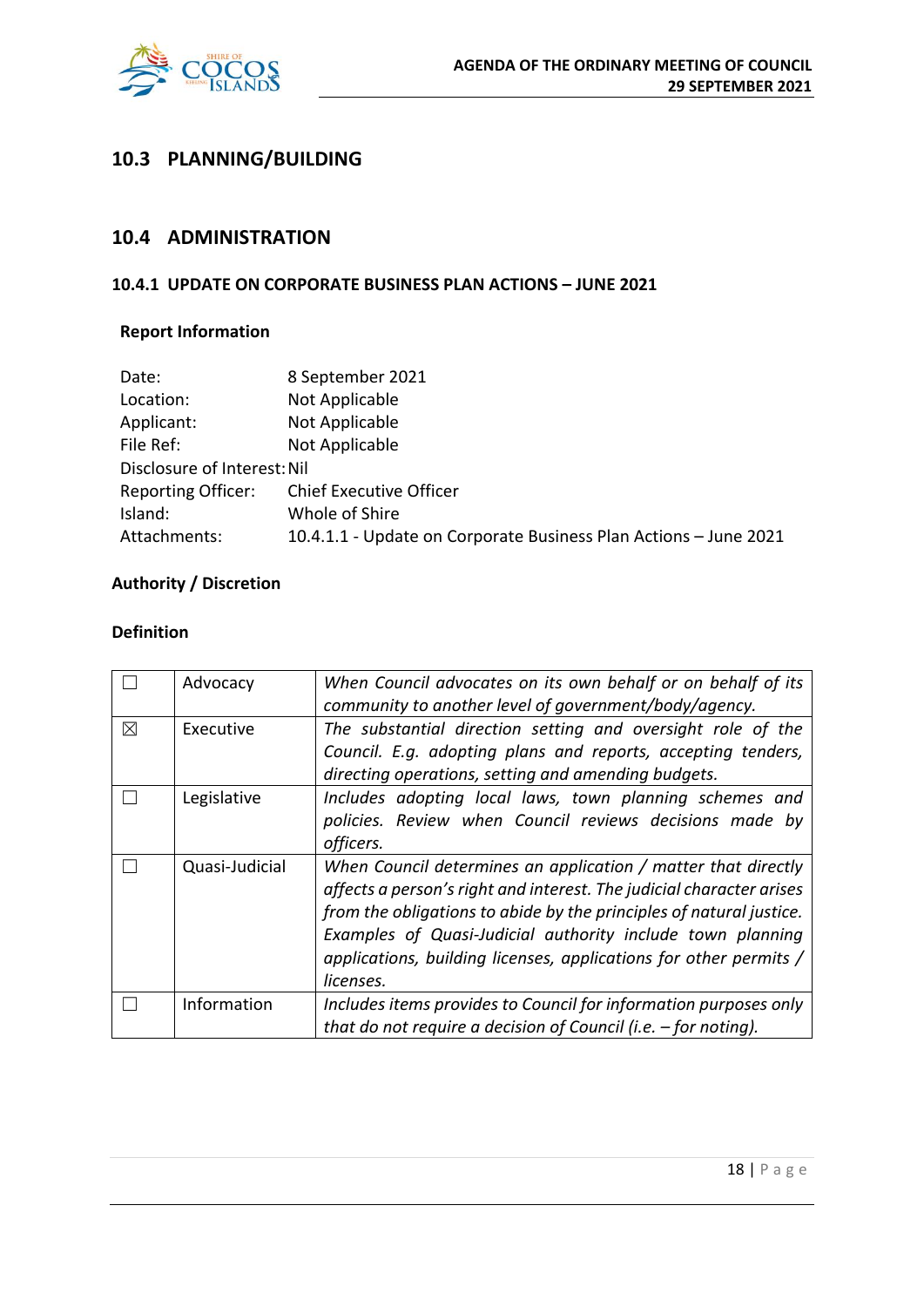

#### **Report Purpose**

The purpose of this report is for Council to note the progression that the Shire is making against the actions set out within the Corporate Business Plan 2020-2024.

#### **Relevant Documents**

Available for viewing at the meeting Nil

#### **Background**

The Corporate Business Plan (CBP) is a part of the Integrated Planning and Reporting Framework and a key operational document that takes into consideration other planning documents including the Strategic Community Plan, Long Term Financial Plan and Asset Management Plans. The CBP identifies Council's priorities and details current services, future operations and major projects expected to be undertaken by the Shire over the next four years. The CBP outlines the operational activities that will be undertaken to achieve the outcomes of the Strategic Community Plan to ensure the Shire activates the goals and aspirations outlined in the Strategic Community Plan.

Councillors and Shire Staff participated in a Corporate Planning Day in October 2018 to review and update the CBP to ensure it is achievable and reflects where the Shire is currently and where it needs to be. In May 2020, Council completed a minor review as required by the *Local Government Act 1995 (WA) (CKI)*.

#### **Comment**

Details of all updates against the actions within the Corporate Business Plan 2020-2024 as at June 2021 is contained in Attachment 10.4.1.1 Update on Corporate Business Plan Actions – June 2021.

Some of the highlights for the 2020/21 financial year are as follows:

- Construction on the refurbishment of the Home Island Retail Precinct commenced;
- Training and apprenticeship opportunities with the Shire commenced in the areas of Horticulture, Joinery and Carpentry and Mechanical;
- Project finalised to create and maintain Cemetery Register;
- Lionel Allen collection was catalogued in collaboration with WA Museum;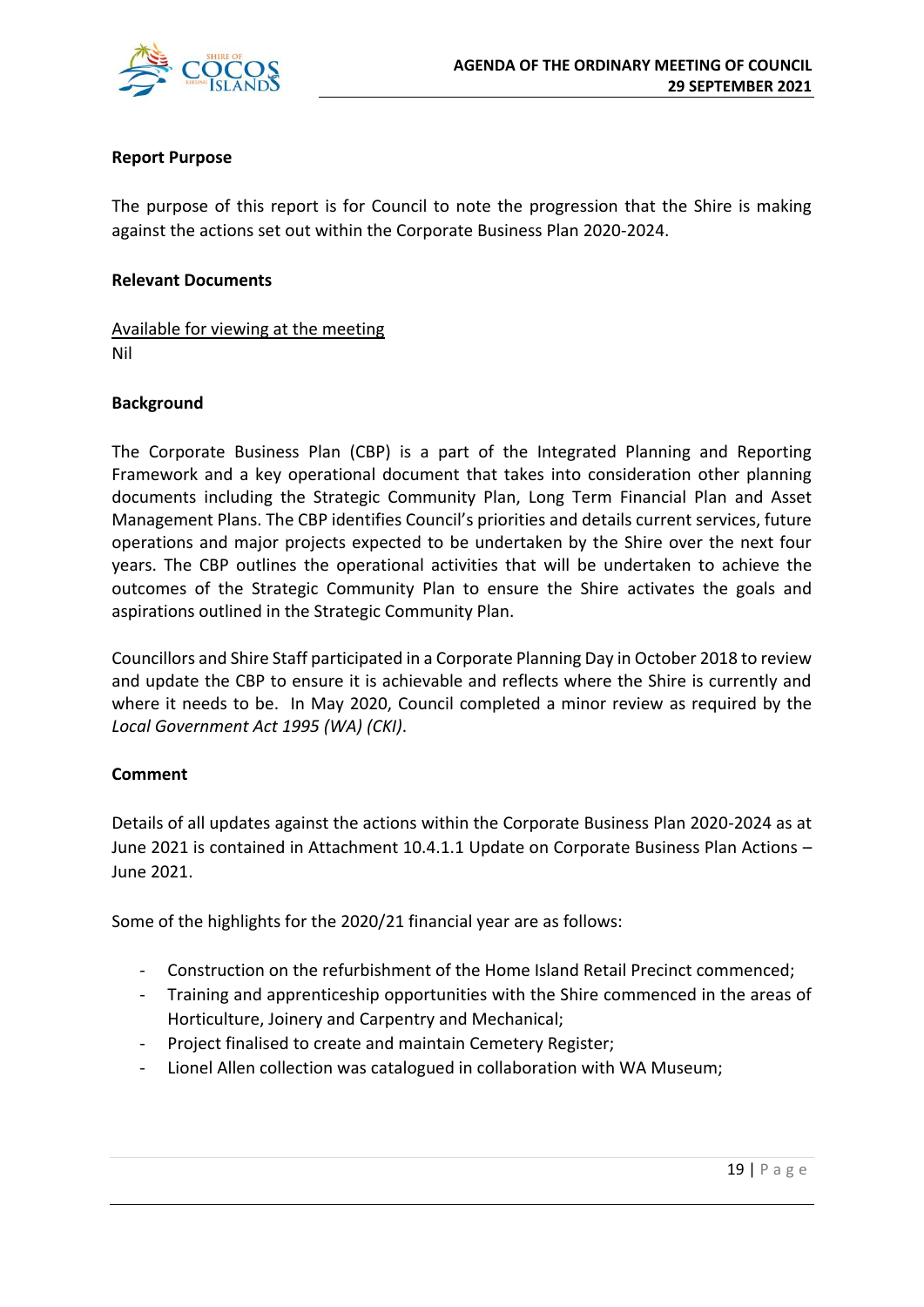

- Three Shire organised marine debris clean-ups and one "adopt a Beach" clean-up occurred;
- Oceans Institute Marine Debris Assessment Report was received by Council.

#### **Policy and Legislative Implications**

Under s5.56(1) of the *Local Government Act 1995 (WA) (CKI)* all local governments are required to produce a plan for the future. Regulation 19DA(6) of the *Local Government (Administration) Regulations 1996* requires that Council considers adoption of the Corporate Business Plan (CBP) when it is revised or any other modifications are made. Whilst there is no legislative requirement for the reporting of updates against the actions to council about the CBP, the Department published best practice guidelines about implementation of the IPR process in which regular reporting to Council is strongly encouraged.

#### **Financial Implications**

There are no direct financial implications associated with this report.

#### **Strategic Implications**

Shire of Cocos (Keeling) Islands Strategic Community Plan 2016 – 2026: *Outcome 4.1 - An informed Council leading working with others to advance our Islands 4.1.1 - To provide leadership to the community*

#### **Risk Implications**

| <b>Risk Category</b> | <b>Description</b>                                                                                                                                       | <b>Rating (consequence</b><br>x likelihood) | <b>Mitigation Action</b>                                                                                     |
|----------------------|----------------------------------------------------------------------------------------------------------------------------------------------------------|---------------------------------------------|--------------------------------------------------------------------------------------------------------------|
| Financial            | The CBP commits<br>the Shire beyond its<br>resourcing capacity                                                                                           | Moderate (9)                                | Review done in the<br>context of the<br>budget and human<br>resourcing.                                      |
| Reputation           | The CBP is a public<br>document to which<br>the Shire is held<br>accountable by the<br>Community. Failure<br>to deliver can reflect<br>badly on Council. | Moderate (9)                                | Ongoing monitoring<br>of the CBP actions to<br>ensure the activities<br>align with identified<br>priorities. |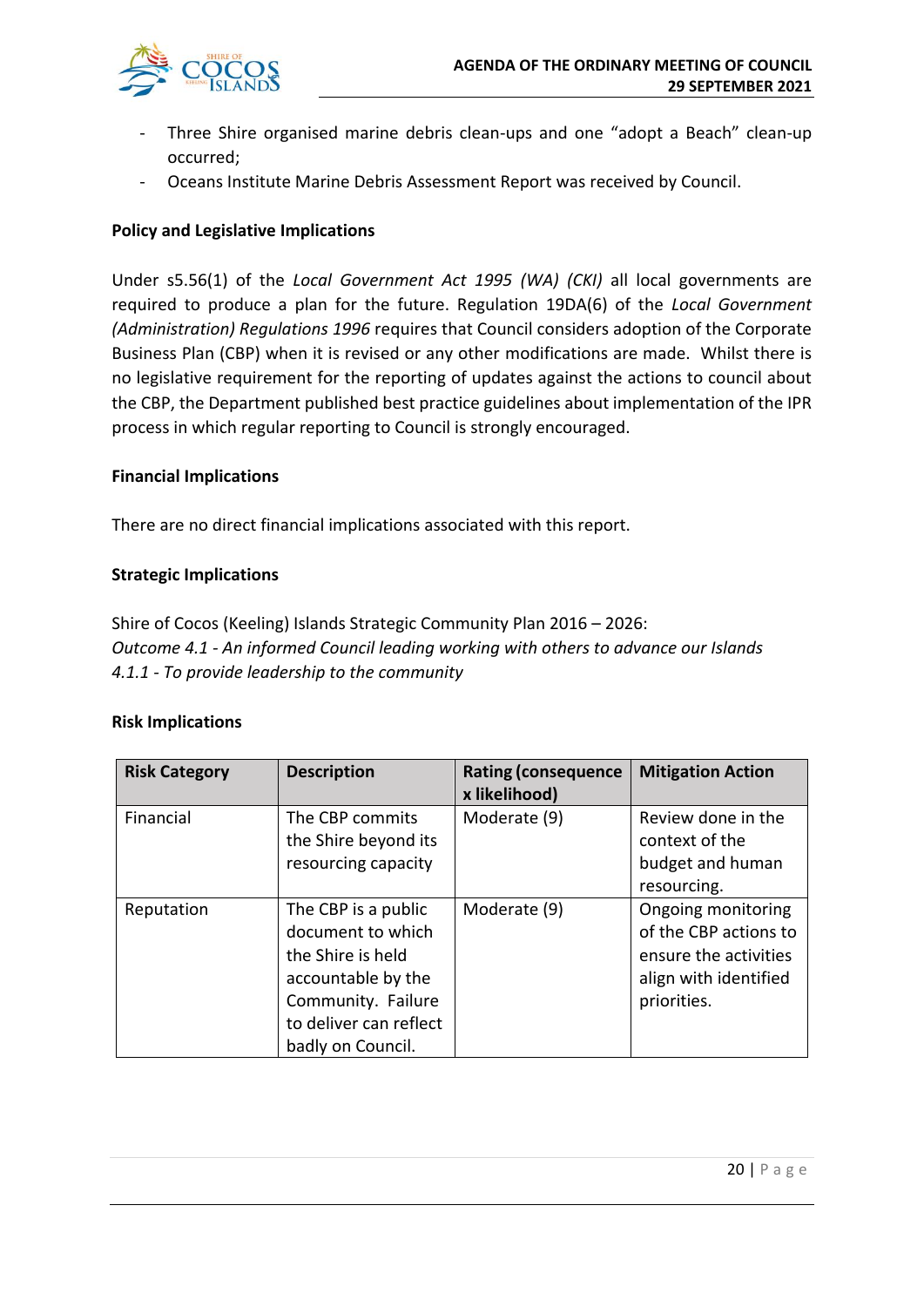

#### **Risk Matrix**

| Consequence /<br>Likelihood | Insignificant (1) | Minor (2)        | Medium (3)       | Major (4)        | Extreme (5)         |
|-----------------------------|-------------------|------------------|------------------|------------------|---------------------|
| <b>Almost Certain (5)</b>   | Moderate (5)      | <b>High (10)</b> | <b>High (15)</b> | Extreme (20)     | Extreme (25)        |
| Likely (4)                  | Low(4)            | Moderate (8)     | <b>High (12)</b> | <b>High (16)</b> | <b>Extreme (20)</b> |
| Possible (3)                | Low(3)            | Moderate (6)     | Moderate (9)     | High $(12)$      | <b>High (15)</b>    |
| Unlikely (2)                | Low(2)            | Low $(4)$        | Moderate (6)     | Moderate (8)     | <b>High (10)</b>    |
| Rare (1)                    | Low(1)            | Low $(2)$        | Low(3)           | Low $(4)$        | Moderate (5)        |

#### **Voting Requirements**

Simple Majority

#### **Conclusion**

Whilst it is not a statutory requirement to provide an update report to Council on a regular basis, it is good practice. This report provides Council and the community the opportunity to have oversight in the actions and achievements of the Shire.

#### **OFFICER RECOMMENDATION – ITEM NO 10.4.1**

**THAT COUNCIL, BY SIMPLE MAJORITY RECEIVES THE JUNE 2021 UPDATE ON THE SHIRE OF COCOS (KEELING) ISLANDS CORPORATE BUSINESS PLAN 2020 – 2024.**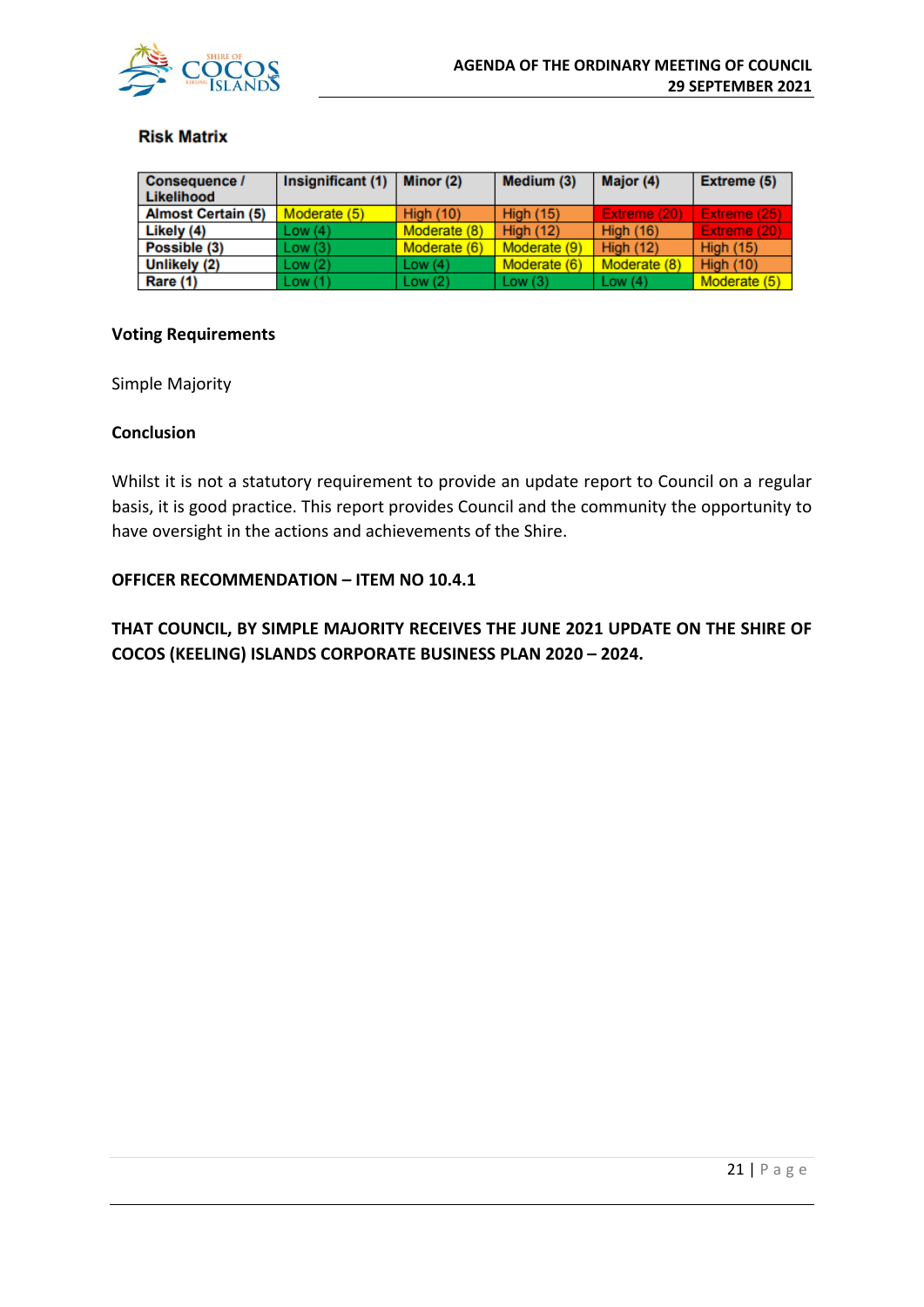

#### **10.4.2 BUDGET VARIATION – SUPPLEMENTARY ROAD FUNDING**

#### **Report Information**

| Date:                       | 21 September 2021              |
|-----------------------------|--------------------------------|
| Location:                   | Not Applicable                 |
| Applicant:                  | Not Applicable                 |
| File Ref:                   | Not Applicable                 |
| Disclosure of Interest: Nil |                                |
| <b>Reporting Officer:</b>   | <b>Chief Executive Officer</b> |
| Island:                     | Home Island                    |
| Attachments:                | Nil                            |

#### **Authority / Discretion**

#### **Definition**

|             | Advocacy       | When Council advocates on its own behalf or on behalf of its<br>community to another level of government/body/agency.                                                                                                                                                                                                                                        |
|-------------|----------------|--------------------------------------------------------------------------------------------------------------------------------------------------------------------------------------------------------------------------------------------------------------------------------------------------------------------------------------------------------------|
| $\boxtimes$ | Executive      | The substantial direction setting and oversight role of the<br>Council. E.g. adopting plans and reports, accepting tenders,<br>directing operations, setting and amending budgets.                                                                                                                                                                           |
|             | Legislative    | Includes adopting local laws, town planning schemes and<br>policies. Review when Council reviews decisions made by<br>officers.                                                                                                                                                                                                                              |
|             | Quasi-Judicial | When Council determines an application / matter that directly<br>affects a person's right and interest. The judicial character arises<br>from the obligations to abide by the principles of natural justice.<br>Examples of Quasi-Judicial authority include town planning<br>applications, building licenses, applications for other permits /<br>licenses. |
|             | Information    | Includes items provides to Council for information purposes only<br>that do not require a decision of Council (i.e. $-$ for noting).                                                                                                                                                                                                                         |

#### **Report Purpose**

The purpose of this report is for Council to consider approved Supplementary Road Funding by the Department of Infrastructure, Transport, Regional Development and Communications (the Department) and the associated variation to the 2021/22 Annual Budget.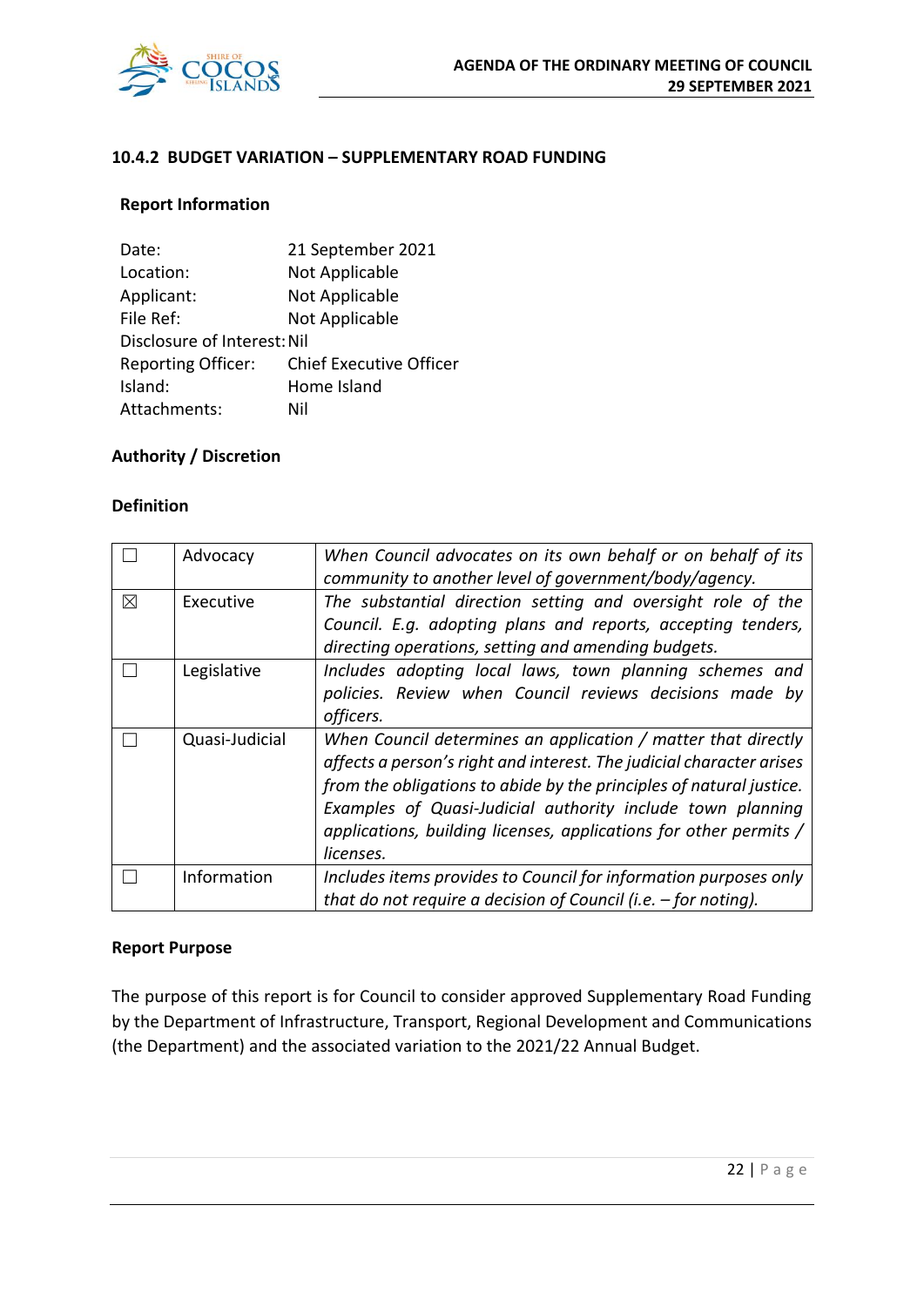

#### **Relevant Documents**

#### Available for viewing at the meeting

#### **Background**

In August 2021, the Department contacted the Shire requesting any projects that would be eligible for up to \$200,000 of Supplementary Road Funding.

Currently 26% of 4,410 lineal metres of paved road network on Home Island is in poor condition with a further 35% of the paved road surface needing replacement within the next 10 years. The Shire's focus is to continue replacing poor sections of these roads using condition-based inspections.

The current adopted budget did not have a suitable unfunded project that was eligible, however the adopted budget did provide for the current reconstruction of Jalan Mawar as follows:

| <b>Description</b>                                                                                  | <b>Total Cost</b> | <b>Funding</b>           |                        |  |
|-----------------------------------------------------------------------------------------------------|-------------------|--------------------------|------------------------|--|
|                                                                                                     |                   | <b>Roads to Recovery</b> | <b>Municipal Funds</b> |  |
| Reconstruction of 300m2 of<br>Jalan Mawar from the<br>intersection of Jalan Masjid<br>heading south | \$155,371         | \$99,000                 | \$56,371               |  |

#### **Comment**

To maximise the funding opportunity of up to \$200,000, the Shire proposed to the Department to amend the current project to reconstruct a portion of Jalan Mawar (300m2) to 150m2 and to include a portion of Jalan Masjid (700m2) to maximise the funding opportunity.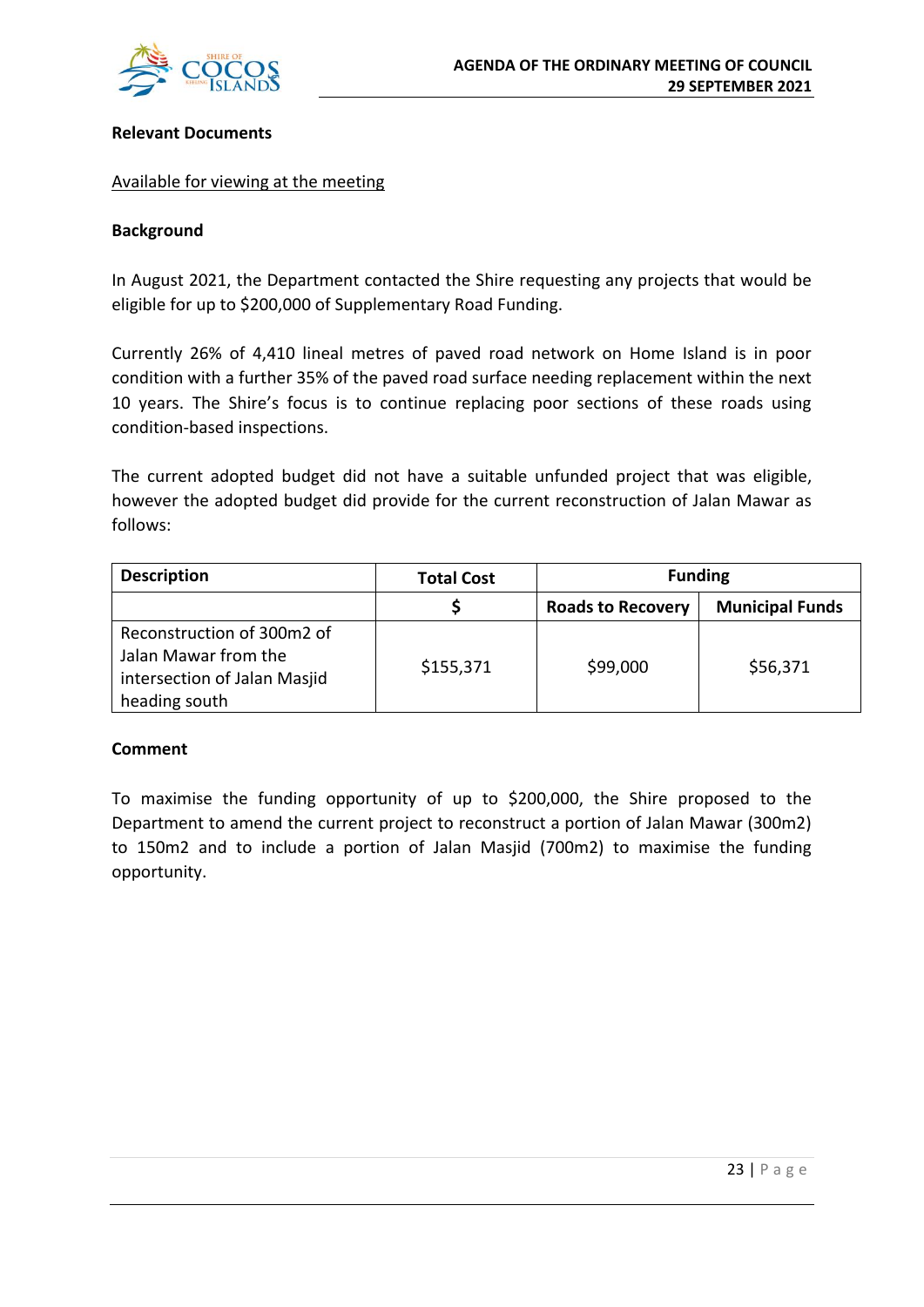



The total cost of the proposed project is \$307,340 with funding to be provided by the Supplementary Roads Funding (\$200,000), and the remainder from the Shire's own source funding (\$99,000 Roads to Recovery; \$8,340 municipal funds). This will result in an expected saving to the Shire of \$48,031 from original budget expectations, whilst enabling 550m2 of additional road renewal to occur.

The project is proposed to have the following project and funding milestones:

*Project Milestones* October 2021 – Project Approved and Materials Ordered January 2022 – Pavers and Materials Delivered February 2022 – Remove Existing Pavers March 2022 – Kerbs Installed and Commence Installation of Pavers June 2022 – Completion of Project

#### *Funding Milestones*

- 1. 30% Pavers Ordered (\$60,000) (Oct 2021)
- 2. 30% Pavers Delivered (\$60,000) (Jan 2022)
- 3. 40% Project Completed (\$80,000) (Jun 2022)

The above milestones may vary as the funding agreement with the Department is yet to be provided for review and signing.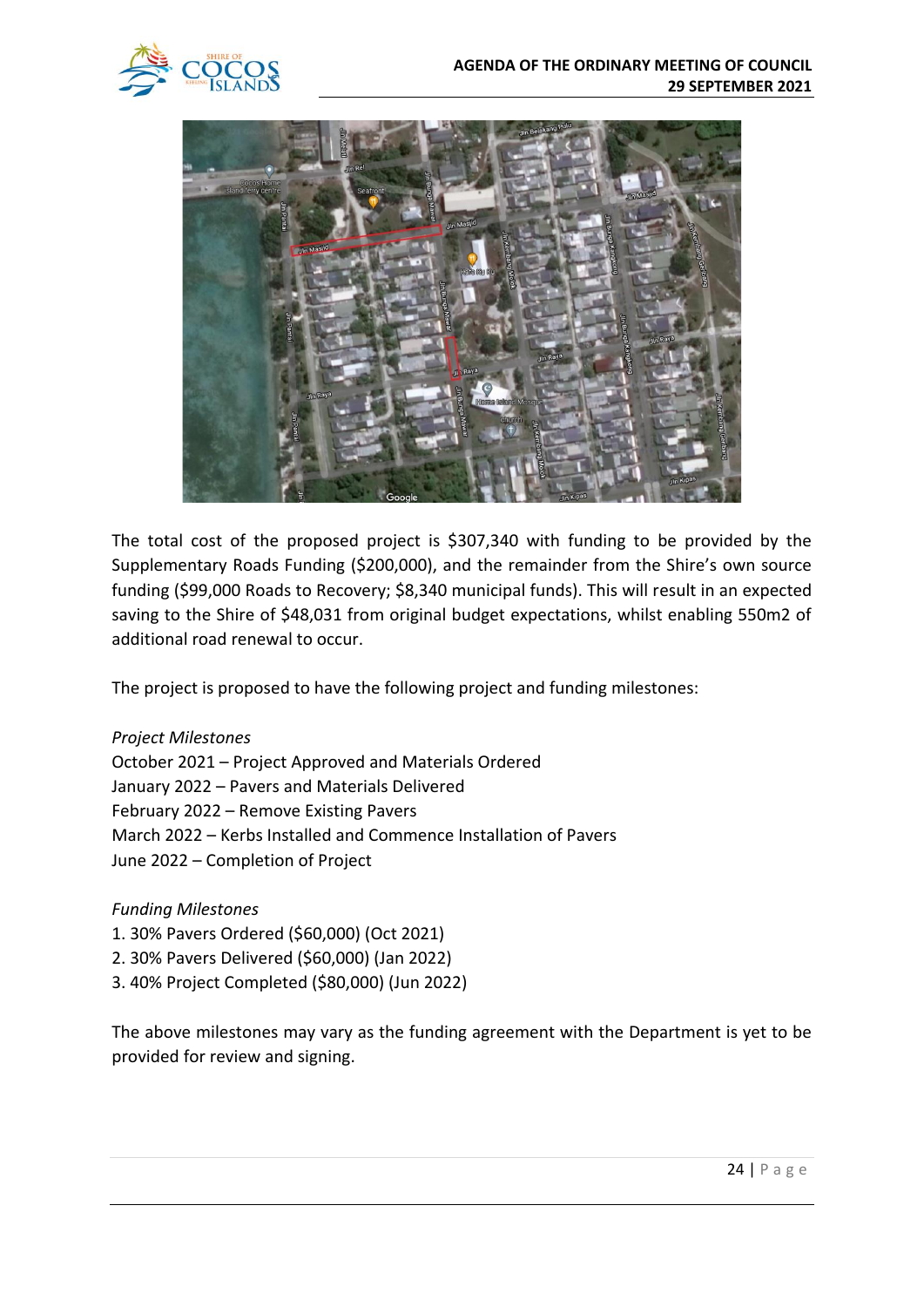

#### **Policy and Legislative Implications**

Section 6.8. of the *Local Government Act 1995 (WA) (CKI)* states: *6.8. Expenditure from municipal fund not included in annual budget (1) A local government is not to incur expenditure from its municipal fund for an additional purpose except where the expenditure — (a) is incurred in a financial year before the adoption of the annual budget by the local government; or (b) is authorised in advance by resolution\*; or* 

- *(c) is authorised in advance by the mayor or president in an emergency.*
- *\* Absolute majority required.*

#### **Financial Implications**

This funding opportunity will result in an expected saving to the Shire of \$48,031 from original budget expectations, whilst enabling 550m2 of additional road renewal to occur.

#### **Strategic Implications**

Shire of Cocos (Keeling) Islands Strategic Community Plan 2017 - 2027 *Key Result Area 4 – Civic Leadership Objective 4 – Ensure efficient and effective management of the organisation and financial resources.*

#### **Risk Implications**

| <b>Risk Category</b> | <b>Description</b>                                                                                                                              | Rating (consequence x<br>likelihood) | <b>Mitigation Action</b>                                                                                             |
|----------------------|-------------------------------------------------------------------------------------------------------------------------------------------------|--------------------------------------|----------------------------------------------------------------------------------------------------------------------|
| Financial            | Funding and<br>expenditure budgets<br>are utilised without<br>council approval<br>resulting in<br>misallocation of funds<br>for priority areas. | Moderate                             | Ensure council adopt<br>the utilisation of Shire<br>resources via council<br>report prior to<br>commitment of funds. |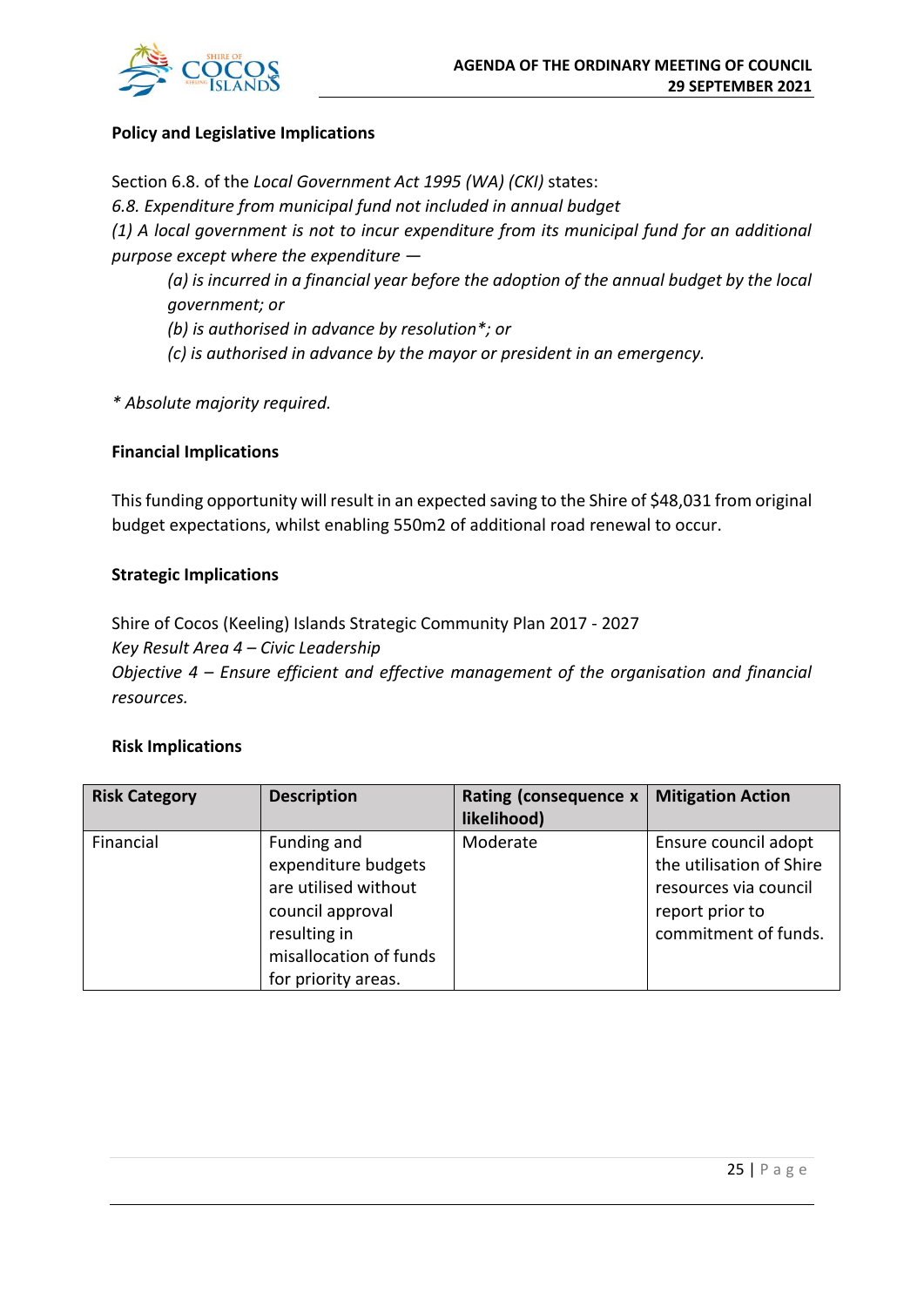

#### **Risk Matrix**

| Consequence /<br>Likelihood | Insignificant (1) | Minor (2)        | Medium (3)       | Major (4)        | Extreme (5)      |
|-----------------------------|-------------------|------------------|------------------|------------------|------------------|
| <b>Almost Certain (5)</b>   | Moderate (5)      | <b>High (10)</b> | <b>High (15)</b> | Extreme (20)     | Extreme (25)     |
| Likely (4)                  | Low (4)           | Moderate (8)     | <b>High (12)</b> | <b>High (16)</b> | Extreme (20)     |
| Possible (3)                | Low(3)            | Moderate (6)     | Moderate (9)     | <b>High (12)</b> | <b>High (15)</b> |
| Unlikely (2)                | Low (2)           | Low(4)           | Moderate (6)     | Moderate (8)     | <b>High (10)</b> |
| Rare (1)                    | Low (1)           | Low(2)           | Low $(3)$        | Low $(4)$        | Moderate (5)     |

#### **Voting Requirements**

Absolute Majority

#### **Conclusion**

To maximise a funding opportunity to renew additional road assets, approval is sought from Council to support the funding application and to approve the following variation to the 2021/2022 Annual Budget:

| <b>Description</b>                                              | Amount        |
|-----------------------------------------------------------------|---------------|
| Revised Project - Reconstruction of Jalan Mawar (150m2) -       | ( \$101, 135) |
| <b>Reduction to Project Cost</b>                                |               |
| New Project - Reconstruction of Jalan Masjid (700m2) - Increase | \$253,104     |
| Expenditure                                                     |               |
| No Change - Non-Operating Grant - Roads to Recovery (\$99,000)  |               |
| New Non-Operating Grant - Supplementary Road Funding            | (\$200,000)   |
| Reduction in Municipal Funds Required - Unallocated Surplus     | \$48,031      |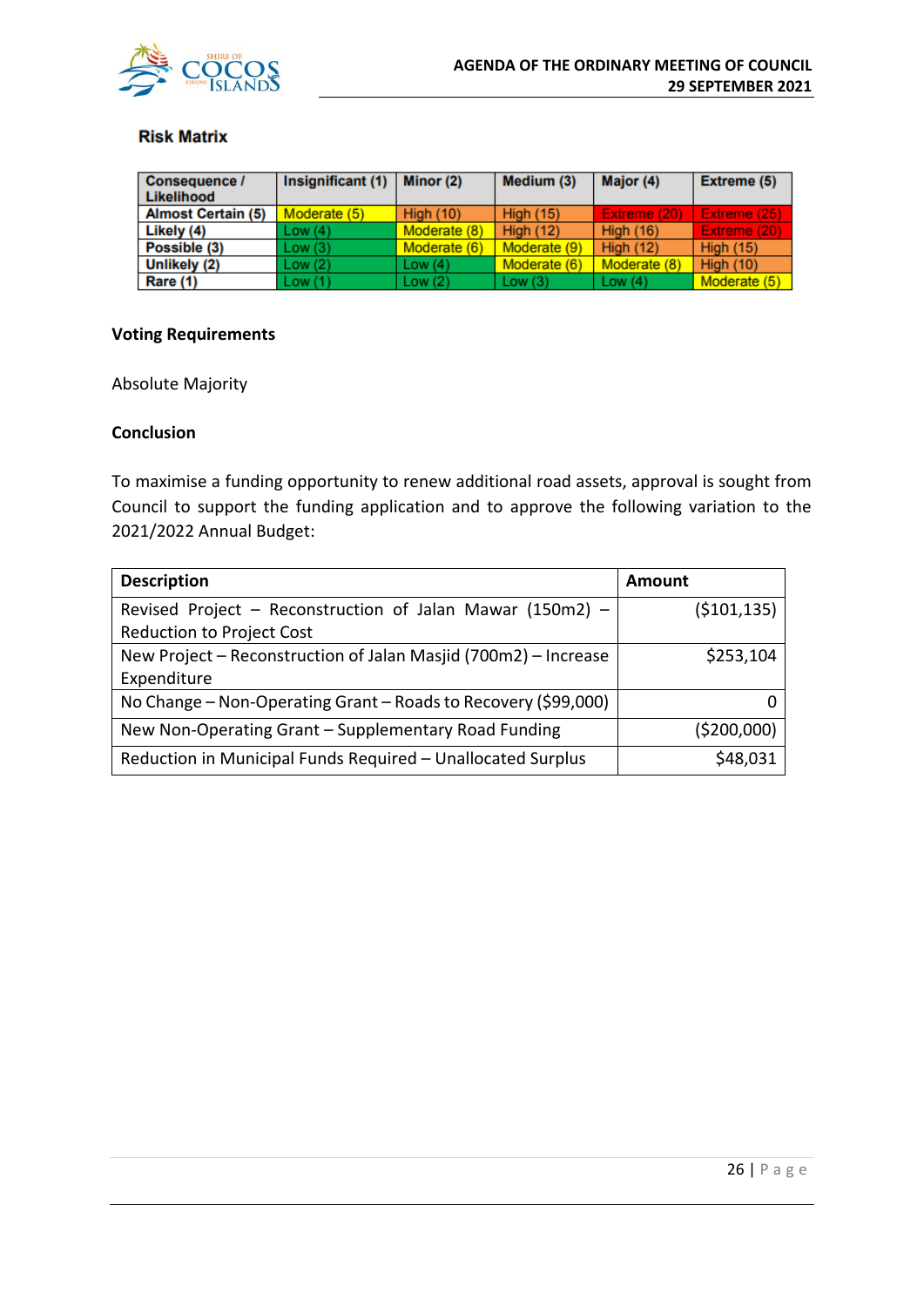

#### **OFFICER'S RECOMMENDATION – ITEM NO 10.4.2**

**THAT COUNCIL, BY ABSOLUTE MAJORITY, PURSUANT TO SECTION 6.8. OF THE** *LOCAL GOVERNMENT ACT 1995 (WA) (CKI)* **APPROVES THE FOLLOWING VARIATION TO THE 2021/2022 ANNUAL BUDGET:**

| <b>Description</b>                                          | Amount        |
|-------------------------------------------------------------|---------------|
| Revised Project - Reconstruction of Jalan Mawar (150m2) -   | ( \$101, 135) |
| <b>Reduction to Project Expenditure</b>                     |               |
| New Project - Reconstruction of Jalan Masjid (700m2) -      | \$253,104     |
| <b>Increase Expenditure</b>                                 |               |
| No Change $-$ Non-Operating Grant $-$ Roads to Recovery     |               |
| ( \$99,000)                                                 |               |
| New Non-Operating Grant - Supplementary Road Funding        | (\$200,000)   |
| Reduction in Municipal Funds Required - Unallocated Surplus | \$48,031      |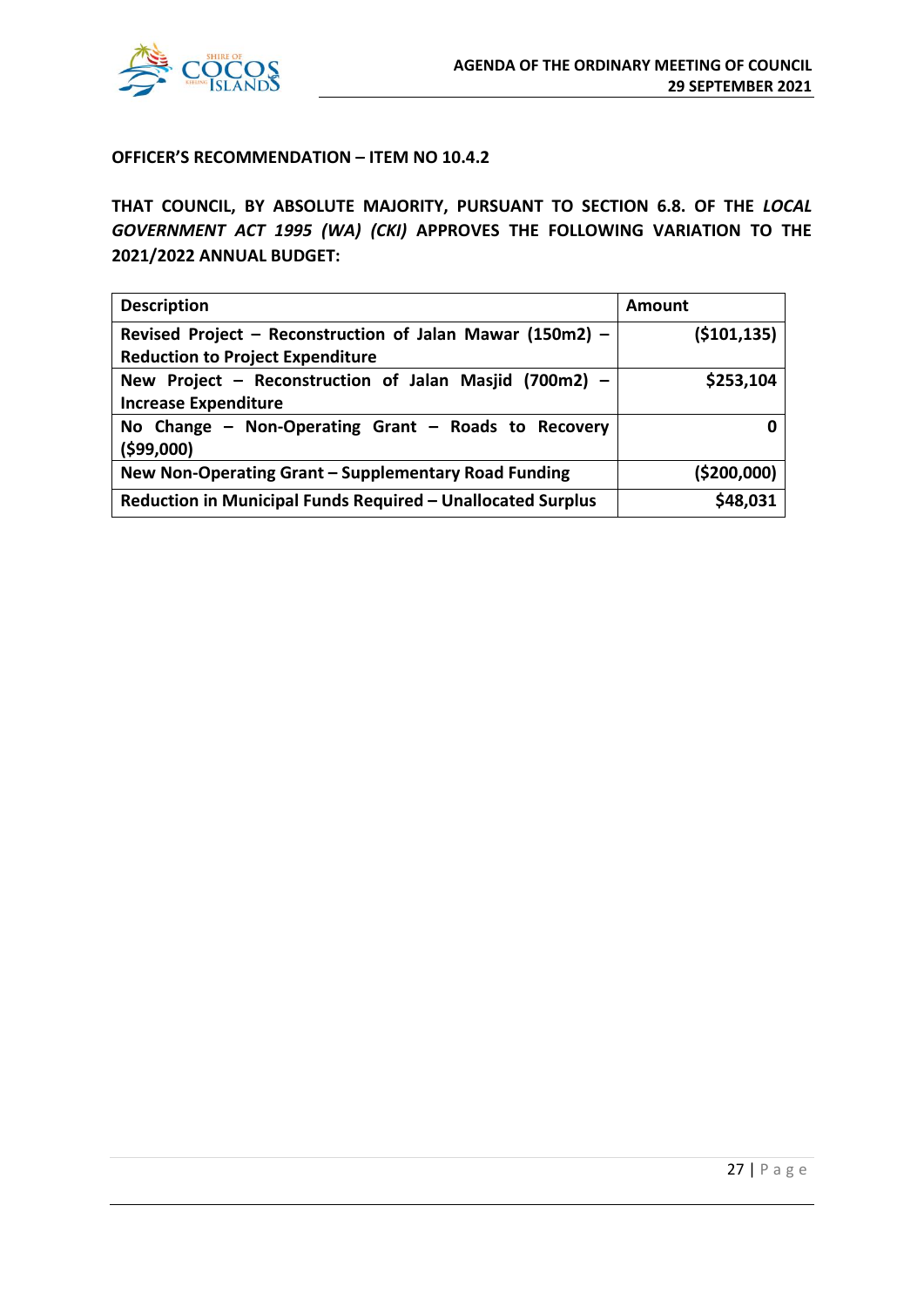

#### **10.4.3 SERVICES OVER THE CHRISTMAS AND NEW YEAR PERIOD 2021/2022**

#### **Report Information**

| Date:                       |                                 |
|-----------------------------|---------------------------------|
| Applicant:                  | Not applicable                  |
| Location:                   | Not applicable                  |
| File Ref:                   |                                 |
| Disclosure of Interest: Nil |                                 |
| <b>Reporting Officer:</b>   | Governance and Risk Coordinator |
| Island:                     | Shire wide                      |
| Attachments:                | Nil                             |

|   | Advocacy       | When Council advocates on its own behalf or on behalf of its<br>community to another level of government/body/agency.                                                                                                                                                                                                                                        |
|---|----------------|--------------------------------------------------------------------------------------------------------------------------------------------------------------------------------------------------------------------------------------------------------------------------------------------------------------------------------------------------------------|
| 図 | Executive      | The substantial direction setting and oversight role of the<br>Council. E.g. adopting plans and reports, accepting tenders,<br>directing operations, setting and amending budgets.                                                                                                                                                                           |
|   | Legislative    | Includes adopting local laws, town planning schemes and<br>policies. Review when Council reviews decisions made by<br>officers.                                                                                                                                                                                                                              |
|   | Quasi-Judicial | When Council determines an application / matter that directly<br>affects a person's right and interest. The judicial character arises<br>from the obligations to abide by the principles of natural justice.<br>Examples of Quasi-Judicial authority include town planning<br>applications, building licenses, applications for other permits /<br>licenses. |
|   | Information    | Includes items provides to Council for information purposes only<br>that do not require a decision of Council (i.e. $-$ for noting).                                                                                                                                                                                                                         |

#### **Report Purpose**

In previous years, the Shire's Administration Building closed over the Christmas and New Year period. There have not been any negative consequences as a result with vital and emergency services available over these times.

This year, the Christmas period public holidays are on Monday 27 December and Tuesday 28 December 2021 and the New Year's Day public holiday is Monday 3 January 2022 (in lieu of Saturday 1 January) 2022.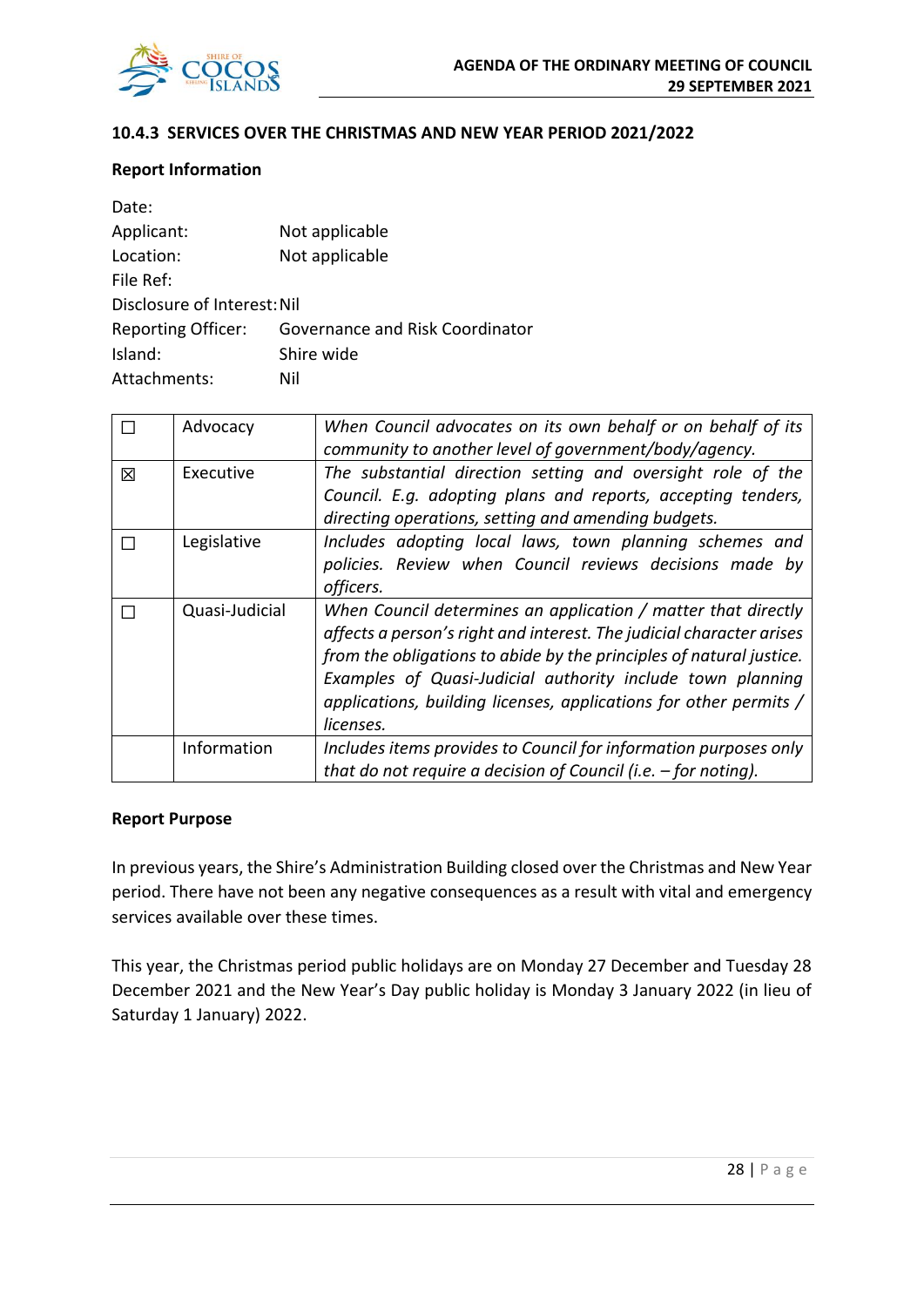

#### **Relevant Documents**

#### Available for viewing at the meeting

#### **Background**

The Shire has closed its Administration building for the Christmas period since 2019. Prior to this, the Shire retained skeleton staff during this period. Following a review of the relatively low customer access during these days, the Shire has had a 'full close down' for the last two Christmas and New Year periods. The Christmas closure is popular with staff, results in minimal impact on customers and enables staff leave to be cleared.

It is proposed that the Shire again close for the upcoming Christmas and end of year period to include all services with the exception of waste collection on identified days.

Staff would use annual leave or leave without pay for those days other than specified public holidays. This closure will be an active demonstration to staff of the family friendly workplace and recognition of their efforts.

The Manager Infrastructure and Works Supervisor will be available on call during this period.

It is not anticipated that customer service will be unduly impacted by the proposed closure, as this period has historically been quiet.

Advertising will occur through the Atoll and social media to inform the community of the times and dates the Administration building will be open/closed during this period as well information pertaining to the waste collection days.

| Open                                    | Closed |                                                           | <b>Public</b><br><b>Holiday</b> | Close at<br>midday                                                                                                                                    |                                                                                               |                                                          |
|-----------------------------------------|--------|-----------------------------------------------------------|---------------------------------|-------------------------------------------------------------------------------------------------------------------------------------------------------|-----------------------------------------------------------------------------------------------|----------------------------------------------------------|
| <b>Monday</b>                           |        | <b>Tuesdav</b>                                            |                                 | Wednesdav                                                                                                                                             | <b>Thursdav</b>                                                                               | Friday                                                   |
| 27 Dec 2020<br><b>Public holiday</b>    |        | 28 Dec 2020<br><b>Public holiday</b>                      |                                 | 29 Dec 2020<br><b>Shire</b><br>Administration<br>building closed.<br>West Island<br>business waste<br>pick up/Home<br>Island general<br>waste pick up | 30 Dec 2020<br>Shire<br>Administration<br>closed.<br>West Island<br>general waste pick<br>up. | 31 Dec 2021<br><b>Shire</b><br>Administration<br>closed. |
| 3 January 2022<br><b>Public holiday</b> |        | 4 Jan 2022<br>Shire<br>Administration<br>building re-open |                                 | 5 Jan 2022                                                                                                                                            | 6 Jan 2022                                                                                    | 7 Jan 2021                                               |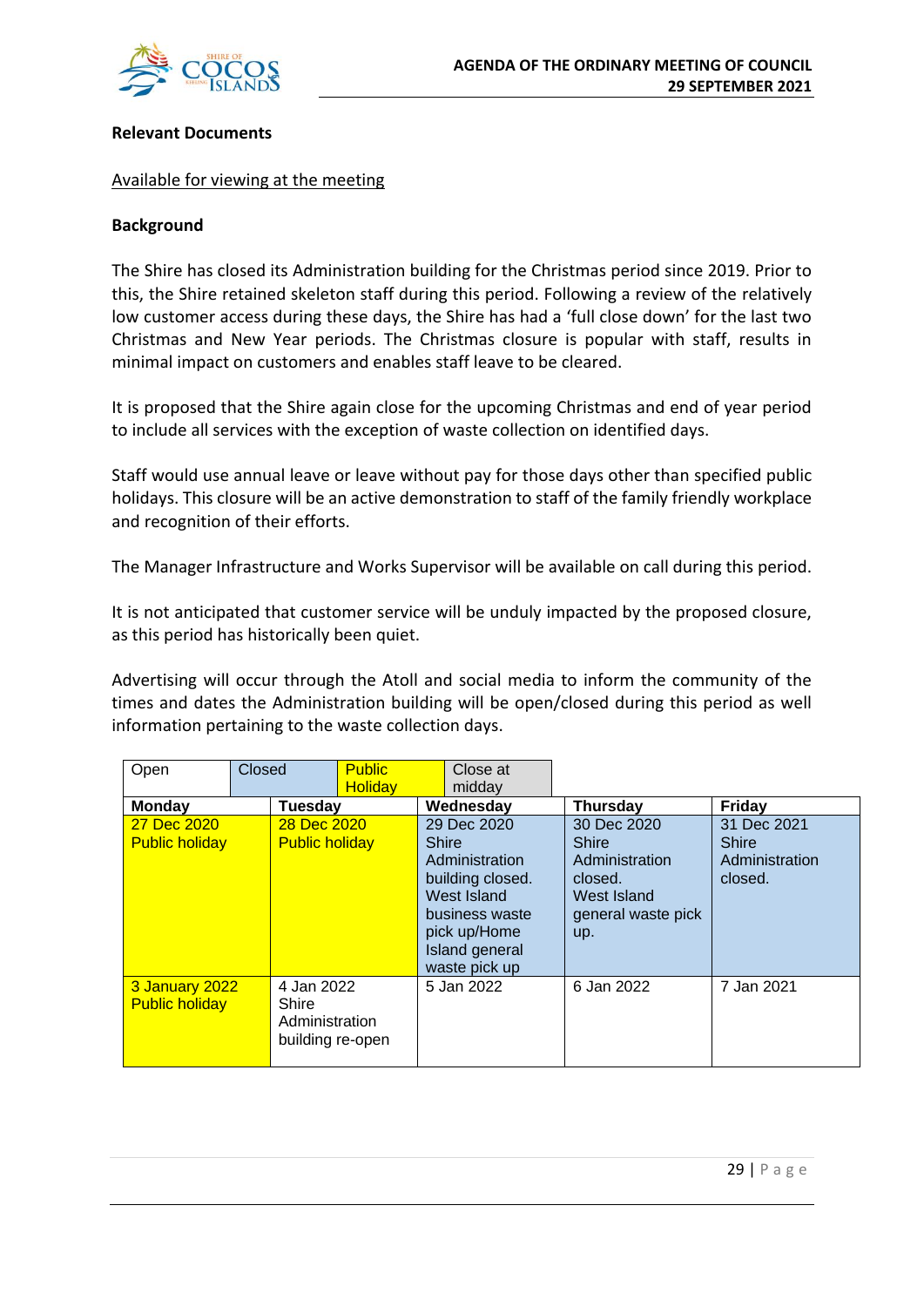

#### **Financial Implications**

Nil

#### **Policy and Legislative Implications**

Nil

#### **Strategic Implications**

Shire of Cocos (Keeling) Islands Strategic Community Plan 2016-2026 *Key Result Area: Civic Leadership Objective Outcome 4.1 An informed Council leading working with others to advance our Islands 4.1.2 – Continue to improve organisational planning*

#### **Risk Implications**

| <b>Risk Category</b>  | <b>Description</b>                      | Rating (consequence x   Mitigation Action<br>likelihood) |                                |
|-----------------------|-----------------------------------------|----------------------------------------------------------|--------------------------------|
| Service Interruptions | Closure of the Shire's   Moderate $(6)$ |                                                          | CEO has ensured that           |
|                       | Administration                          |                                                          | there is appropriate           |
|                       | building<br>the<br>over                 |                                                          | the<br>coverage<br>over        |
|                       | Christmas and<br><b>New</b>             |                                                          | Christmas<br>and<br><b>New</b> |
|                       | year period                             |                                                          | Year period                    |

#### **Risk Matrix**

| <b>Consequence /</b><br>Likelihood | Insignificant (1) | Minor (2)        | Medium (3)       | Major (4)        | <b>Extreme (5)</b> |
|------------------------------------|-------------------|------------------|------------------|------------------|--------------------|
| <b>Almost Certain (5)</b>          | Moderate (5)      | <b>High (10)</b> | High (15)        | Extreme (20)     | Extreme (25)       |
| Likely (4)                         | Low(4)            | Moderate (8)     | <b>High (12)</b> | <b>High (16)</b> | Extreme (20)       |
| Possible (3)                       | Low(3)            | Moderate (6)     | Moderate (9)     | <b>High (12)</b> | <b>High (15)</b>   |
| Unlikely (2)                       | Low(2)            | Low (4)          | Moderate (6)     | Moderate (8)     | <b>High (10)</b>   |
| Rare (1)                           | $\vert$ Low (1)   | Low $(2)$        | Low(3)           | Low $(4)$        | Moderate (5)       |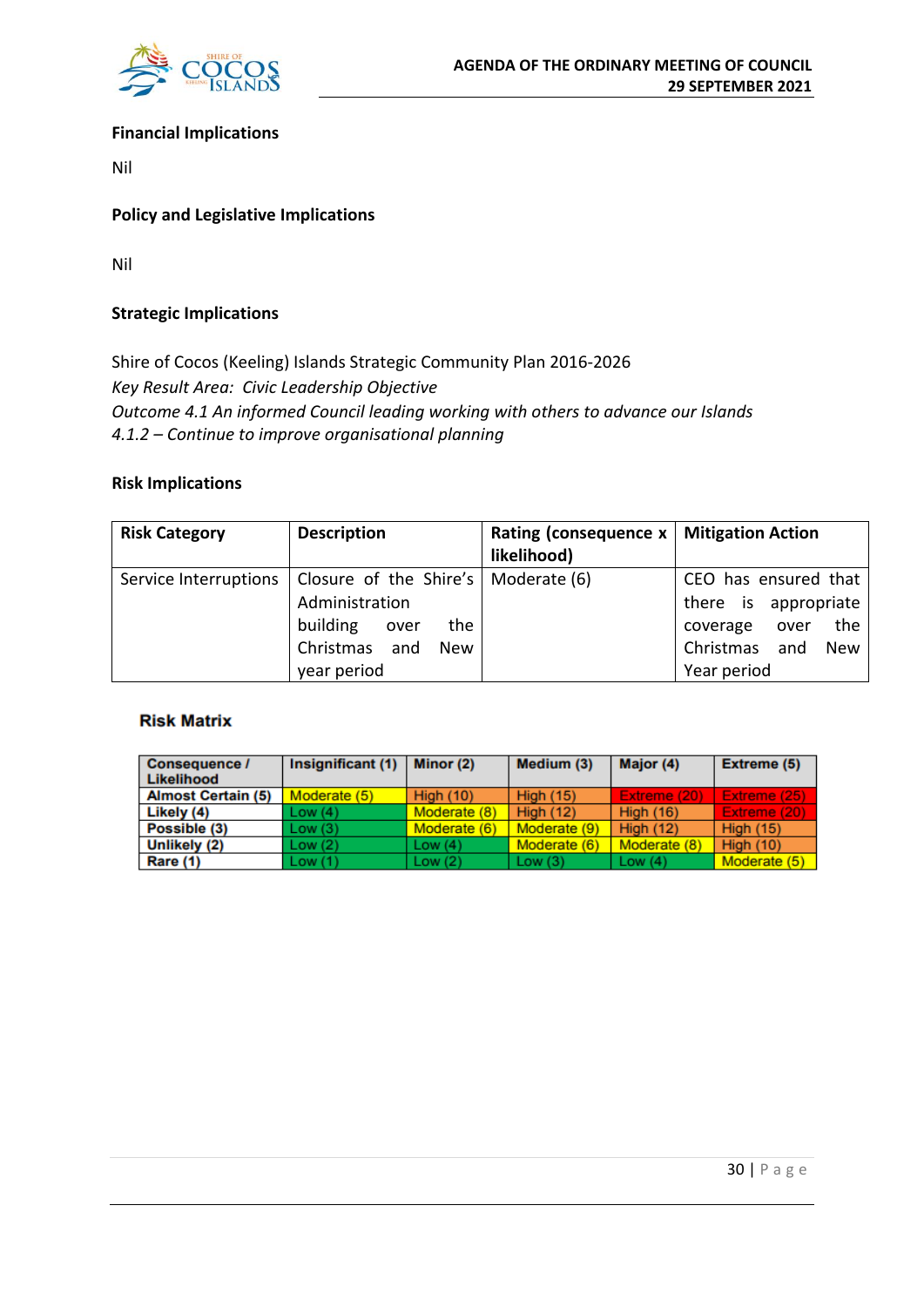

#### **Conclusion**

It is recommended that the Shire's Administration building close for the Christmas and New Year period, from 12pm Friday 24 December 2021 until Monday 3 January 2022 (inclusive). The Shire's Administration building would re-open on Tuesday 4 January 2022.

#### **OFFICER RECOMMENDATION – ITEM NO 10.4.3**

#### **THAT COUNCIL:**

- **1. APPROVE THE CLOSURE OF THE SHIRE'S ADMINISTRATION BUILDING FROM 12PM FRIDAY 24 DECEMBER 2021 UNTIL MONDAY 3 JANUARY 2022 (INCLUSIVE), TO BE REOPENED ON TUESDAY 4 JANUARY 2022; AND**
- **2. NOTE THAT OVER THE CHRISTMAS AND NEW YEAR PERIOD IT WILL BE THE RESPONSIBILITY OF THE CHIEF EXECUTIVE OFFICER TO ENSURE STAFF COVERAGE IS IN PLACE IN THE CASE OF AN EMERGENCY.**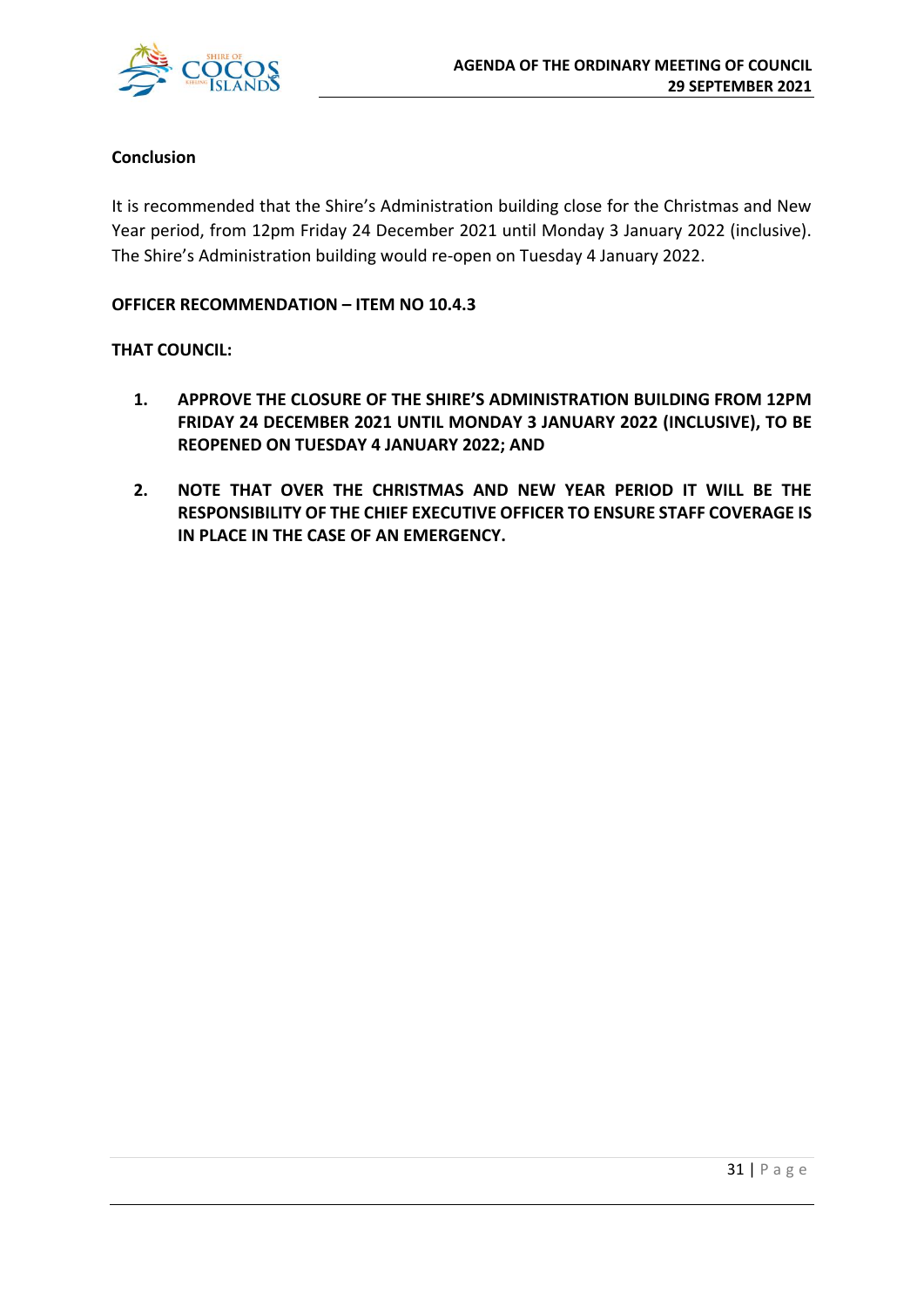

#### **10.4.4 ADOPTION OF CHIEF EXECUTIVE OFFICERS KPIs**

#### **Report Information**

| Date:        | 27 August 2021                                                               |
|--------------|------------------------------------------------------------------------------|
| Location:    | Not Applicable                                                               |
| Applicant:   | Not Applicable                                                               |
| File Ref:    | Not Applicable                                                               |
|              | Disclosure of Interest: The reporting officer is the Chief Executive Officer |
|              | Reporting Officer: Chief Executive Officer                                   |
| Island:      | Not Applicable                                                               |
| Attachments: | 10.4.4.1 - Confidential Attachment - 2021/2022 CEO KPIs                      |

#### **Authority / Discretion**

#### **Definition**

|   | Advocacy       | When Council advocates on its own behalf or on behalf of its<br>community to another level of government/body/agency.                                                                                                                                                                                                                                        |
|---|----------------|--------------------------------------------------------------------------------------------------------------------------------------------------------------------------------------------------------------------------------------------------------------------------------------------------------------------------------------------------------------|
| X | Executive      | The substantial direction setting and oversight role of the<br>Council. E.g. adopting plans and reports, accepting tenders,<br>directing operations, setting and amending budgets.                                                                                                                                                                           |
|   | Legislative    | Includes adopting local laws, town planning schemes and<br>policies. Review when Council reviews decisions made by<br>officers.                                                                                                                                                                                                                              |
|   | Quasi-Judicial | When Council determines an application / matter that directly<br>affects a person's right and interest. The judicial character arises<br>from the obligations to abide by the principles of natural justice.<br>Examples of Quasi-Judicial authority include town planning<br>applications, building licenses, applications for other permits /<br>licenses. |
|   | Information    | Includes items provides to Council for information purposes only<br>that do not require a decision of Council (i.e. $-$ for noting).                                                                                                                                                                                                                         |

#### **Report Purpose**

This item seeks Council consideration of KPIs for the CEO for the next 12 months.

#### **Relevant Documents**

Available for viewing at the meeting Nil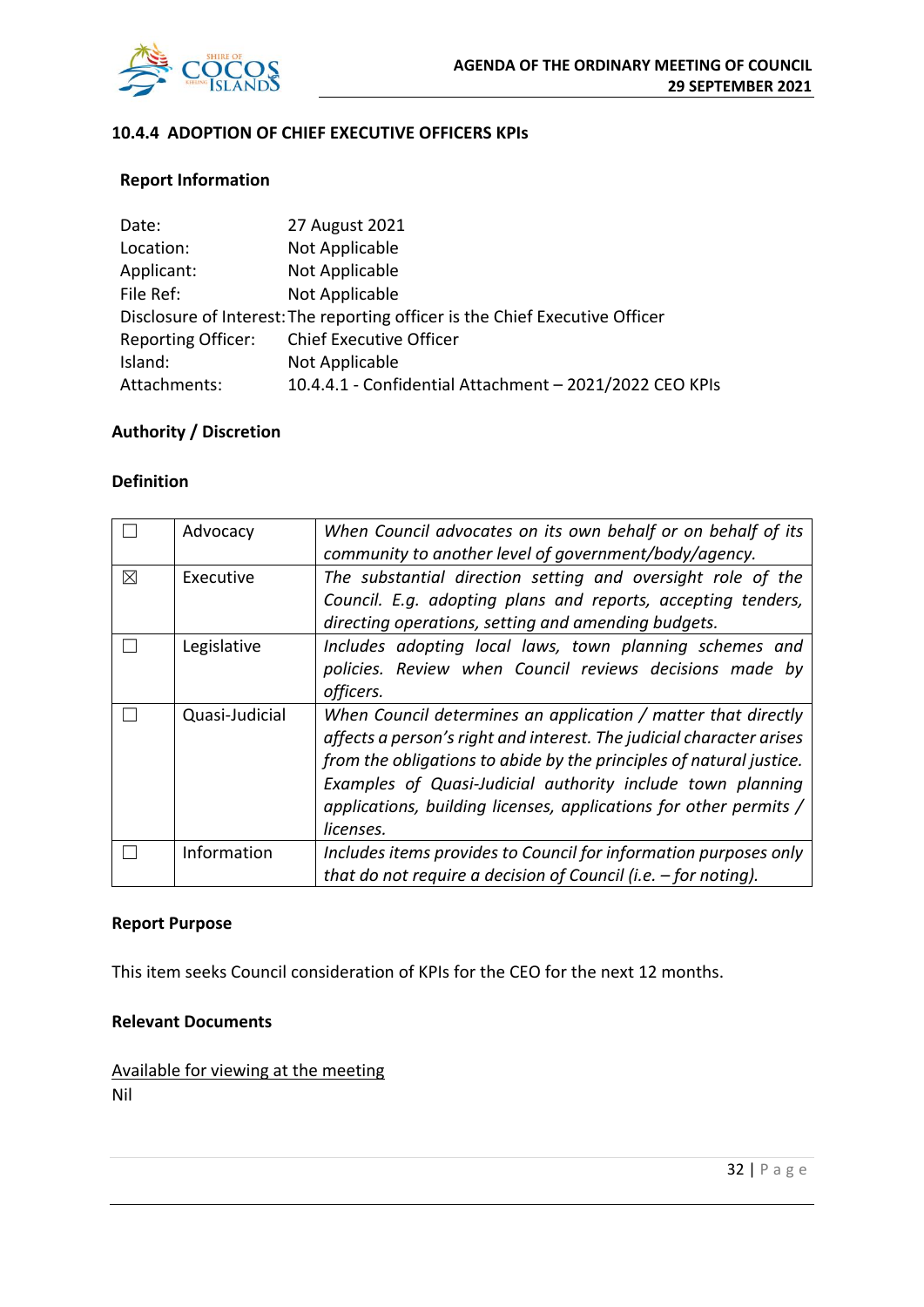

## **Background**

As per the CEO Contract, Council is required to set KPIs for the CEO. These are used to inform the CEO's performance review which is required under s5.38 of the *Local Government Act 1995 (WA)(CKI)*. KPIs also provide a valuable tool for ensuring Council provides clear direction to the CEO regarding Council's priorities for the organisation and particularly in resource allocation.

#### **Comment**

The draft KPIs as contained in Confidential Attachment 10.4.4.1 were drafted and discussed with Council at the Councillor Workshop held on 25 August 2021.

There are nine key performance indicators which are based on performance and achievement in the priority areas of:

- 1. Leadership
- 2. Financial
- 3. Compliance
- 4. Strategic direction
- 5. Business Continuity
- 6. Customer Satisfaction

The CEO KPIs will inform and guide the development of KPIs for Managers who in turn will use their KPIs for their staff resulting in these KPIs cascading to all levels in the organisation.

#### **Policy and Legislative Implications**

Section 5.38 of *The Local Government Act 1995 (WA)(CKI)* stipulates that the performance of each employee who is employed for a term of more than one year, including the CEO and each senior employee, is to be reviewed at least once in relation to every year of the employment. KPIs provide a useful tool to acquit this requirement.

#### **Financial Implications**

There are no direct financial implications associated with this report. Achieving the KPIs will require resources or funding. Where additional funds outside of the adopted budget are required, a report to Council will be provided for consideration.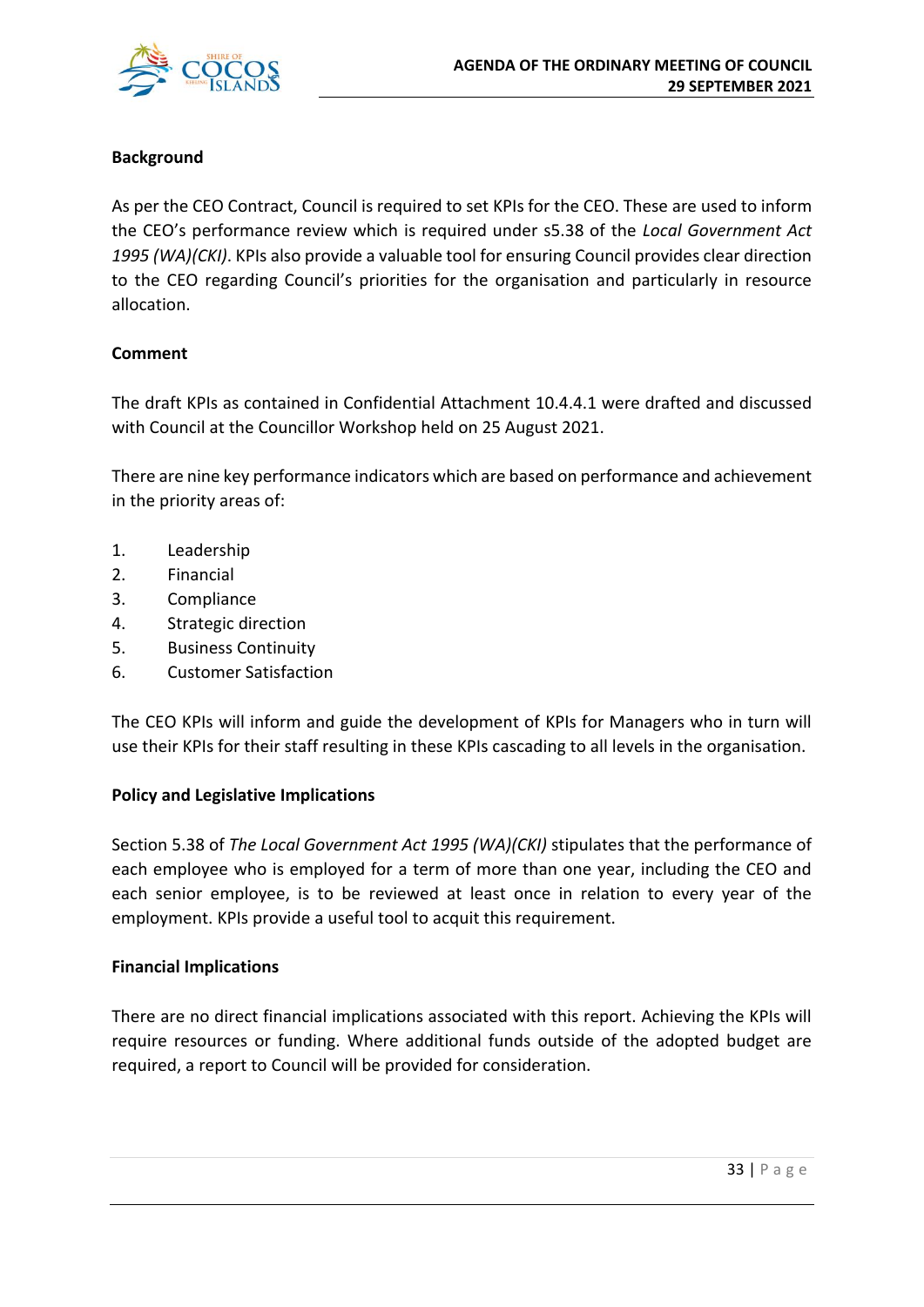

#### **Strategic Implications**

Strategic Community Plan 2016 – 2026 *Key Result Area 4 – Civic Leadership Objective 1 – Attract and retain quality staff and elected members*

#### **Risk Implications**

| <b>Risk Category</b> | <b>Description</b>                                                   | Rating (consequence x<br>likelihood) | <b>Mitigation Action</b>                                                                            |
|----------------------|----------------------------------------------------------------------|--------------------------------------|-----------------------------------------------------------------------------------------------------|
| Compliance           | Council do not set KPIs<br>in accordance with<br><b>CEO Contract</b> | Low                                  | Council to adopt<br>appropriate KPIs to<br>enable to the review of<br>the performance of<br>the CEO |

#### **Risk Matrix**

| Consequence /<br>Likelihood | Insignificant (1) | Minor (2)        | Medium (3)       | Major (4)        | Extreme (5)      |
|-----------------------------|-------------------|------------------|------------------|------------------|------------------|
| <b>Almost Certain (5)</b>   | Moderate (5)      | <b>High (10)</b> | <b>High (15)</b> | Extreme (20)     | Extreme (25).    |
| Likely (4)                  | Low(4)            | Moderate (8)     | <b>High (12)</b> | <b>High (16)</b> | Extreme (20)     |
| Possible (3)                | Low(3)            | Moderate (6)     | Moderate (9)     | <b>High (12)</b> | <b>High (15)</b> |
| Unlikely (2)                | Low(2)            | Low $(4)$        | Moderate (6)     | Moderate (8)     | <b>High (10)</b> |
| Rare (1)                    | Low(1)            | Low $(2)$        | Low $(3)$        | Low $(4)$        | Moderate (5)     |

#### **Voting Requirements**

Simple Majority

#### **Conclusion**

The CEO KPIs are presented to Council for adoption.

#### **OFFICER'S RECOMMENDATION – ITEM NO 10.4.4**

**THAT COUNCIL, BY SIMPLE MAJORITY, PURSUANT TO SECTION 5.38 OF THE** *LOCAL GOVERNMENT ACT 1995 (WA) (CKI)* **RESOLVES TO ADOPT THE CEO KPI'S AS CONTAINED IN CONFIDENTIAL ATTACHMENT 10.4.4.1 FOR THE NEXT 12 MONTHS.**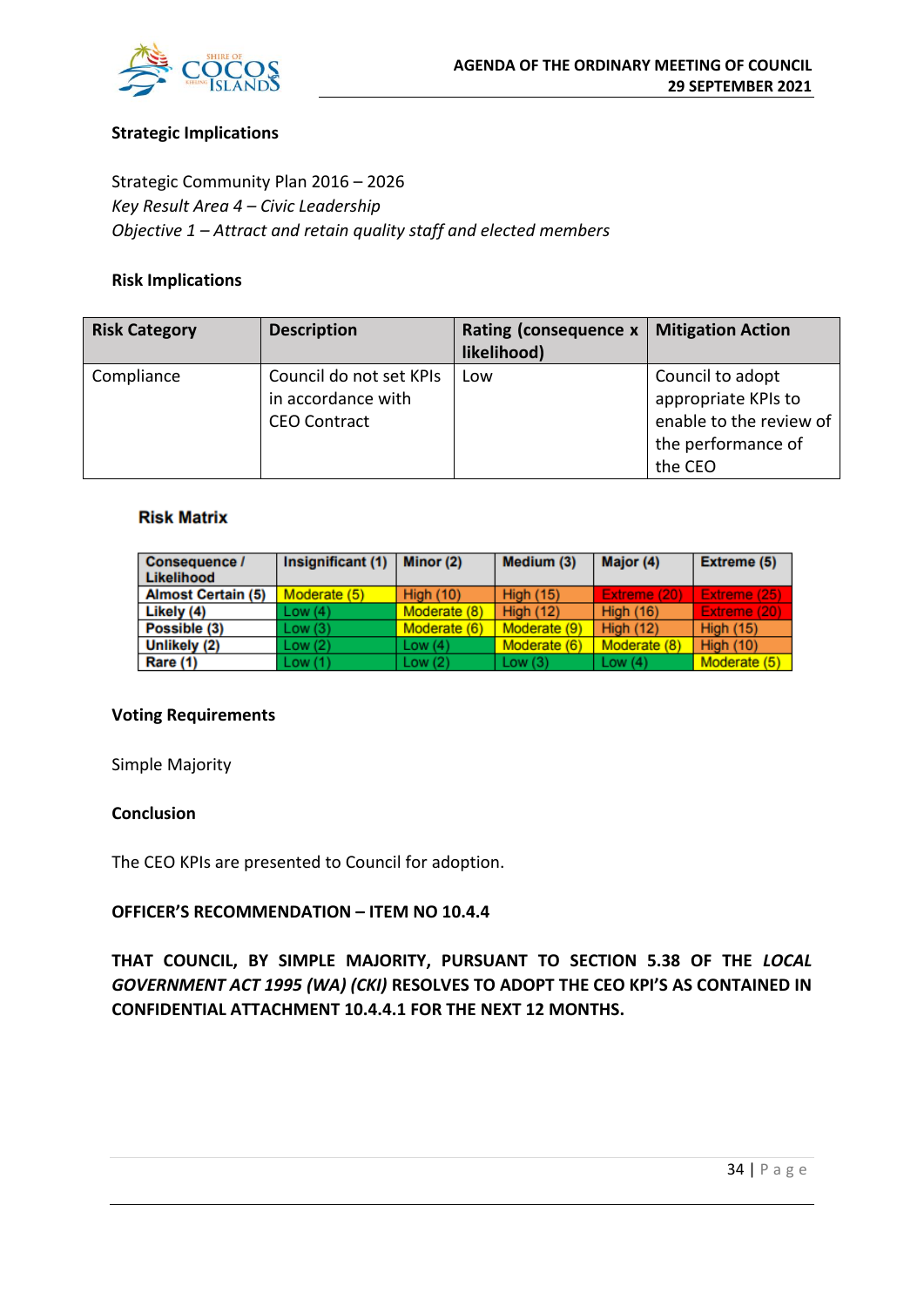

#### **10.4.5 RFT 2021/02 COMPLETION OF CONSTRUCTION OF TWO RESIDENTIAL KIT HOMES**

#### **Report Information**

| Date:                       | 23 September 2021                                                  |
|-----------------------------|--------------------------------------------------------------------|
| Location:                   | Not Applicable                                                     |
| Applicant:                  | Not Applicable                                                     |
| File Ref:                   | Not Applicable                                                     |
| Disclosure of Interest: Nil |                                                                    |
| <b>Reporting Officer:</b>   | Chief Executive Officer                                            |
| Island:                     | Home Island                                                        |
| Attachments:                | 10.4.5.1 - Confidential Attachment - RFT 2021-02 Evaluation Report |

#### **Authority / Discretion**

#### **Definition**

|   | Advocacy       | When Council advocates on its own behalf or on behalf of its<br>community to another level of government/body/agency.                                                                                                                                                                                                                                        |
|---|----------------|--------------------------------------------------------------------------------------------------------------------------------------------------------------------------------------------------------------------------------------------------------------------------------------------------------------------------------------------------------------|
| X | Executive      | The substantial direction setting and oversight role of the<br>Council. E.g. adopting plans and reports, accepting tenders,<br>directing operations, setting and amending budgets.                                                                                                                                                                           |
|   | Legislative    | Includes adopting local laws, town planning schemes and<br>policies. Review when Council reviews decisions made by<br>officers.                                                                                                                                                                                                                              |
|   | Quasi-Judicial | When Council determines an application / matter that directly<br>affects a person's right and interest. The judicial character arises<br>from the obligations to abide by the principles of natural justice.<br>Examples of Quasi-Judicial authority include town planning<br>applications, building licenses, applications for other permits /<br>licenses. |
|   | Information    | Includes items provides to Council for information purposes only<br>that do not require a decision of Council (i.e. $-$ for noting).                                                                                                                                                                                                                         |

#### **Report Purpose**

The purpose of this report is for Council to consider the results of Tender RFT 2021/02 Completion of Construction of Two Residential Kit Homes and to consider the proposed plan to complete the construction of the two new Home Island houses.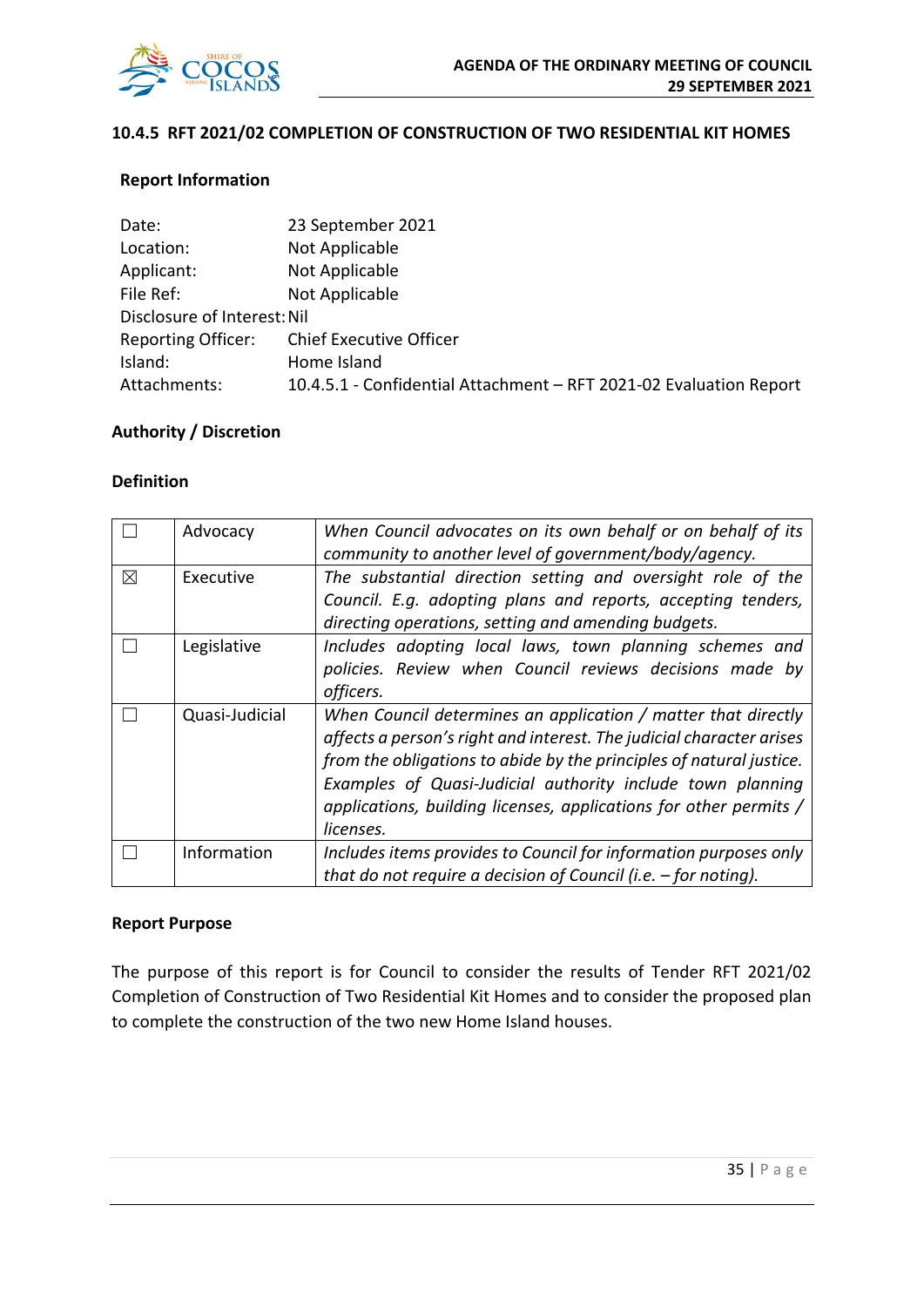

#### **Relevant Documents**

Available for viewing at the meeting Nil

#### **Background**

The construction of two residential kit homes on Home Island commenced in 2020/21. Original budget estimates on the construction of two new houses on Home Island was \$1,000,000. \$500,000 of the cost of the project was to be funded by the Economic Stimulus (Supporting Local Employment) package provided by the Department of Infrastructure, Transport, Regional Development and Communications (the Department), with the remaining \$500,000 to be funded from Council reserve funds. Original estimates included utilising Shire employed building trades and labourers, however due to a number of circumstances linked to the pressures resulting from COVID-19, such as:

- pressures to meet funding milestone dates;
- lack of available local resources;
- lack of available accommodation options;
- increased demand for and lack of availability of materials; and
- shortage of available resources on the mainland;

a local contractor was engaged to supervise and provide the qualified labour along with support from local Shire employed labour. At the time of engagement the Shire still expected to be able to source its own builders to complete the project, resulting in the local contractor being engaged on a purchase order for an hourly rate, with no contract in place. As the impacts of COVID-19 continued, it became clear to the Shire that being able to complete the construction within the original funding deadlines with Shire resources/employees was not possible.

To test the market for price, available resources and ability to complete the project on island, Tenders were called for a suitable builder to complete the construction of the two houses.

The local contractor engaged was provided four weeks' notice that the Shire was considering its options to complete the project.

#### **Comment**

Under delegated authority, the Chief Executive Officer called for open public tenders from suitably qualified and experienced contractors to complete the construction of two partially built residential houses on Home Island. Both houses are at different stages of construction.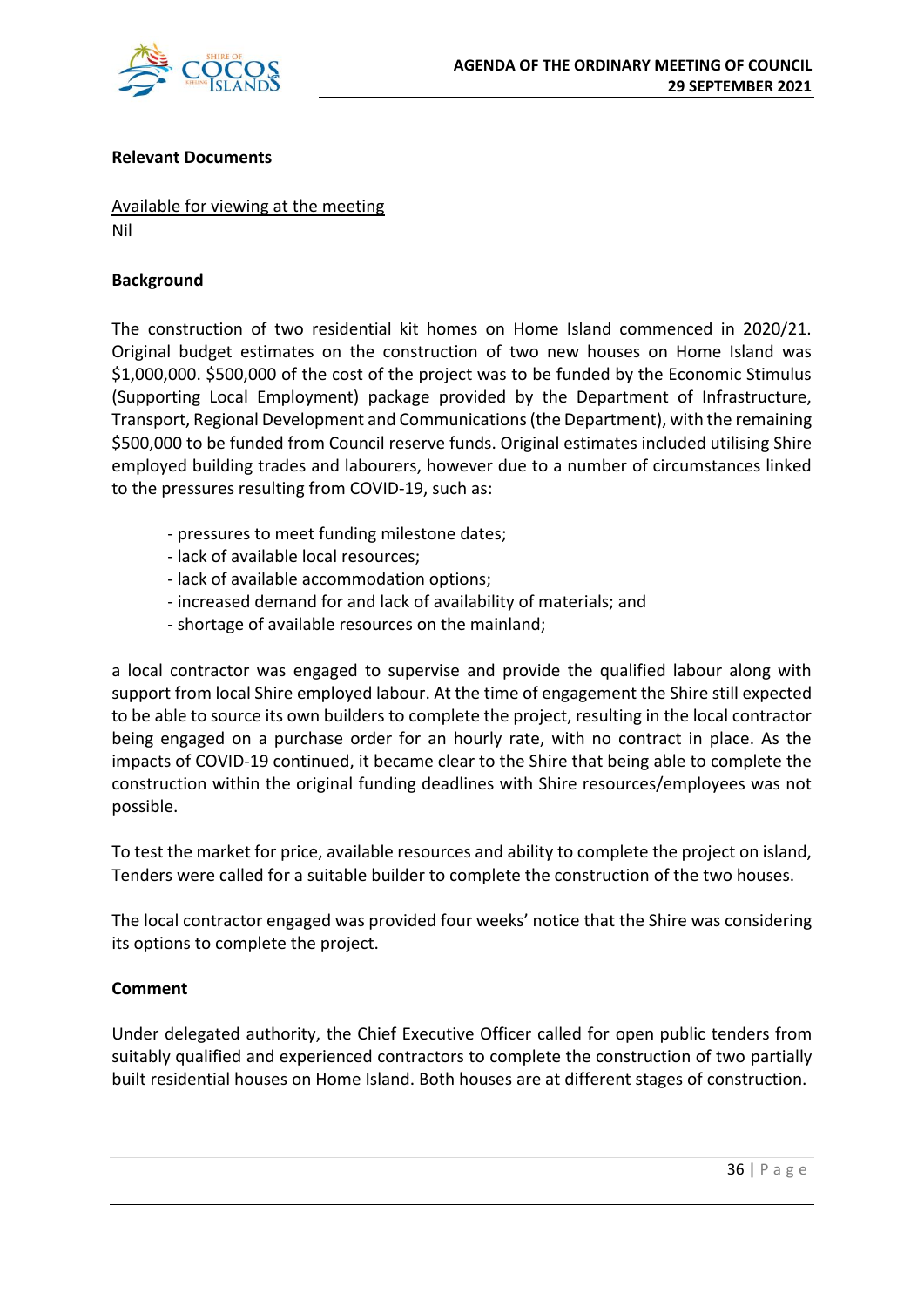

The RFT was advertised in the West Australian and the Shire's Website, Facebook Page and Noticeboards on Wednesday 18 August 2021 and in the Atoll on 20 August 2021. Three responses were received by the deadline of the Request for Tender (RFT). One response was received after the deadline and was not evaluated.

Tenders were evaluated and were assessed as being in excess to the available budget. During the period of evaluation it also became clear that the accommodation that the Shire currently has set aside for building contractors could not be certain to be secured past December 2021, posing a risk to the project and the tender that was called.

Shire builders (employees) have been working on an additional Economic Stimulus project, Home Island Retail Precinct, that had competing milestone deadlines as the Houses Project. The first stage (expansion) of the Retail Precinct Project is coming to completion, with completion expected in early-mid October. With the continual difficulties with accommodation and flights getting external contractors to island alternative options to complete the projects were sought. The Shire approached the Department to seek approval to review the funding milestones of each project to enable in-house resources, with assistance from local trades that the Shire does not have internally, to complete both the Retail Precinct and the Houses Projects. Effectively pausing the commencement of Stage 2 of the Retail Precinct, to enable Shire employees to complete the Houses Project and then return to complete the Retail Precinct.

The following project milestone dates were proposed to the Department:

| <b>Milestone</b> | Date          | <b>Details</b>               | % of  | <b>Grant Payment</b> | <b>SoCKI</b>        |
|------------------|---------------|------------------------------|-------|----------------------|---------------------|
| No.              |               |                              | Grant |                      | <b>Contribution</b> |
|                  |               | <b>Contract Award - PAID</b> | 30%   | \$150,000            | \$150,000           |
|                  |               | Houses Delivered in Kit      | 30%   | \$150,000            | \$150,000           |
|                  |               | Form - PAID                  |       |                      |                     |
| 3                | November 2021 | House 1 to lock up           | 20%   | \$100,000            | \$100,000           |
|                  |               | stage                        |       |                      |                     |
| 4                | February 2022 | House 1 completed            | 20%   | \$100,000            | \$100,000           |
|                  | June 2022     | Completion of House 2        |       | \$0                  | <b>Balance</b>      |

#### **Houses – Proposed Revised Milestones:**

#### **Retail Precinct – Proposed Revised Milestones:**

| <b>Milestone</b> | Date | <b>Details</b> | $%$ of | Grant   | <b>SoCKI</b>        |
|------------------|------|----------------|--------|---------|---------------------|
| No.              |      |                | Grant  | Payment | <b>Contribution</b> |
|                  |      | Design Work    | n/a    | n/a     | \$50,000            |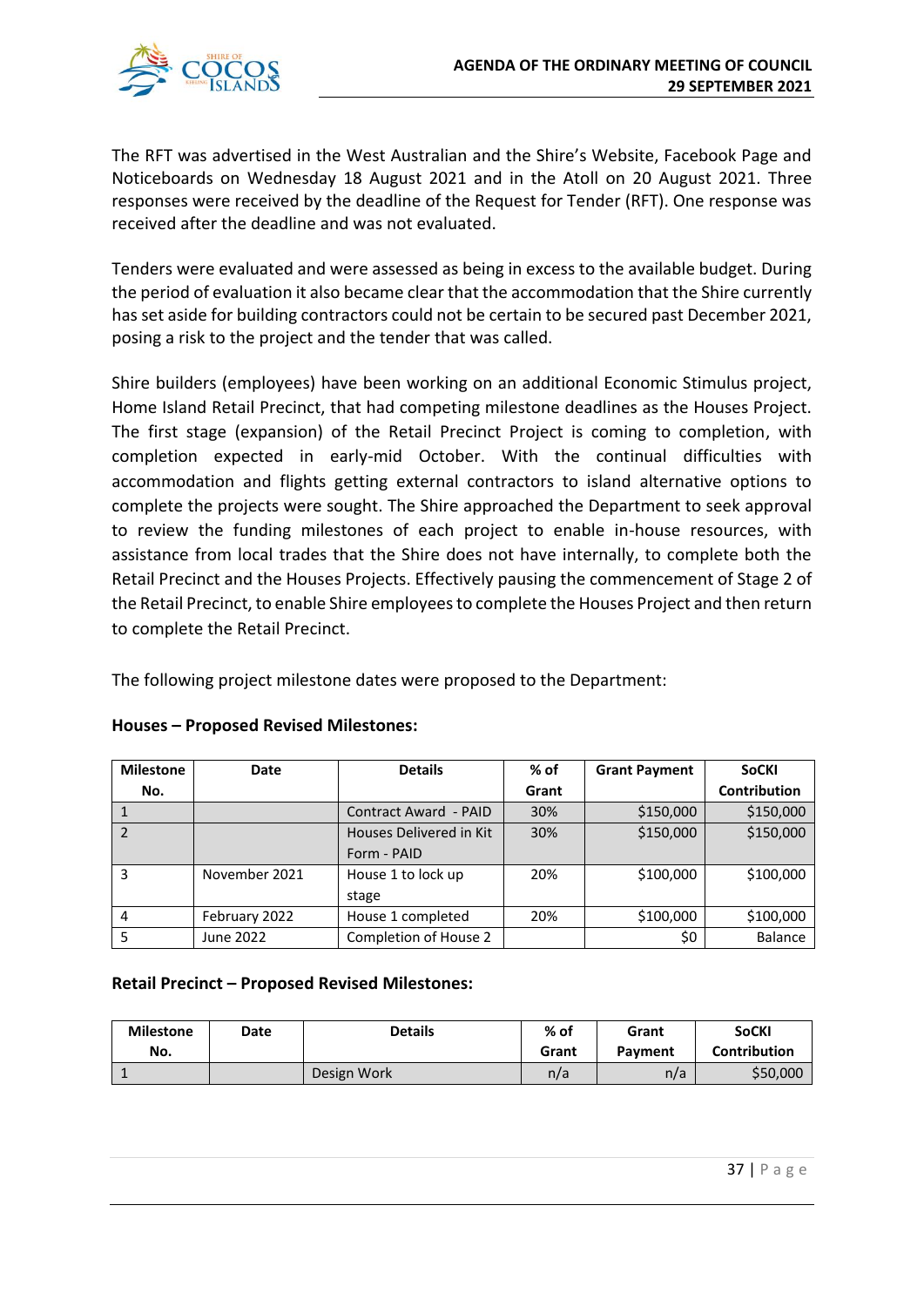

#### **AGENDA OF THE ORDINARY MEETING OF COUNCIL 29 SEPTEMBER 2021**

|                |                 | Sub-floor structure completed<br>on Expansion - PAID  | 20% | \$231,000 |           |
|----------------|-----------------|-------------------------------------------------------|-----|-----------|-----------|
| 3              |                 | 50% of Materials delivered to<br>$CKI - PAID$         | 20% | \$231,000 | \$250,000 |
| $\overline{4}$ |                 | Remaining 50% of Materials<br>delivered to CKI - PAID | 20% | \$231,000 | \$250,000 |
| 5              | October<br>2021 | Construction of Expansion<br><b>Stage Completed</b>   | 20% | \$231,000 |           |
| 6              | June 2022       | Refurbishment Stage<br>Commenced                      | 20% | \$231,000 |           |
|                | Sept 2022       | Completion of Refurbishment                           |     |           | Balance   |

Completing the houses internally, the forecasted total project cost for the two houses is approximately \$1,420,000; \$50,000 over current budget expectations. Awarding a tender to any of the responding tenders would have resulted in forecasted budgets over this amount.

Whilst the proposed revision to the milestones has not yet been signed off by the Department, they have provided general support for this proposal.

In addition to resolving issues with accommodation, completion of the houses with local labour contributes to a sense of pride for Shire staff and the community.

Confidential Attachment 10.4.5.1 – RFT 2021-02 Evaluation Report contains details of the tenders received, the process of the tender and the evaluation panel's findings and recommendation to Council.

#### **Policy and Legislative Implications**

Regulation 11 of the *Local Government (Functions and General) Regulations 1996* deals with when tenders are to be publicly invited.

Regulation 18 of the *Local Government (Functions and General) Regulations 1996* deals with how a local government is to reject or accept publicly invited tenders.

The CEO does not have delegation to award or decline Tenders.

#### **Financial Implications**

The recommended plan to complete the Houses Project internally has a forecasted budget of \$1,420,000 in total, equating to \$50,000 over budget expectations. The forecast allows for a contingency and the Shire is working to bring the total works under the 2021/22 budget.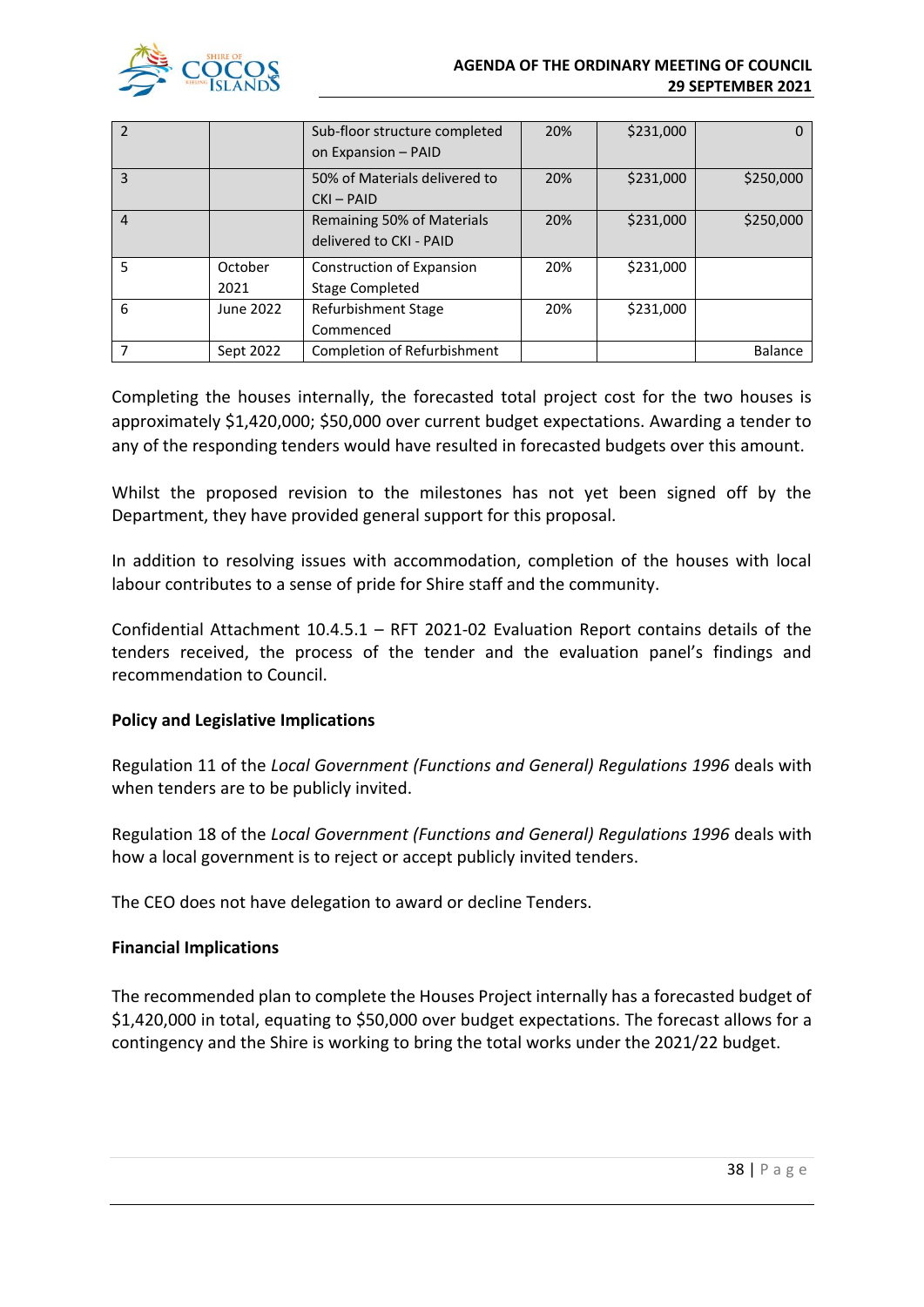

Where it becomes required, additional budget has been identified through the receipt of confirmation of the Financial Assistance Grant (FAG) for 2021/22. The originally budgeted FAG to be received was \$4,208,556, whereas confirmation of actual FAG funding is \$4,531,554. Allowing for an expected surplus of \$322,998. It is recommended to utilise a portion of this additional funding to fund the gap in budget and forecast cost – to be reviewed through the Budget Review process.

#### **Strategic Implications**

Shire of Cocos (Keeling) Islands Strategic Community Plan 2017 - 2027 *Key Result Area 1 – Economic Development Objective 2 – Facilitate additional accommodation to meet a variety of needs*

*Key Result Area 4 – Civic Leadership Objective 4 – Ensure efficient and effective management of the organisation and financial resources*

#### **Risk Implications**

| <b>Risk Category</b> | <b>Description</b>                                                       | Rating (consequence x  <br>likelihood) | <b>Mitigation Action</b>                                                                                                                                                                                                                                                             |
|----------------------|--------------------------------------------------------------------------|----------------------------------------|--------------------------------------------------------------------------------------------------------------------------------------------------------------------------------------------------------------------------------------------------------------------------------------|
| Financial            | The<br>exceeds<br>cost<br>budget allocation                              | Low 4)                                 | Forecast expectations<br>has allowed for a<br>contingency and<br>where required funds<br>have been identified.                                                                                                                                                                       |
|                      |                                                                          |                                        | Do not award tenders<br>that exceed budget.                                                                                                                                                                                                                                          |
| Reputation           | time<br>Cost<br>and<br>to<br>complete<br>project<br>exceeds expectations | Moderate (6)                           | Managing expectations<br>and clear<br>communication to the<br>community and key<br>stakeholders of the<br>challenges that the<br>Shire and other<br>providers on island are<br>facing with<br>accommodation and<br>resourcing will assist in<br>minimising the<br>reputational risk. |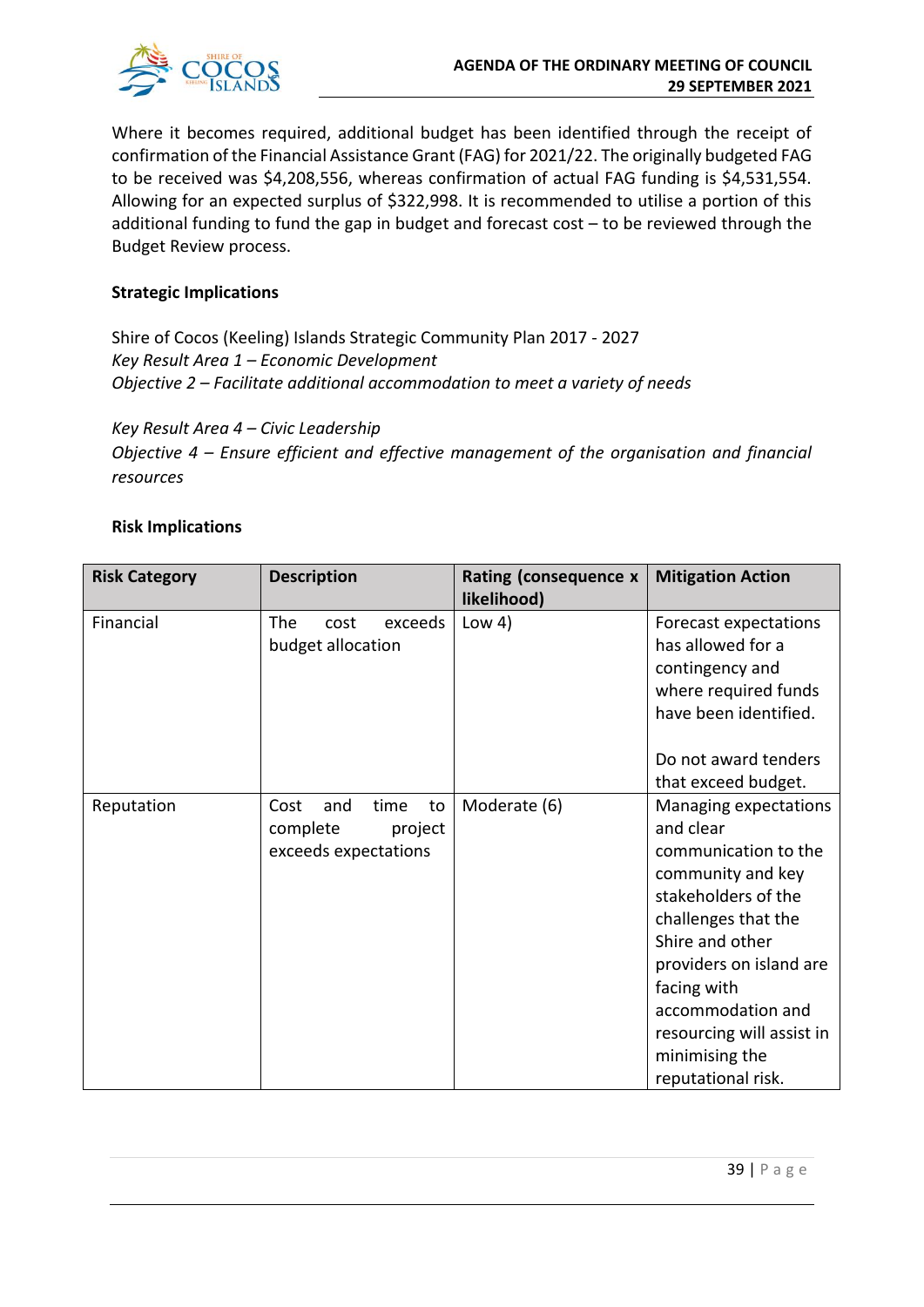

| Compliance | Process non-compliant $\vert$ Low (4) | The tender process has |
|------------|---------------------------------------|------------------------|
|            |                                       | been compliant.        |

#### **Risk Matrix**

| <b>Consequence /</b><br>Likelihood | Insignificant (1) | Minor (2)        | Medium (3)       | Major (4)        | Extreme (5)      |
|------------------------------------|-------------------|------------------|------------------|------------------|------------------|
| <b>Almost Certain (5)</b>          | Moderate (5)      | <b>High (10)</b> | <b>High (15)</b> | Extreme (20)     | Extreme (25)     |
| Likely (4)                         | Low(4)            | Moderate (8)     | <b>High (12)</b> | <b>High (16)</b> | Extreme (20)     |
| Possible (3)                       | Low(3)            | Moderate (6)     | Moderate (9)     | High $(12)$      | <b>High (15)</b> |
| Unlikely (2)                       | Low(2)            | Low(4)           | Moderate (6)     | Moderate (8)     | <b>High (10)</b> |
| Rare (1)                           | Low(1)            | Low $(2)$        | Low(3)           | Low $(4)$        | Moderate (5)     |

#### **Voting Requirements**

Simple Majority

#### **Conclusion**

Managing the challenges and uncertainty that COVID-19 has had on the Cocos (Keeling) Islands and wider economic community has been difficult for not only the Shire but all organisations and residents.

The Shire has been working to adjust to the changes to the environment as and when required as planning for the unknown has been difficult.

Utilising internal resources as much as possible was always the intention of the Economic Stimulus Project funding to create and sustain local jobs. The Houses Project in particular contributes to a sense of pride in the community and with Shire employees. Managing the risk of loss of funding, and over expenditure is also at the forefront of this recommendation.

The officers recommendation is for Council to decline all tenders and to support the proposed plan to stage the completion of the Retail Precinct to allow for the Houses to be completed and then return to complete Stage 2 (renovation) of the Retail Precinct. Whilst timelines will be impacted, any opportunity to bring forward the completion of both projects will continuously be monitored.

#### **OFFICER RECOMMENDATION – ITEM NO 10.4.5**

**THAT COUNCIL, BY SIMPLE MAJORITY, PURSUANT TO REGULATION 18 OF THE** *LOCAL GOVERNMENT (FUNCTIONS AND GENERAL) REGULATIONS 1996,* **RESOLVES TO:**

> **1. NOT AWARD A TENDER FOR RFT 2021/02 COMPLETION OF CONSTRUCTION OF TWO RESIDENTIAL KIT HOMES; AND**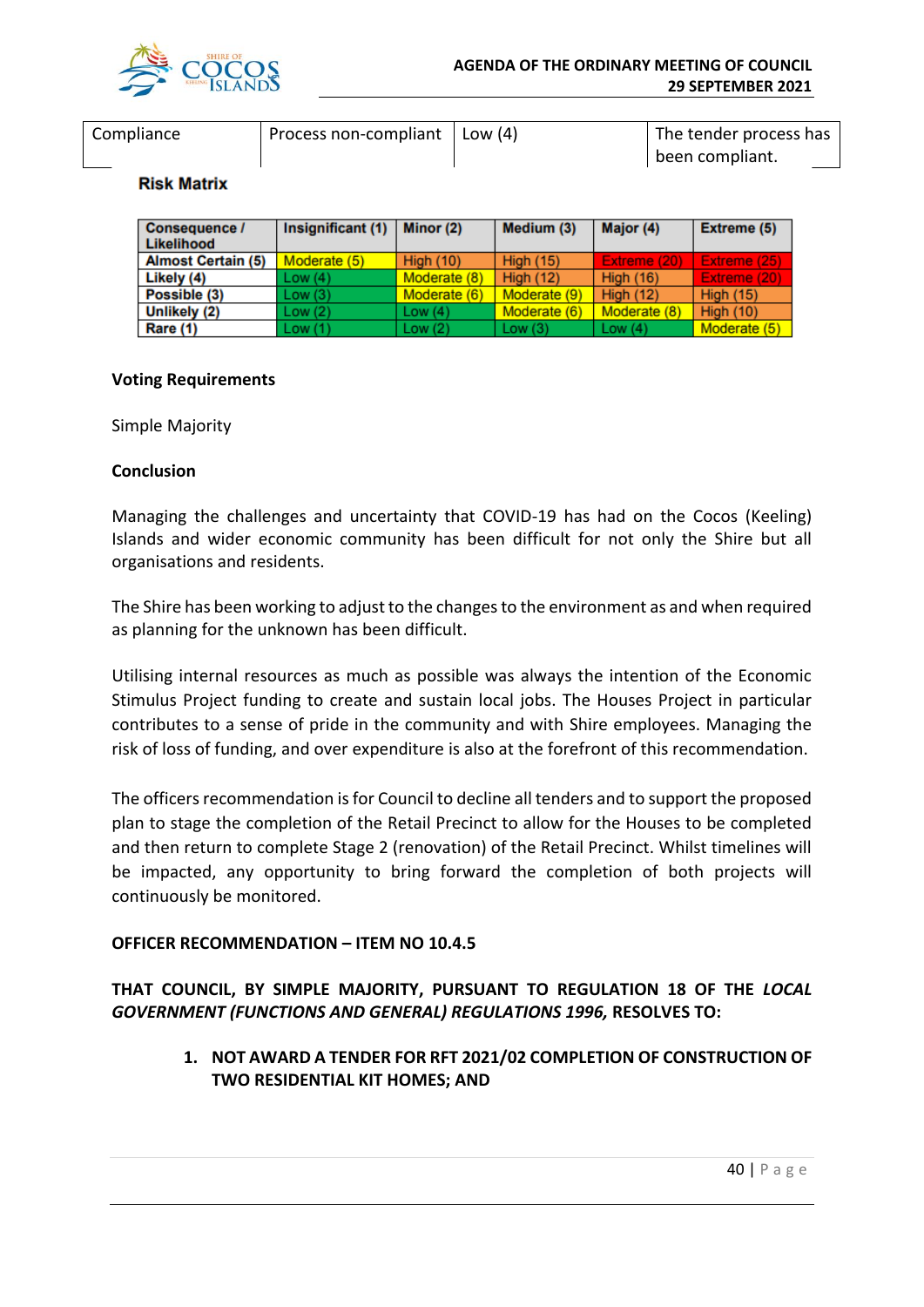

#### **2. SUPPORT THE REVISED PROJECT MILESTONE DATES FOR THE TWO ECONOMIC STIMULUS PROJECTS AS FOLLOWS:**

#### **Houses – Proposed Revised Milestones:**

| <b>Milestone</b> | Date             | <b>Details</b>             | $%$ of | Grant     | <b>SoCKI</b>   |
|------------------|------------------|----------------------------|--------|-----------|----------------|
| No.              |                  |                            | Grant  | Payment   | Contribution   |
| 1                |                  | <b>Contract Award</b>      | 30%    | \$150,000 | \$150,000      |
|                  |                  | <b>PAID</b>                |        |           |                |
| $\overline{2}$   |                  | <b>Houses Delivered in</b> | 30%    | \$150,000 | \$150,000      |
|                  |                  | <b>Kit Form - PAID</b>     |        |           |                |
| 3                | November 2021    | House 1 to lock up         | 20%    | \$100,000 | \$100,000      |
|                  |                  | stage                      |        |           |                |
| 4                | February 2022    | House 1 completed          | 20%    | \$100,000 | \$100,000      |
| 5                | <b>June 2022</b> | <b>Completion of</b>       |        | \$0       | <b>Balance</b> |
|                  |                  | House 2                    |        |           |                |

#### **Retail Precinct – Proposed Revised Milestones:**

| <b>Milestone</b>        | Date             | <b>Details</b>                    | % of  | Grant     | <b>SoCKI</b>   |
|-------------------------|------------------|-----------------------------------|-------|-----------|----------------|
| No.                     |                  |                                   | Grant | Payment   | Contribution   |
| $\mathbf{1}$            |                  | <b>Design Work</b>                | n/a   | n/a       | \$50,000       |
| $\overline{2}$          |                  | Sub-floor structure               | 20%   | \$231,000 | 0              |
|                         |                  | completed on Expansion -          |       |           |                |
|                         |                  | <b>PAID</b>                       |       |           |                |
| $\overline{\mathbf{3}}$ |                  | 50% of Materials delivered        | 20%   | \$231,000 | \$250,000      |
|                         |                  | to CKI - PAID                     |       |           |                |
| 4                       |                  | <b>Remaining 50% of</b>           | 20%   | \$231,000 | \$250,000      |
|                         |                  | <b>Materials delivered to CKI</b> |       |           |                |
|                         |                  | - PAID                            |       |           |                |
| 5                       | <b>October</b>   | <b>Construction of Expansion</b>  | 20%   | \$231,000 |                |
|                         | 2021             | <b>Stage Completed</b>            |       |           |                |
| 6                       | <b>June 2022</b> | <b>Refurbishment Stage</b>        | 20%   | \$231,000 |                |
|                         |                  | Commenced                         |       |           |                |
| 7                       | <b>Sept 2022</b> | <b>Completion of</b>              |       |           | <b>Balance</b> |
|                         |                  | <b>Refurbishment</b>              |       |           |                |

## **10.5 MINUTES TO BE RECEIVED**

## **11. ELECTED MEMBERS MOTION OF WHICH PREVIOUS NOTICE HAS BEEN GIVEN**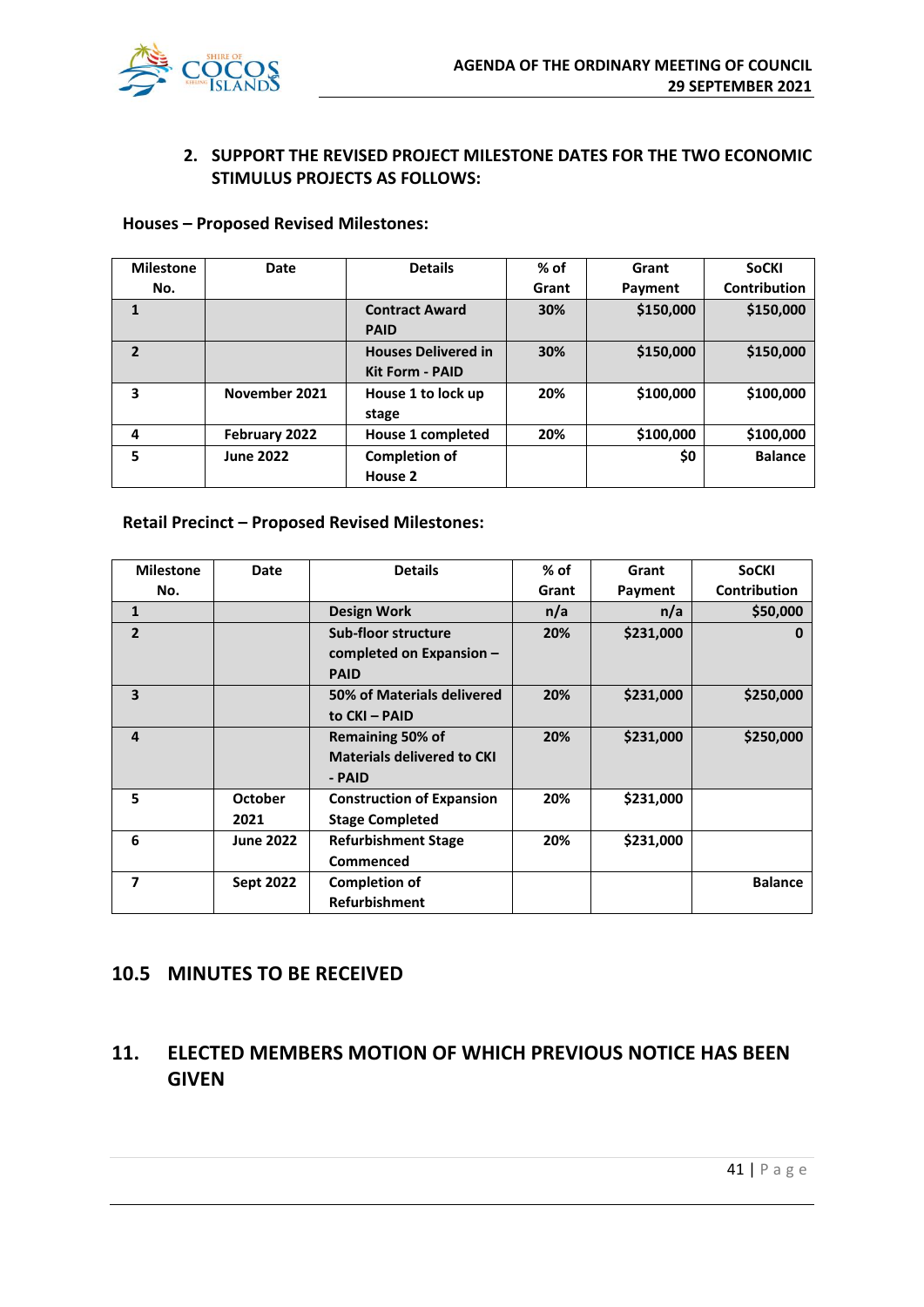

## **12. MOTIONS WITHOUT NOTICE WITH LEAVE OF COUNCIL**

- **13. MATTERS BEHIND CLOSED DOORS**
- **14. MATTERS RELATING TO THE LAND TRUSTS**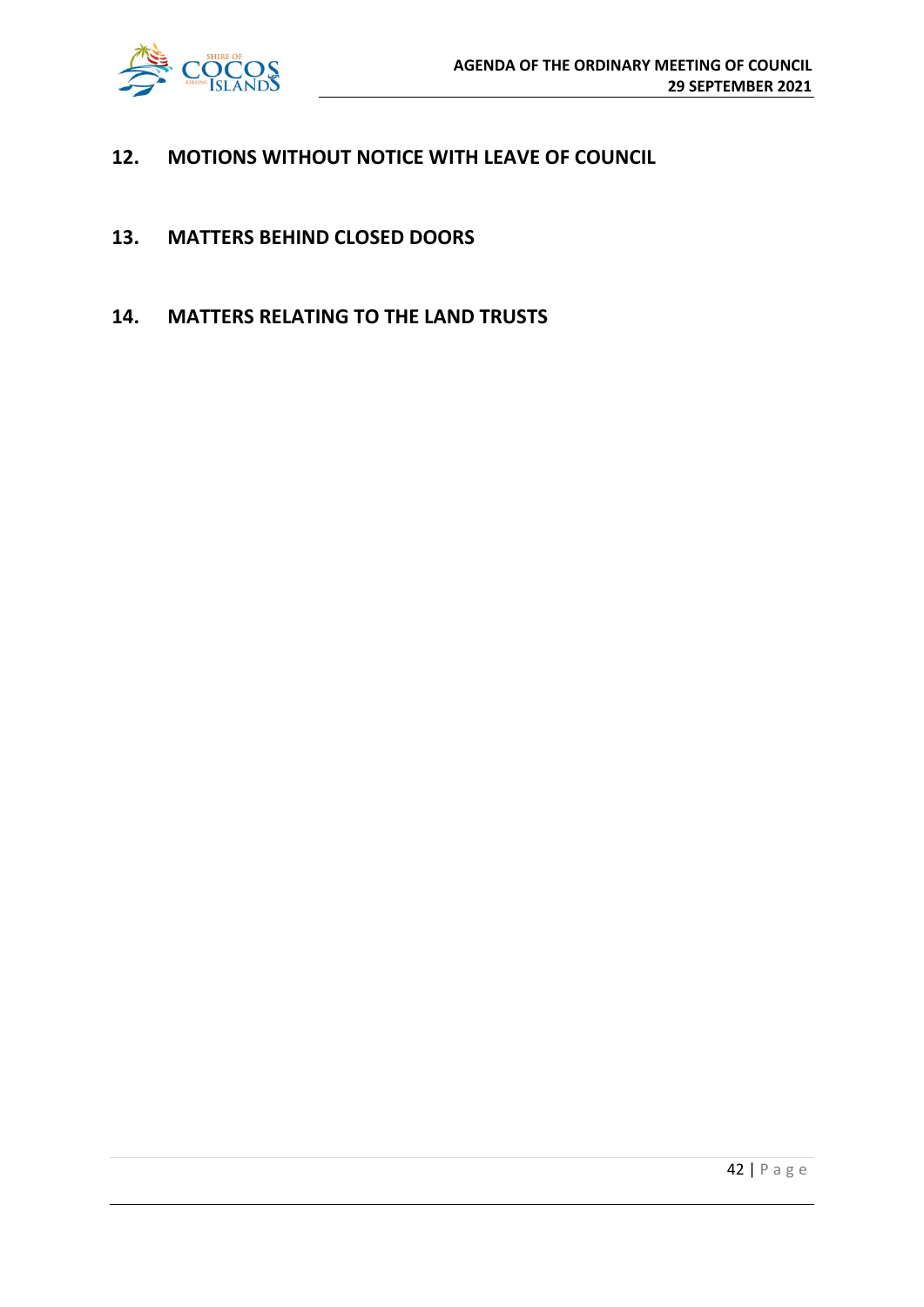



## MATTERS RELATING TO THE LAND TRUST 1979 AND LAND TRUST 1984

The Australian Government transferred ownership of portions of land on the Cocos (Keeling) Islands, under two separate deeds, to the Territory's local government being the Cocos (Keeling) Islands Council. On 1 July 1992, the Territories Law Reform Act came into effect by which the Commonwealth Government applied Western Australian laws to the Cocos (Keeling) Islands. The *Local Government (Transition) Ordinance 1992* established the Shire of the Cocos (Keeling) Islands by absorbing the Cocos (Keeling) Islands Council. By this arrangement, the body corporate called the Shire of Cocos (Keeling) Islands became the Trustee for both Land Trusts. Decisions relating to the Trust are made by Council as the decision-making arm of the body corporate.

**The 1979 Deed:** The 1979 Trust Deed applies to all of the land above the high-water mark on Home Island, except Lot 13, Lot 14 and Pulu Gangsa (Cemetery Island). The Deed states that the land is to be held 'upon trust for the benefit, advancement and wellbeing of the community formed by the Kampong residents.' No other terms were expressed in the Deed. 'Kampong residents' were described in the 1979 Trust Deed as 'the residents from time to time of the Kampong area'.

**The 1984 Deed:** The 1984 Trust Deed applies to all parcels of land situated and being above high-water mark within the Cocos (Keeling) Islands, including North Keeling Island, but not including parcels of land as described in the First Schedule of the 1984 Trust Deed. This transferred land was to be held by the Council (and later, by its successor, the Shire) 'upon trust for the benefit, advancement and wellbeing of the Cocos (Keeling) Islander's resident in the Territory on land owned by the Council."